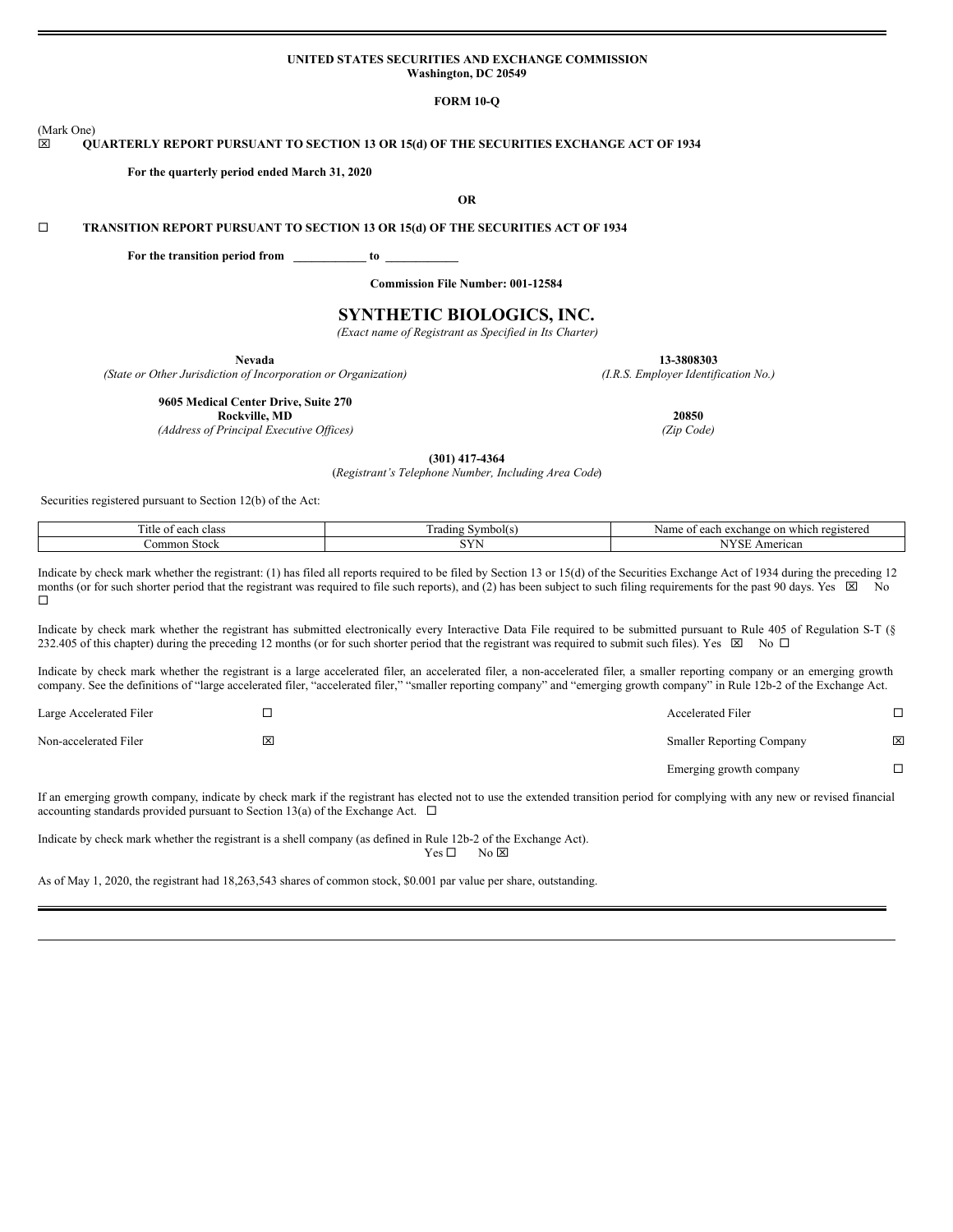## **SYNTHETIC BIOLOGICS, INC.**

# **NOTE REGARDING FORWARD-LOOKING STATEMENTS**

This Quarterly Report on Form 10-Q contains "forward-looking statements" within the meaning of Section 27A of the Securities Act of 1933, as amended (the "Securities Act"), and Section 21E of the Securities Exchange Act of 1934, as amended (the "Exchange Act"). In particular, statements contained in this Quarterly Report on Form 10-Q, including but not limited to, statements regarding the timing of our clinical trials, the development and commercialization of our pipeline products, the sufficiency of our cash, our ability to finance our operations and business initiatives and obtain funding for such activities and the timing of any such financing, our future results of operations and financial position, business strategy and plan prospects, or costs and objectives of management for future research, development or operations, are forward-looking statements. These forward-looking statements relate to our future plans, objectives, expectations and intentions and may be identified by words such as "may," "will," "should," "expects," "plans," "anticipates," "intends," "targets," "projects," "contemplates," "believes," "seeks," "goals," "estimates," "predicts," "potential" and "continue" or similar words. Readers are cautioned that these forward-looking statements are based on our current beliefs, expectations and assumptions and are subject to risks, uncertainties, and Readers are cautioned that these forward-looking state assumptions that are difficult to predict, including those identified below, under Part II, Item 1A. "Risk Factors" and elsewhere in this Quarterly Report on Form 10-Q, and assumptions that are difficult to predict, includ those identified under Part I, Item 1A of our Annual Report on Form 10-K for the year ended December 31, 2019 (the "2019 Form 10-K") filed with the Securities and Exchange Commission (the "SEC") on February 20, 2020. Therefore, actual results may differ materially and adversely from those expressed, projected or implied in any forward-looking statements. We undertake no obligation to revise or update any forward-looking statements for any reason.

# **NOTE REGARDING COMPANY REFERENCES**

Throughout this Quarterly Report on Form 10-Q, "Synthetic Biologics," the "Company," "we," "us" and "our" refer to Synthetic Biologics, Inc.

# **NOTE REGARDING TRADEMARKS**

All trademarks, trade names and service marks appearing in this Quarterly Report on Form 10-Q are the property of their respective owners.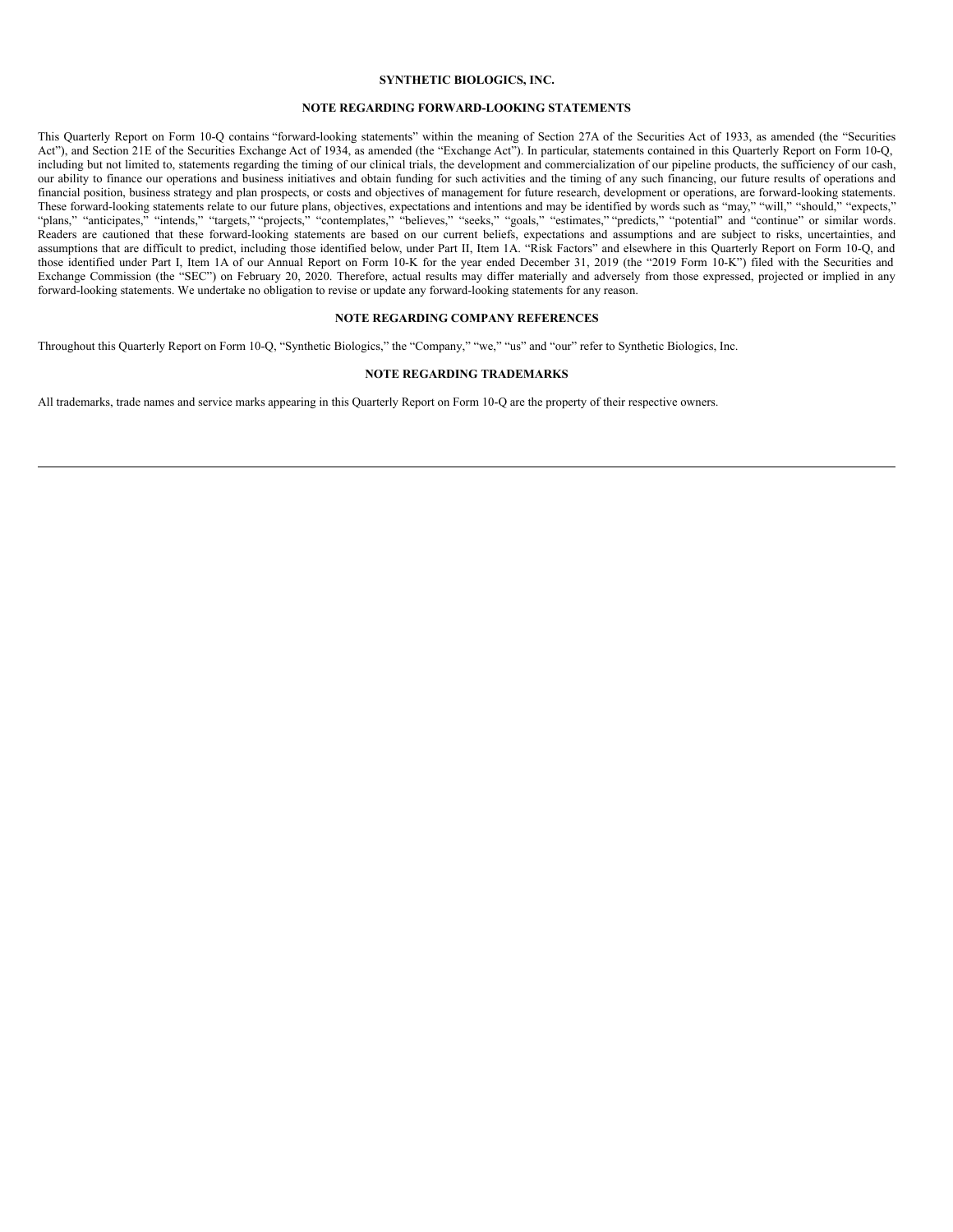# **SYNTHETIC BIOLOGICS, INC.**

# **FORM 10-Q TABLE OF CONTENTS**

|                   |                                                                                                                        | Page                                            |
|-------------------|------------------------------------------------------------------------------------------------------------------------|-------------------------------------------------|
|                   | <b>PART I. FINANCIAL INFORMATION</b>                                                                                   | 3                                               |
|                   |                                                                                                                        |                                                 |
| Item 1.           | <b>Financial Statements (Unaudited)</b>                                                                                | 3                                               |
|                   |                                                                                                                        |                                                 |
|                   | Condensed Consolidated Balance Sheets as of March 31, 2020 and December 31, 2019                                       | $\overline{3}$                                  |
|                   | Condensed Consolidated Statements of Operations for the Three Months ended March 31, 2020 and 2019                     |                                                 |
|                   | Condensed Consolidated Statements of Stockholders' Equity (Deficit) for the Three Months ended March 31, 2020 and 2019 | $\frac{4}{5}$                                   |
|                   | Condensed Consolidated Statements of Cash Flows for the Three Months ended March 31, 2020 and 2019                     |                                                 |
|                   | <b>Notes to Condensed Consolidated Financial Statements</b>                                                            | $\frac{6}{7}$                                   |
| Item 2.           | Management's Discussion and Analysis of Financial Condition and Results of Operations                                  | $\frac{20}{28}$                                 |
| Item 3.           | <b>Quantitative and Qualitative Disclosures About Market Risk</b>                                                      |                                                 |
| Item 4.           | <b>Controls and Procedures</b>                                                                                         | $\overline{28}$                                 |
|                   |                                                                                                                        |                                                 |
|                   | PART II. OTHER INFORMATION                                                                                             | 28                                              |
|                   |                                                                                                                        |                                                 |
| Item 1.           | <b>Legal Proceedings</b>                                                                                               |                                                 |
| Item 1A.          | <b>Risk Factors</b>                                                                                                    |                                                 |
| Item 2.           | Unregistered Sales of Equity Securities and Use of Proceeds                                                            | $\frac{28}{28}$ $\frac{31}{32}$ $\frac{32}{32}$ |
| Item 3.           | <b>Defaults Upon Senior Securities</b>                                                                                 |                                                 |
| Item 4.           | <b>Mine Safety Disclosures</b>                                                                                         |                                                 |
| Item 5.           | <b>Other Information</b>                                                                                               |                                                 |
| Item $6.$         | <b>Exhibits</b>                                                                                                        | 32                                              |
|                   |                                                                                                                        |                                                 |
| <b>SIGNATURES</b> |                                                                                                                        | 33                                              |
|                   |                                                                                                                        |                                                 |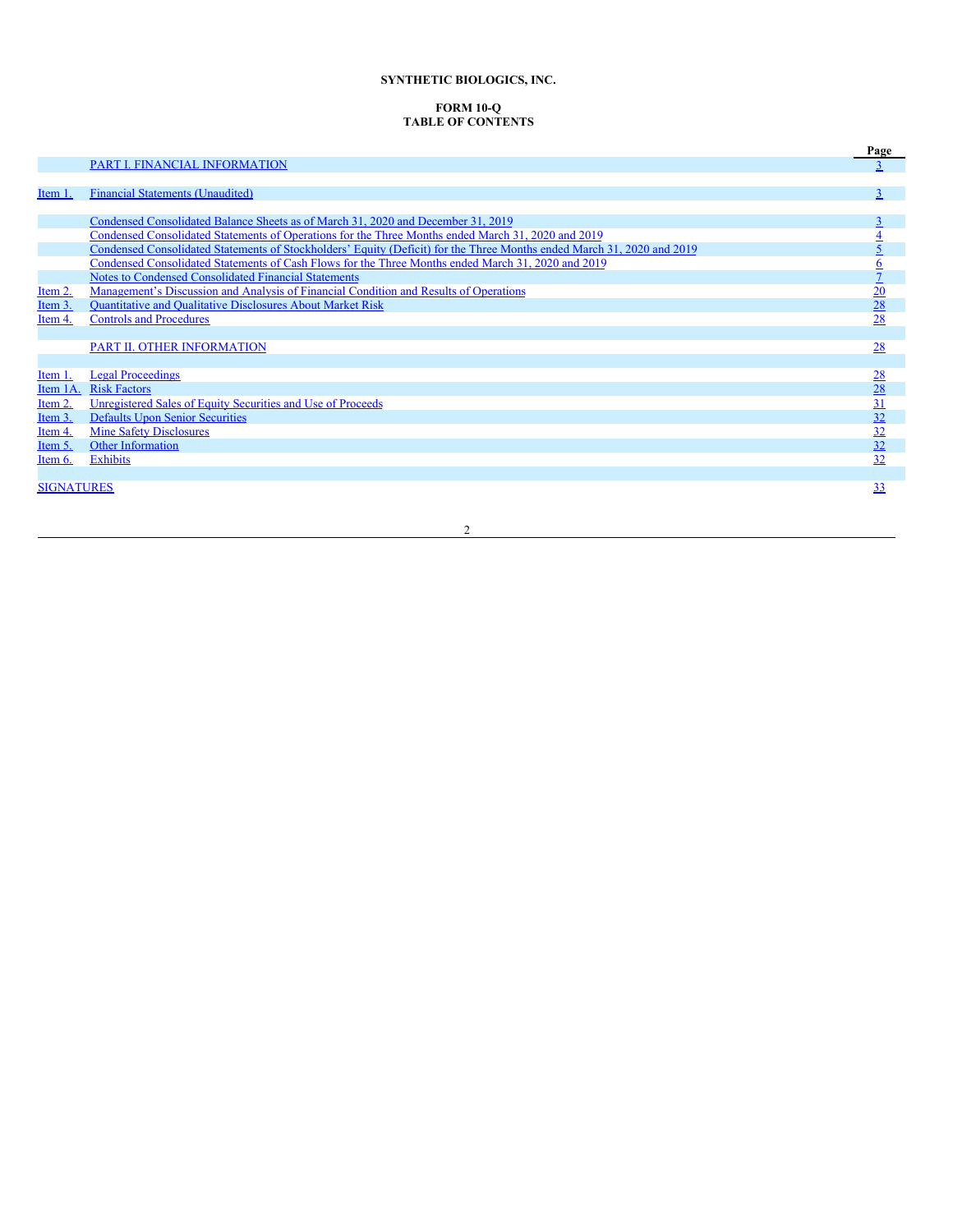# <span id="page-3-0"></span>**PART I–FINANCIAL INFORMATION**

# <span id="page-3-1"></span>**ITEM 1. FINANCIAL STATEMENTS (UNAUDITED)**

### <span id="page-3-2"></span>**Synthetic Biologics, Inc. and Subsidiaries Condensed Consolidated Balance Sheets (In thousands except share and par value amounts)**

|                                                                                                                                                                  | March 31, 2020 |           | December 31, 2019 |            |
|------------------------------------------------------------------------------------------------------------------------------------------------------------------|----------------|-----------|-------------------|------------|
| <b>Assets</b>                                                                                                                                                    |                |           |                   |            |
|                                                                                                                                                                  |                |           |                   |            |
| <b>Current Assets</b>                                                                                                                                            |                |           |                   |            |
| Cash and cash equivalents                                                                                                                                        | \$             | 10,085    | \$                | 15,045     |
| Prepaid expenses and other current assets                                                                                                                        |                | 1,084     |                   | 1,381      |
| <b>Total Current Assets</b>                                                                                                                                      |                | 11,169    |                   | 16,426     |
| Property and equipment, net                                                                                                                                      |                | 309       |                   | 367        |
| <b>Right of use asset</b>                                                                                                                                        |                | 386       |                   | 419        |
| Deposits and other assets                                                                                                                                        |                | 23        |                   | 23         |
| <b>Total Assets</b>                                                                                                                                              |                | 11,887    |                   | 17,235     |
| <b>Liabilities and Stockholders' Deficit</b>                                                                                                                     |                |           |                   |            |
|                                                                                                                                                                  |                |           |                   |            |
| <b>Current Liabilities:</b>                                                                                                                                      |                |           |                   |            |
| Accounts payable                                                                                                                                                 | $\mathbb{S}$   | 1,247     | $\mathbb{S}$      | 2,315      |
| Accrued expenses                                                                                                                                                 |                | 1,062     |                   | 1,776      |
| Accrued employee benefits                                                                                                                                        |                | 309       |                   | 935        |
| Lease liability                                                                                                                                                  |                | 258       |                   | 249        |
| <b>Total Current Liabilities</b>                                                                                                                                 |                | 2,876     |                   | 5,275      |
| Lease liability - Long term                                                                                                                                      |                | 405       |                   | 473        |
| <b>Total Liabilities</b>                                                                                                                                         |                | 3,281     |                   | 5,748      |
| Series A convertible preferred stock, \$0.001 par value; 10,000,000 shares authorized; 120,000 issued and                                                        |                |           |                   |            |
| outstanding                                                                                                                                                      |                | 12,606    |                   | 12,544     |
| <b>Stockholders' Deficit:</b>                                                                                                                                    |                |           |                   |            |
| Series B convertible preferred stock, \$1,000 par value; 10,000,000 shares authorized, 6,565 issued and<br>outstanding and 7,638 issued and outstanding          |                | 4,092     |                   | 4,761      |
| Common stock, \$0.001 par value; 200,000,000 shares authorized, 17,741,803 issued and 17,739,475<br>outstanding and 16,808,758 issued and 16,806,430 outstanding |                | 18        |                   | 17         |
| Additional paid-in capital                                                                                                                                       |                | 233,735   |                   | 232,580    |
| Accumulated deficit                                                                                                                                              |                | (238,967) |                   | (235, 537) |
| Total Synthetic Biologics, Inc. and Subsidiaries Deficit                                                                                                         |                | (1,122)   |                   | 1,821      |
| Non-controlling interest                                                                                                                                         |                | (2,878)   |                   | (2,878)    |
| <b>Total Stockholders' Deficit</b>                                                                                                                               |                | (4,000)   |                   | (1,057)    |
| <b>Total Liabilities and Stockholders' Deficit</b>                                                                                                               | \$             | 11.887    | \$                | 17,235     |

See accompanying notes to unaudited condensed consolidated financial statements.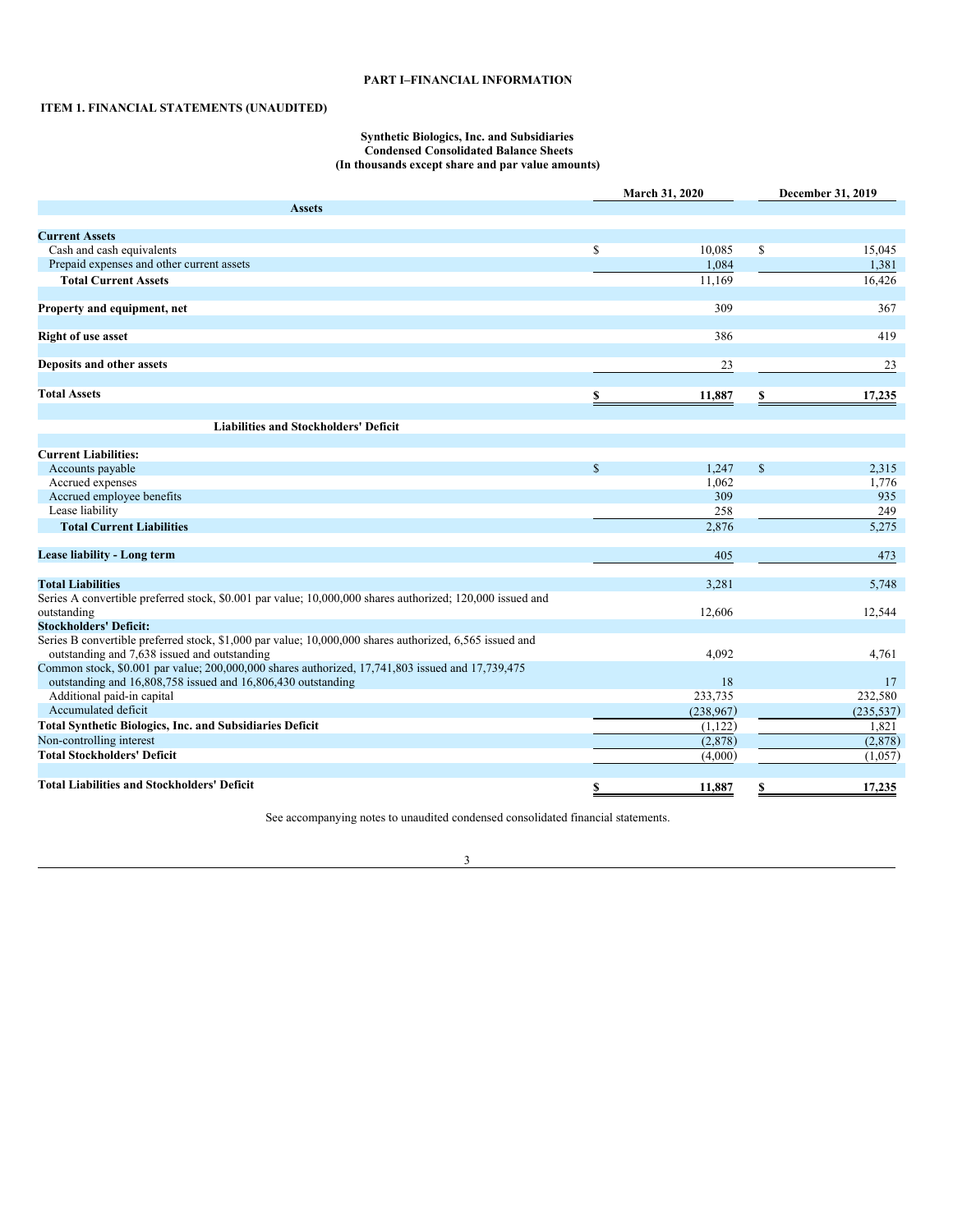## <span id="page-4-0"></span>**Synthetic Biologics, Inc. and Subsidiaries Condensed Consolidated Statements of Operations (In thousands, except share and per share amounts) (Unaudited)**

|                                                                                      | For the three months ended March 31, |            |    |            |
|--------------------------------------------------------------------------------------|--------------------------------------|------------|----|------------|
|                                                                                      | 2020                                 |            |    | 2019       |
| <b>Operating Costs and Expenses:</b>                                                 |                                      |            |    |            |
| General and administrative                                                           | \$                                   | 1,393      | \$ | 1,154      |
| Research and development                                                             |                                      | 1.635      |    | 2,418      |
| <b>Total Operating Costs and Expenses</b>                                            |                                      | 3,028      |    | 3,572      |
| <b>Loss from Operations</b>                                                          |                                      | (3,028)    |    | (3,572)    |
| <b>Other Income:</b>                                                                 |                                      |            |    |            |
| Interest income                                                                      |                                      | 38         |    | 44         |
| <b>Total Other Income</b>                                                            |                                      | 38         |    | 44         |
| <b>Net Loss</b>                                                                      |                                      | (2,990)    |    | (3,528)    |
| <b>Net Loss Attributable to Non-controlling Interest</b>                             |                                      | (26)       |    | (16)       |
| Net Loss Attributable to Synthetic Biologics, Inc. and Subsidiaries                  | S                                    | (2,964)    |    | (3,512)    |
| Series A Preferred Stock Dividends                                                   |                                      | (62)       |    | (61)       |
| Series B Preferred Stock Dividends                                                   |                                      | (404)      |    | (398)      |
| <b>Net Loss Attributable to Common Stockholders</b>                                  |                                      | (3,430)    |    | (3,971)    |
| <b>Net Loss Per Share - Basic and Dilutive</b>                                       | S                                    | (0.20)     |    | (0.25)     |
| Weighted average number of shares outstanding during the period - Basic and Dilutive |                                      | 17,093,920 |    | 15,656,784 |

See accompanying notes to unaudited condensed consolidated financial statements.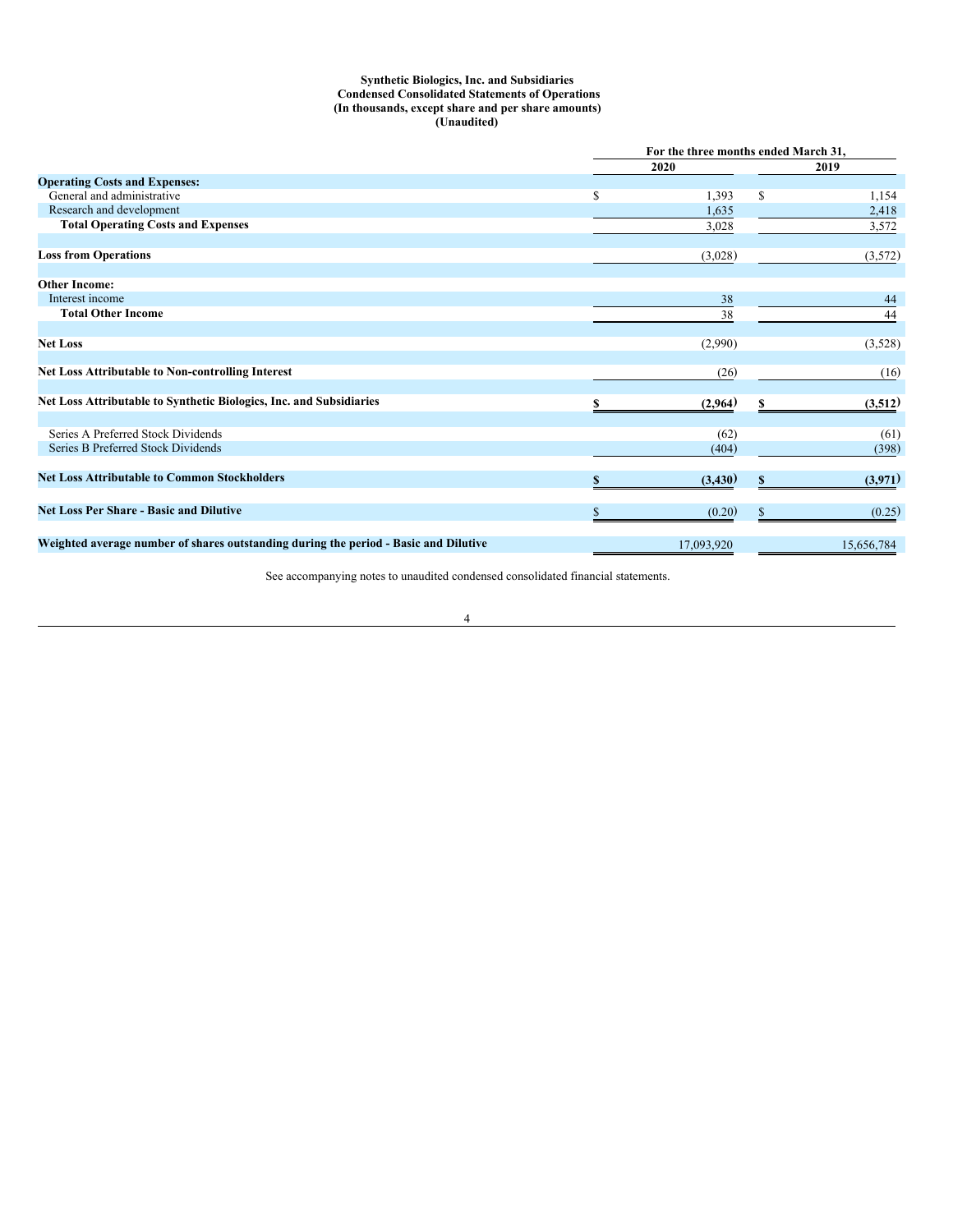### <span id="page-5-0"></span>**Synthetic Biologics, Inc. and Subsidiaries Condensed Consolidated Statements of Stockholders Equity (Deficit) (In thousands, except share and par value amounts)**

|                                              | Common Stock \$0.001 Par Value |                    |               | <b>Series B Preferred</b> |              |             |               | Non-                   |              |                                | <b>Total</b> |                                |
|----------------------------------------------|--------------------------------|--------------------|---------------|---------------------------|--------------|-------------|---------------|------------------------|--------------|--------------------------------|--------------|--------------------------------|
|                                              | <b>Shares</b>                  | Amount             | <b>Shares</b> | Amount                    |              | <b>APIC</b> |               | Accumulated<br>Deficit |              | Controlling<br><b>Interest</b> |              | Stockholders'<br>Deficit       |
| <b>Balance at December</b>                   |                                |                    |               |                           |              |             |               |                        |              |                                |              |                                |
| 31, 2018                                     | 15,482,083                     | 15<br>S.           | 9,161         | 5,760<br>\$               | \$           | 230,754     | $\mathbb{S}$  | (219, 461)             | S            | (2,909)                        | $\mathbb{S}$ | (14, 159)                      |
| Stock-based                                  |                                |                    |               |                           |              |             |               |                        |              |                                |              |                                |
| compensation                                 |                                |                    |               |                           |              | 64          |               |                        |              |                                |              | 64                             |
| Series A Preferred                           |                                |                    |               |                           |              |             |               |                        |              |                                |              |                                |
| <b>Stock Dividends</b>                       |                                |                    |               |                           |              | ×.          |               | (61)                   |              |                                |              | (61)                           |
| Issuance of SYN                              |                                |                    |               |                           |              |             |               |                        |              |                                |              |                                |
| <b>Biomics Stock</b>                         |                                |                    |               |                           |              | (36)        |               |                        |              | 53                             |              | 17                             |
| Conversion of Series B<br>Preferred Stock to |                                |                    |               |                           |              |             |               |                        |              |                                |              |                                |
| Common                                       | 900,869                        | 1                  | (1,036)       | (638)                     |              | 1,035       |               | (398)                  |              |                                |              |                                |
| Net Loss                                     | ÷.                             | ÷                  | ÷             | ÷                         |              | ÷.          |               | (3,512)                |              | ×.                             |              | (3,512)                        |
| Non-controlling                              |                                |                    |               |                           |              |             |               |                        |              |                                |              |                                |
| interest                                     |                                |                    |               |                           |              |             |               |                        |              | (16)                           |              | (16)                           |
|                                              |                                |                    |               |                           |              |             |               |                        |              |                                |              |                                |
| <b>Balance at March 31,</b>                  |                                |                    |               |                           |              |             |               |                        |              |                                |              |                                |
| 2019                                         | 16,382,952                     | 16                 | 8,125         | 5,122                     |              | 231,817     | S             | (223, 432)             |              | (2,872)                        |              | 10,651                         |
|                                              |                                |                    |               |                           |              |             |               |                        |              |                                |              |                                |
|                                              | Common Stock \$0.001 Par Value |                    |               | <b>Series B Preferred</b> |              |             |               |                        |              |                                |              |                                |
|                                              |                                |                    |               |                           |              |             |               |                        |              | Non-                           |              | <b>Total</b>                   |
|                                              | <b>Shares</b>                  | Amount             | <b>Shares</b> | Amount                    | <b>APIC</b>  |             |               | Accumulated<br>Deficit |              | Controlling<br>Interest        |              | Stockholders'<br><b>Equity</b> |
|                                              |                                |                    |               |                           |              |             |               |                        |              |                                |              |                                |
| <b>Balance at December</b>                   |                                |                    |               |                           |              |             |               |                        |              |                                |              |                                |
| 31, 2019                                     | 16,806,430                     | $\mathbb{S}$<br>17 | 7,638         | $\mathbb{S}$<br>4,761     | $\mathbb{S}$ | 232,580     | $\mathsf{\$}$ | (235, 537)             | $\mathbb{S}$ | (2,878)                        | $\mathbb{S}$ | (1,057)                        |
|                                              |                                |                    |               |                           |              |             |               |                        |              |                                |              |                                |
| Stock-based                                  |                                |                    |               |                           |              |             |               |                        |              |                                |              |                                |
| compensation                                 |                                |                    |               |                           |              | 83          |               |                        |              |                                |              | 83                             |
| Series A Preferred                           |                                |                    |               |                           |              |             |               |                        |              |                                |              |                                |
| <b>Stock Dividends</b>                       |                                |                    |               |                           |              | ÷,          |               | (62)                   |              |                                |              | (62)                           |
| <b>Issuance of SYN</b>                       |                                |                    |               |                           |              |             |               |                        |              |                                |              |                                |
| <b>Biomics Stock</b>                         |                                |                    |               |                           |              |             |               |                        |              | 26                             |              | 26                             |
| Conversion of Series B                       |                                |                    |               |                           |              |             |               |                        |              |                                |              |                                |
| Preferred Stock to                           |                                |                    |               |                           |              |             |               |                        |              |                                |              |                                |
| Common                                       | 933,045                        | $\mathbf{1}$       | (1,073)       | (669)                     |              | 1,072       |               | (404)                  |              | ٠                              |              |                                |
| Net Loss                                     |                                |                    | r.            | ÷.                        |              |             |               | (2,964)                |              |                                |              | (2,964)                        |
| Non-controlling                              |                                |                    |               |                           |              |             |               |                        |              |                                |              |                                |
| interest                                     |                                |                    |               |                           |              |             |               |                        |              | (26)                           |              | (26)                           |
|                                              |                                |                    |               |                           |              |             |               |                        |              |                                |              |                                |
| Balance at March 31,                         |                                |                    |               |                           |              |             |               |                        |              |                                |              |                                |
| 2020                                         | 17,739,475                     | 18<br>S            | 6,565         | 4,092                     | s            | 233,735     | S             | (238,967)              | S            | (2,878)                        | S            | (4,000)                        |

See accompanying notes to unaudited condensed consolidated financial statements.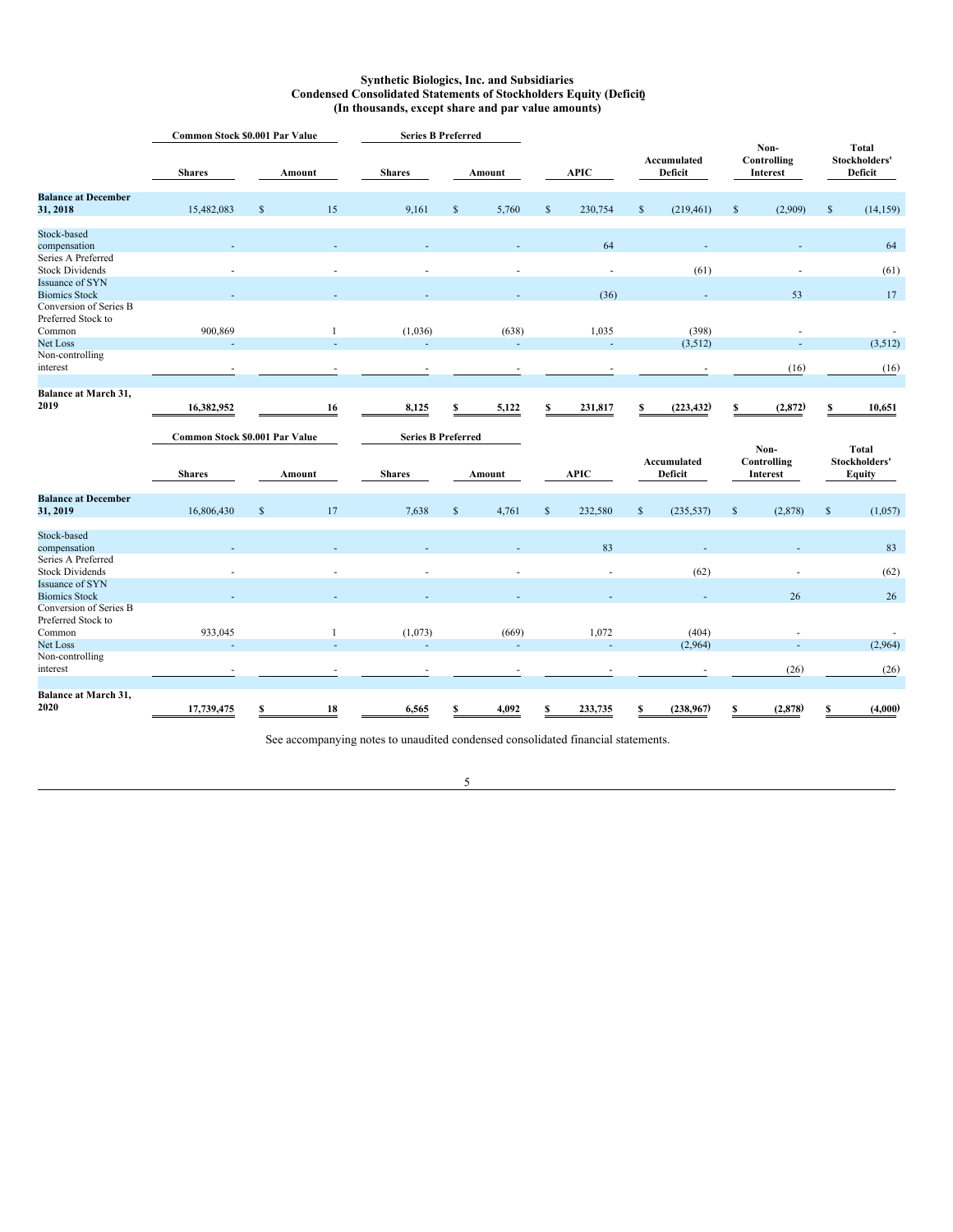### <span id="page-6-0"></span>**Synthetic Biologics, Inc. and Subsidiaries Condensed Consolidated Statements of Cash Flows (In thousands) (Unaudited)**

| 2020<br>2019<br>\$<br>(2,990)<br>(3,528)<br>S<br>Adjustments to reconcile net loss to net cash used in operating activities:<br>Stock-based compensation<br>83<br>64<br>Subsidiary stock issued to vendor<br>26<br>16<br>Depreciation<br>58<br>62<br>Changes in operating assets and liabilities:<br>Prepaid expenses and other current assets<br>297<br>(267)<br>33<br>Right of use asset<br>28<br>Accounts payable<br>(1,068)<br>(267)<br>Accrued expenses<br>711<br>(714)<br>Accrued employee benefits<br>(626)<br>(991)<br>Lease liability<br>(59)<br>(52)<br><b>Net Cash Used In Operating Activities</b><br>(4,224)<br>(4,960)<br><b>Net Cash From Investing Activities</b><br><b>Net Cash From Financing Activities</b><br>Net decrease in cash and cash equivalents<br>(4,960)<br>(4,224)<br>15,045<br>28,918<br>10,085<br>24,694<br><b>Noncash Financing Activities:</b><br>Right of use asset from operating lease<br>\$<br>S<br>538<br>Conversion of Series B Preferred Stock<br>S<br>638<br>669<br>S<br>Deemed dividends for accretion of Series B Preferred Stock discount<br>\$<br>404<br>\$<br>398<br>\$<br>In-kind dividends paid in preferred stock<br>62<br>S<br>61 |                                                  | For the Three Months Ended March 31, |  |  |  |  |
|---------------------------------------------------------------------------------------------------------------------------------------------------------------------------------------------------------------------------------------------------------------------------------------------------------------------------------------------------------------------------------------------------------------------------------------------------------------------------------------------------------------------------------------------------------------------------------------------------------------------------------------------------------------------------------------------------------------------------------------------------------------------------------------------------------------------------------------------------------------------------------------------------------------------------------------------------------------------------------------------------------------------------------------------------------------------------------------------------------------------------------------------------------------------------------------|--------------------------------------------------|--------------------------------------|--|--|--|--|
|                                                                                                                                                                                                                                                                                                                                                                                                                                                                                                                                                                                                                                                                                                                                                                                                                                                                                                                                                                                                                                                                                                                                                                                       |                                                  |                                      |  |  |  |  |
|                                                                                                                                                                                                                                                                                                                                                                                                                                                                                                                                                                                                                                                                                                                                                                                                                                                                                                                                                                                                                                                                                                                                                                                       | <b>Cash Flows From Operating Activities:</b>     |                                      |  |  |  |  |
|                                                                                                                                                                                                                                                                                                                                                                                                                                                                                                                                                                                                                                                                                                                                                                                                                                                                                                                                                                                                                                                                                                                                                                                       | Net loss                                         |                                      |  |  |  |  |
|                                                                                                                                                                                                                                                                                                                                                                                                                                                                                                                                                                                                                                                                                                                                                                                                                                                                                                                                                                                                                                                                                                                                                                                       |                                                  |                                      |  |  |  |  |
|                                                                                                                                                                                                                                                                                                                                                                                                                                                                                                                                                                                                                                                                                                                                                                                                                                                                                                                                                                                                                                                                                                                                                                                       |                                                  |                                      |  |  |  |  |
|                                                                                                                                                                                                                                                                                                                                                                                                                                                                                                                                                                                                                                                                                                                                                                                                                                                                                                                                                                                                                                                                                                                                                                                       |                                                  |                                      |  |  |  |  |
|                                                                                                                                                                                                                                                                                                                                                                                                                                                                                                                                                                                                                                                                                                                                                                                                                                                                                                                                                                                                                                                                                                                                                                                       |                                                  |                                      |  |  |  |  |
|                                                                                                                                                                                                                                                                                                                                                                                                                                                                                                                                                                                                                                                                                                                                                                                                                                                                                                                                                                                                                                                                                                                                                                                       |                                                  |                                      |  |  |  |  |
|                                                                                                                                                                                                                                                                                                                                                                                                                                                                                                                                                                                                                                                                                                                                                                                                                                                                                                                                                                                                                                                                                                                                                                                       |                                                  |                                      |  |  |  |  |
|                                                                                                                                                                                                                                                                                                                                                                                                                                                                                                                                                                                                                                                                                                                                                                                                                                                                                                                                                                                                                                                                                                                                                                                       |                                                  |                                      |  |  |  |  |
|                                                                                                                                                                                                                                                                                                                                                                                                                                                                                                                                                                                                                                                                                                                                                                                                                                                                                                                                                                                                                                                                                                                                                                                       |                                                  |                                      |  |  |  |  |
|                                                                                                                                                                                                                                                                                                                                                                                                                                                                                                                                                                                                                                                                                                                                                                                                                                                                                                                                                                                                                                                                                                                                                                                       |                                                  |                                      |  |  |  |  |
|                                                                                                                                                                                                                                                                                                                                                                                                                                                                                                                                                                                                                                                                                                                                                                                                                                                                                                                                                                                                                                                                                                                                                                                       |                                                  |                                      |  |  |  |  |
|                                                                                                                                                                                                                                                                                                                                                                                                                                                                                                                                                                                                                                                                                                                                                                                                                                                                                                                                                                                                                                                                                                                                                                                       |                                                  |                                      |  |  |  |  |
|                                                                                                                                                                                                                                                                                                                                                                                                                                                                                                                                                                                                                                                                                                                                                                                                                                                                                                                                                                                                                                                                                                                                                                                       |                                                  |                                      |  |  |  |  |
|                                                                                                                                                                                                                                                                                                                                                                                                                                                                                                                                                                                                                                                                                                                                                                                                                                                                                                                                                                                                                                                                                                                                                                                       |                                                  |                                      |  |  |  |  |
|                                                                                                                                                                                                                                                                                                                                                                                                                                                                                                                                                                                                                                                                                                                                                                                                                                                                                                                                                                                                                                                                                                                                                                                       |                                                  |                                      |  |  |  |  |
|                                                                                                                                                                                                                                                                                                                                                                                                                                                                                                                                                                                                                                                                                                                                                                                                                                                                                                                                                                                                                                                                                                                                                                                       |                                                  |                                      |  |  |  |  |
|                                                                                                                                                                                                                                                                                                                                                                                                                                                                                                                                                                                                                                                                                                                                                                                                                                                                                                                                                                                                                                                                                                                                                                                       | Cash and cash equivalents at beginning of period |                                      |  |  |  |  |
|                                                                                                                                                                                                                                                                                                                                                                                                                                                                                                                                                                                                                                                                                                                                                                                                                                                                                                                                                                                                                                                                                                                                                                                       | Cash and cash equivalents at end of period       |                                      |  |  |  |  |
|                                                                                                                                                                                                                                                                                                                                                                                                                                                                                                                                                                                                                                                                                                                                                                                                                                                                                                                                                                                                                                                                                                                                                                                       |                                                  |                                      |  |  |  |  |
|                                                                                                                                                                                                                                                                                                                                                                                                                                                                                                                                                                                                                                                                                                                                                                                                                                                                                                                                                                                                                                                                                                                                                                                       |                                                  |                                      |  |  |  |  |
|                                                                                                                                                                                                                                                                                                                                                                                                                                                                                                                                                                                                                                                                                                                                                                                                                                                                                                                                                                                                                                                                                                                                                                                       |                                                  |                                      |  |  |  |  |
|                                                                                                                                                                                                                                                                                                                                                                                                                                                                                                                                                                                                                                                                                                                                                                                                                                                                                                                                                                                                                                                                                                                                                                                       |                                                  |                                      |  |  |  |  |
|                                                                                                                                                                                                                                                                                                                                                                                                                                                                                                                                                                                                                                                                                                                                                                                                                                                                                                                                                                                                                                                                                                                                                                                       |                                                  |                                      |  |  |  |  |

See accompanying notes to unaudited condensed consolidated financial statements.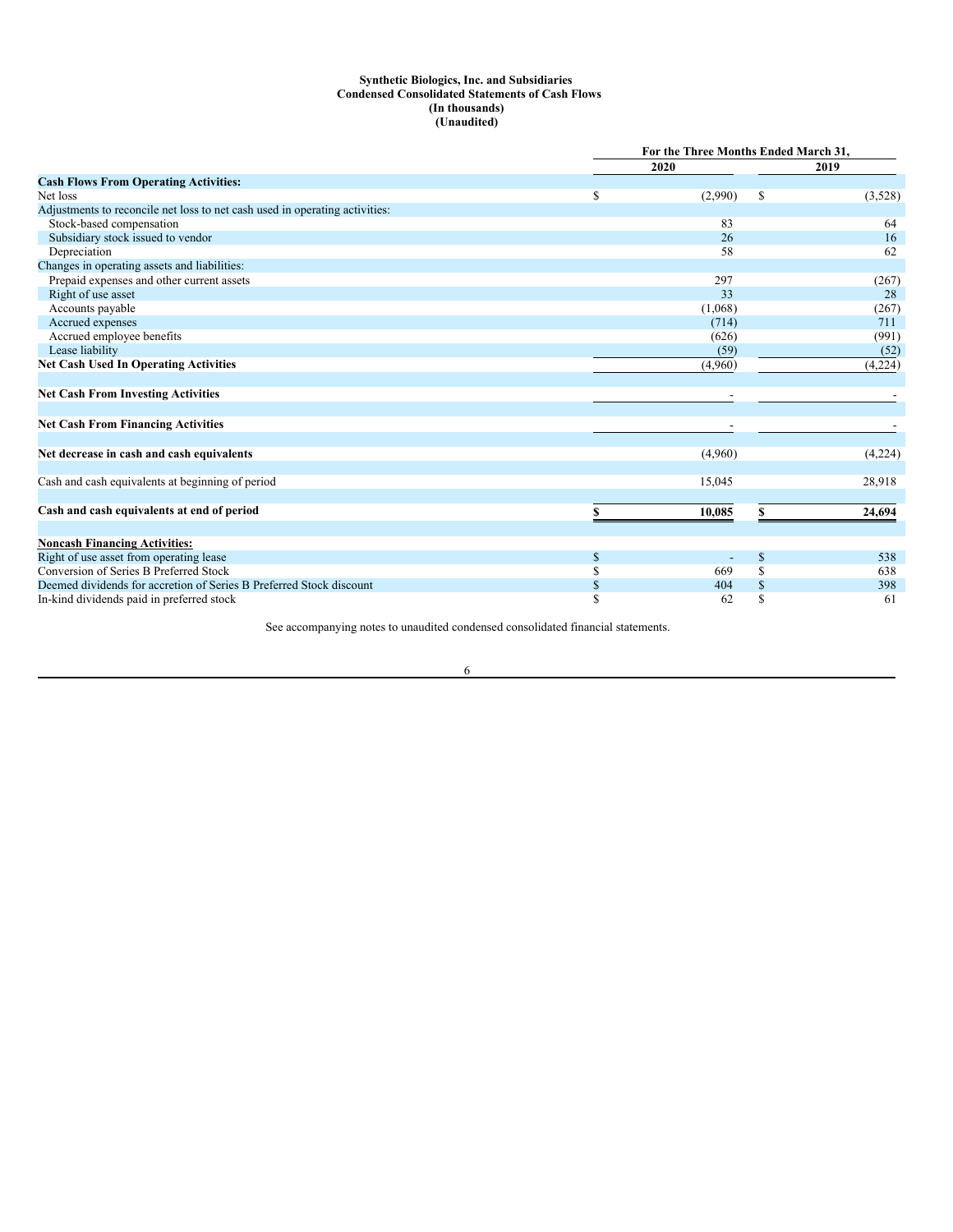### <span id="page-7-0"></span>**Synthetic Biologics, Inc. and Subsidiaries Notes to Condensed Consolidated Financial Statements (Unaudited)**

# **1. Organization, Nature of Operations and Basis of Presentation**

### *Description of Business*

Synthetic Biologics, Inc. (the "Company" or "Synthetic Biologics") is a diversified clinical-stage company leveraging the microbiome to develop therapeutics designed to prevent and treat gastrointestinal (GI) diseases in areas of high unmet need. The Company's lead candidates are: (1) SYN-004 (ribaxamase) which is designed to degrade certain commonly used intravenous (IV) beta-lactam antibiotics within the gastrointestinal (GI) tract to prevent (a) microbiome damage, (b) *Clostridioides dif icile* infection (CDI), (c) overgrowth of pathogenic organisms, (d) the emergence of antimicrobial resistance (AMR) and (e) acute graft-versus-host-disease (aGVHD) in allogeneic hematopoietic cell transplant (HCT) recipients, and (2) SYN-010 which is intended to reduce the impact of methane-producing organisms in the gut microbiome to treat an underlying cause of irritable bowel syndrome with constipation (IBS-C). The Company is also advancing SYN-020, an oral formulation of the enzyme intestinal alkaline phosphatase (IAP) to treat both local GI and systemic diseases.

### *Basis of Presentation*

The accompanying condensed consolidated financial statements have been prepared pursuant to the rules and regulations of the Securities and Exchange Commission ("SEC") for interim financial information. Accordingly, they do not include all of the information and notes required by Accounting Principles Generally Accepted in the United States of America ("U.S. GAAP") for complete financial statements. The accompanying condensed consolidated financial statements include all adjustments, comprised of normal recurring adjustments, considered necessary by management to fairly state the Company's results of operations, financial position and cash flows. The operating results for the interim periods are not necessarily indicative of results that may be expected for any other interim period or for the full year. These condensed consolidated financial statements should be read in conjunction with the consolidated financial statements and notes thereto included in the Company's 2019 Form 10-K. The interim results for the three months ended March 31, 2020 are not necessarily indicative of results for the full year.

The condensed consolidated financial statements are prepared in conformity with U.S. GAAP, which requires the use of estimates, judgments and assumptions that affect the amounts of assets and liabilities at the reporting date and the amounts of revenue and expenses in the periods presented. The Company believes that the accounting estimates employed are appropriate and the resulting balances are reasonable; however, due to the inherent uncertainties in making estimates, actual results may differ from the original estimates, requiring adjustments to these balances in future periods.

# *Recent Accounting Pronouncements and Developments*

On March 27, 2020, the Coronavirus Aid, Relief and Economic Security Act (CARES Act) was enacted. The Cares Act is an emergency economic stimulus package that includes spending and tax breaks to strengthen the United States' economy and fund a nationwide effort to curtail the effect of COVID-19. While the CARES Act provides sweeping tax changes in response to the COVID-19 pandemic, some of the more significant provisions include removal of certain limitations on utilization of net operating losses, increasing the loss carryback period for certain losses to five years, and increasing the ability to deduct interest expense, as well as amending certain provisions of the previously enacted Tax Cuts and Jobs Act. The Company has assessed the impact of the CARES Act and based upon our initial assessment, we do not believe that it will have a significant effect on our financial position, results of operations or cash flows. The Company continues to evaluate its impact as new information becomes available.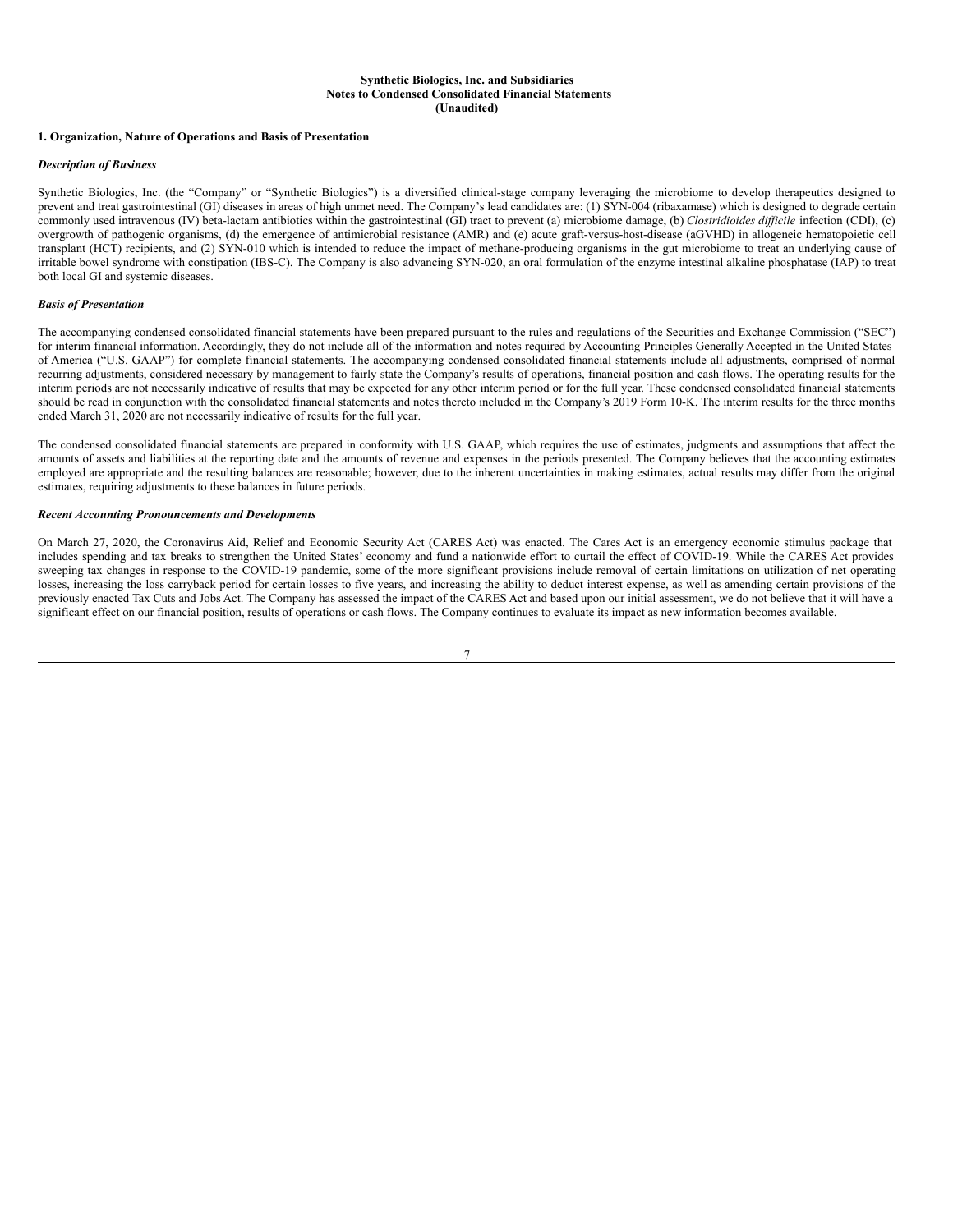# **Synthetic Biologics, Inc. and Subsidiaries Notes to Condensed Consolidated Financial Statements (Unaudited)**

# *Impairment of Long-Lived Assets*

Long-lived assets include property, equipment and right-of-use assets. In accordance with ASC 360,*Property, Plant and Equipment* ("ASC 360"), management reviews the Company's recorded long-lived assets for impairment annually or whenever events or changes in circumstances indicate that the carrying amount of an asset may not be fully recoverable. The Company determines the extent to which an asset may be impaired based upon its expectation of the asset's future usability as well as whether there is reasonable assurance that the future cash flows associated with the asset will be in excess of its carrying amount. If the total of the expected undiscounted future cash flows is less than the carrying amount of the asset, a loss is recognized for the difference between fair value and the carrying value of the asset. The Company identified COVID-19 as a triggering event and performed a qualitative assessment of the fair value of its long-lived assets. The results from this analysis determined that it is still more likely than not that the fair value of its long-lived assets remain higher than the carrying value of these assets. As a result, no impairment charges were recorded during the three months ended March 31, 2020.

# **2. Going Concern**

The accompanying consolidated financial statements have been prepared assuming the Company will continue as a going concern. The Company continues to incur losses and, as of March 31, 2020, the Company had an accumulated deficit of approximately \$239.0 million. Since inception, the Company has financed its activities principally from the proceeds from the issuance of equity securities.

The Company's ability to continue as a going concern is dependent upon the Company's ability to raise additional debt and equity capital. There can be no assurance that such capital will be available in sufficient amounts or on terms acceptable to the Company. These factors raise substantial doubt about the Company's ability to continue as a going concern. The accompanying consolidated financial statements do not include any adjustments relating to the recoverability of the recorded assets or the classification of liabilities that may be necessary should the Company be unable to continue as a going concern.

The Company does not have sufficient capital to fund its operations beyond the twelve months following the issuance date of its current form 10-O. In order to address its capital needs, including its planned clinical trials, the Company is actively pursuing additional equity or debt financing in the form of either a private placement or a public offering. The Company has been in ongoing discussions with strategic institutional investors and investment banks with respect to such possible offerings. Such additional financing opportunities might not be available to the Company when and if needed, on acceptable terms or at all. If the Company is unable to obtain additional financing in sufficient amounts or on acceptable terms under such circumstances, the Company's operating results and prospects will be adversely affected.

In January 2020, the World Health Organization declared a global pandemic for the novel strain of coronavirus, COVID-19. Since then, the COVID-19 coronavirus has spread to multiple countries, including throughout the United States. As the COVID-19 coronavirus continues to spread around the globe, the Company has experienced disruptions that impact our business and clinical trials, including temporarily halting the enrollment of new patients in its SYN-010 Phase 2b clinical study and the postponement of clinical site initiation for its SYN-004 Phase 1b/2a clinical study. While the Company is experiencing limited financial impacts at this time, given the global economic slowdown, the overall disruption of global healthcare systems and the other risks and uncertainties associated with the pandemic, the Company's business, financial condition, results of operations and growth prospects could be materially adversely affected.

At March 31, 2020, the Company had cash and cash equivalents of approximately \$10.1 million. As a result of the global COVID-19 pandemic, management has the ability to further extend its cash runway since its clinical development partners (Cedars-Sinai Medical Center (CSMC) and Washington University) have reduced their operating capacity to include only essential activities, which excludes all planned and ongoing clinical trials for the time being. The Company anticipates its current cash will allow it to cover overhead costs, manufacturing costs for clinical supply, commercial scale up costs and limited research efforts, including completing its funding requirements for its ongoing Phase 2b investigator-sponsored clinical study of SYN-010, as well as preclinical activities in support of an IND filing for its SYN-020 program. Due to the unique challenges posed by the global COVID-19 pandemic, Washington University, has determined that postponing the commencement of the planned Phase 1b/2a clinical study of SYN-004 (ribaxamase) in allogeneic HCT recipients until the first quarter of 2021 is the appropriate response to the novel coronavirus pandemic. The Company does not anticipate any additional expense related to the Phase 1b/2a SYN-004 (ribaxamase) clinical trial until the trial is cleared for commencement by Washington University. Commencement of planned future Phase 3 clinical trials of SYN-004 and SYN-010 are subject to the Company's successful pursuit of opportunities that will allow it to establish the clinical infrastructure and financial resources necessary to successfully initiate and complete its plan. The Company will be required to obtain additional funding in order to continue the development of its current product candidates beyond its Phase 2b investigator-sponsored clinical study of SYN-010 and its planned Phase 1b/2a clinical study of SYN-004 in allogeneic HCT recipient within the anticipated time periods, if at all, and to continue to fund operations at the current cash expenditure levels. Currently, the Company does not have commitments from any third parties to provide it with capital. If the Company fails to obtain additional funding for its clinical trials, whether through the sale of securities or a partner or collaborator, and otherwise when needed, it will not be able to fully execute its business plan as planned and will be forced to cease certain development activities until funding is received and its business will suffer, which would have a material adverse effect on its financial position, results of operations and cash flows. Potential sources of financing include strategic relationships, public or private sales of equity (including through the "at-the-market" Issuance Sales Agreement (the "FBR Sales Agreement") that the Company entered into with FBR Capital Markets & Co. in August 2016) or debt and other sources. The Company cannot assure that it will meet the requirements for use of the FBR Sales Agreement or that additional funding will be available on favorable terms, or at all. Current cash is expected to cover overhead costs, manufacturing costs for clinical supply, commercial scale up costs and limited research efforts.

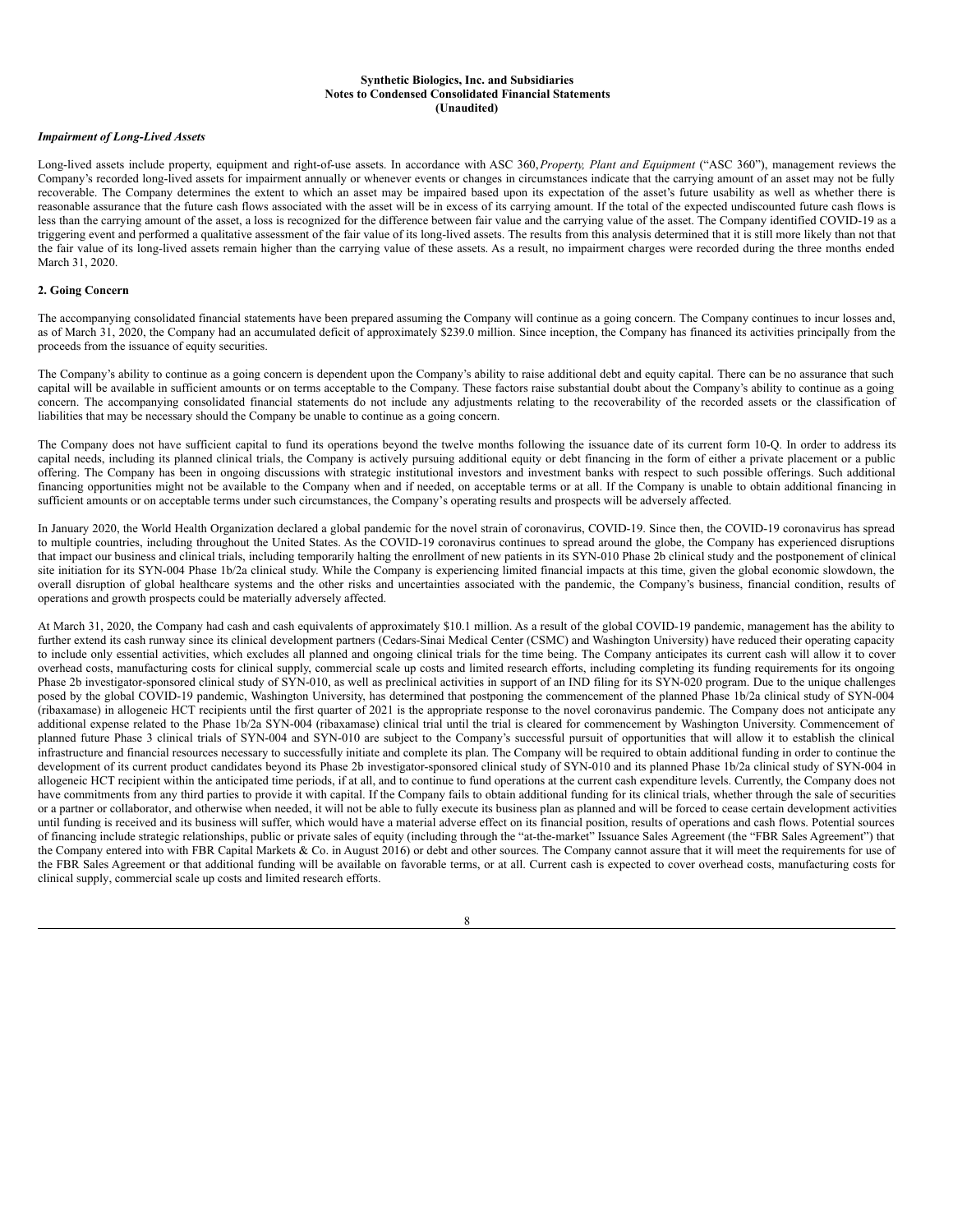## **2. Going Concern – (continued)**

The actual amount of funds the Company will need to operate is subject to many factors, some of which are beyond its control. These factors include the following:

- the progress of its research activities;
- the number and scope of its research programs;
- the ability to recruit patients for clinical studies in a timely manner;
- the progress of its preclinical and clinical development activities;
- the progress of the development efforts of parties with whom the Company has entered into research and development agreements and amount of funding received from partners and collaborators;
- its ability to maintain current research and development licensing arrangements and to establish new research and development and licensing arrangements;
- its ability to achieve our milestones under licensing arrangements;
- · the costs associated with manufacturing-related services to produce material for use in our clinical trials;
- · the costs involved in prosecuting and enforcing patent claims and other intellectual property rights;
- the costs and timing of regulatory approvals; and
- the ability to commence or complete clinical trials due to the ongoing impact of the COVID-19 global pandemic.

The Company has based its estimates of funding requirements on assumptions that may prove to be wrong. The Company may need to obtain additional funds sooner or in greater amounts than it currently anticipates.

If the Company raises funds by selling additional shares of common stock or other securities convertible into common stock, the ownership interest of the existing stockholders will be diluted. If the Company is not able to obtain financing when needed, it may be unable to carry out its business plan. As a result, the Company may have to significantly limit its operations and its business, financial condition and results of operations would be materially harmed.

### **3. Fair Value of Financial Instruments**

ASC 820, *Fair Value Measurement*, defines fair value as the amount that would be received to sell an asset or paid to transfer a liability in an orderly transaction between market participants. As such, fair value is determined based upon assumptions that market participants would use in pricing an asset or liability. Fair value measurements are rated on a three-tier hierarchy as follows:

- Level 1 **inputs:** Quoted prices (unadjusted) for identical assets or liabilities in active markets;
- · **Level 2 inputs:** Inputs, other than quoted prices, included in Level 1 that are observable either directly or indirectly; and
- Level 3 inputs: Unobservable inputs for which there is little or no market data, which require the reporting entity to develop its own assumptions.

In many cases, a valuation technique used to measure fair value includes inputs from multiple levels of the fair value hierarchy described above. The lowest level of significant input determines the placement of the entire fair value measurement in the hierarchy.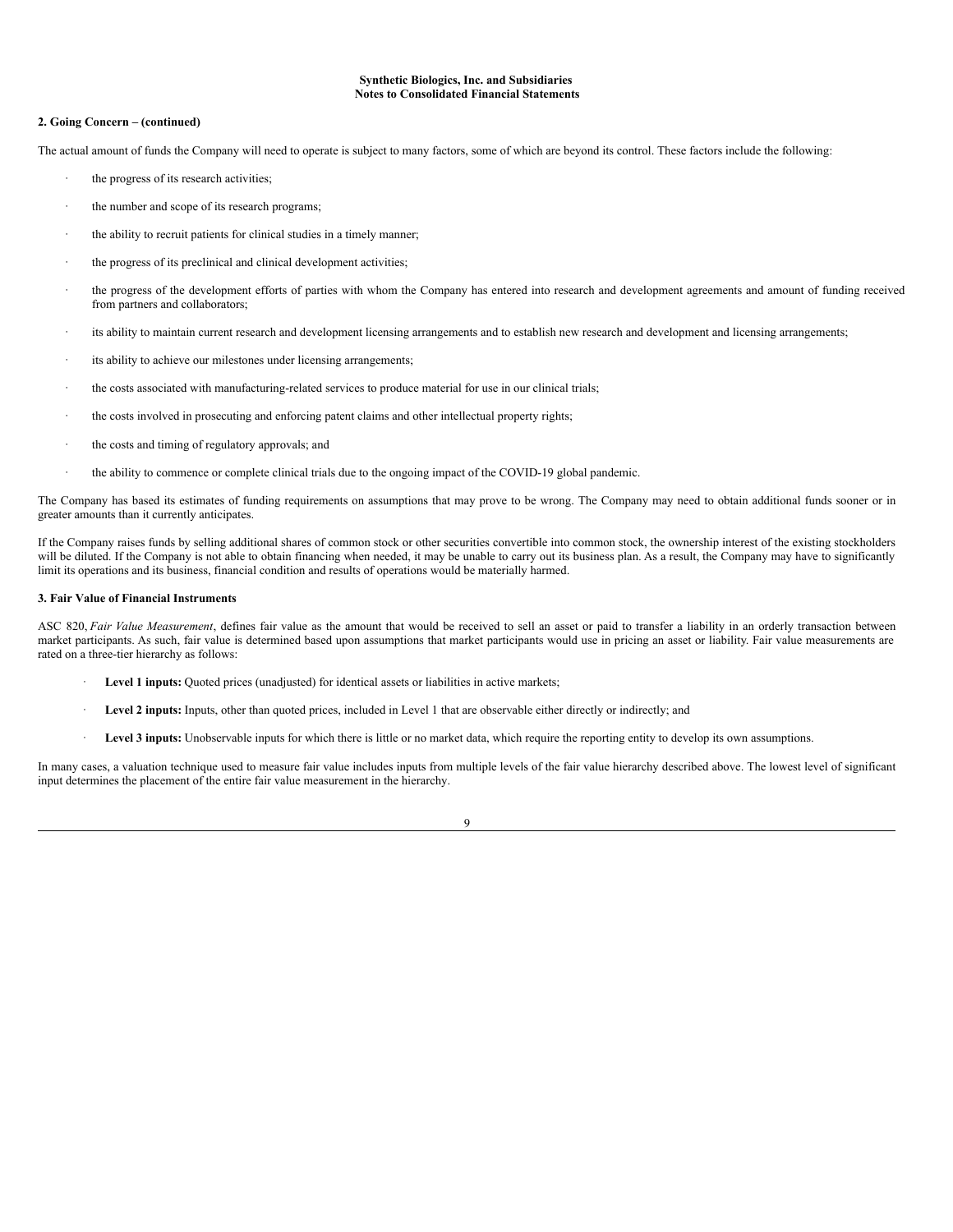The carrying amounts of the Company's short-term financial instruments, including cash and cash equivalents, other current assets, accounts payable and accrued liabilities approximate fair value due to the relatively short period to maturity for these instruments.

Cash and cash equivalents include money market accounts of \$114,000 as of March 31, 2020 and \$98,000 as of December 31, 2019 that are measured using Level 1 inputs.

The Company uses Monte Carlo simulations to estimate the fair value of its stock warrants. In using this model, the fair value is determined by applying Level 3 inputs for which there is little or no observable market data, requiring the Company to develop its own assumptions. The assumptions used in calculating the estimated fair value of the warrants represent the Company's best estimates; however, these estimates involve inherent uncertainties and the application of management judgment. As a result, if factors change and different assumptions are used, the warrant liability and the change in estimated fair value could be materially different.

# **4. Selected Balance Sheet Information**

*Prepaid expenses and other current assets (in thousands)*

|                                                      | March 31,<br>2020 | December 31,<br>2019 |
|------------------------------------------------------|-------------------|----------------------|
| Prepaid clinical research organizations              | 477               | 48                   |
| Prepaid insurances                                   | 378               | 549                  |
| Prepaid consulting, subscriptions and other expenses | 135               | 134                  |
| Prepaid manufacturing expenses                       | 94                | 622                  |
| Prepaid conferences, travel                          |                   | 25                   |
| Other receivables                                    |                   |                      |
|                                                      |                   |                      |
| Total                                                | 0.084             | 1.381                |

Prepaid clinical research organizations (CROs) expense is classified as a current asset. The Company makes payments to the CROs based on agreed upon terms that include payments in advance of study services.

*Property and equipment, net (in thousands)*

|                                                 | March 31,<br>2020 | December 31,<br>2019 |
|-------------------------------------------------|-------------------|----------------------|
| Computers and office equipment                  | 804               | 804                  |
| Leasehold improvements                          | 439               | 439                  |
| Software                                        |                   |                      |
|                                                 | 1,254             | 1,254                |
| Less: accumulated depreciation and amortization | (945)             | (887)                |
|                                                 |                   |                      |
| Total                                           | 309               | 367                  |

## *Accrued expenses (in thousands)*

|                                      | March 31,<br>2020 | December 31,<br>2019 |
|--------------------------------------|-------------------|----------------------|
| Accrued clinical consulting services | 672               | 684                  |
| Accrued vendor payments              | 285               | 456                  |
| Accrued manufacturing costs          | 105               | 635                  |
| Other accrued expenses               |                   |                      |
|                                      |                   |                      |
| Total                                | 1.062             | . 776                |

*Accrued employee benefits (in thousands)*

|                          | March 31,<br>2020 | December 31,<br>2019 |
|--------------------------|-------------------|----------------------|
| Accrued bonus expense    | 203               | 858                  |
| Accrued vacation expense | 106               | 77                   |
| Total                    | 309               | 935                  |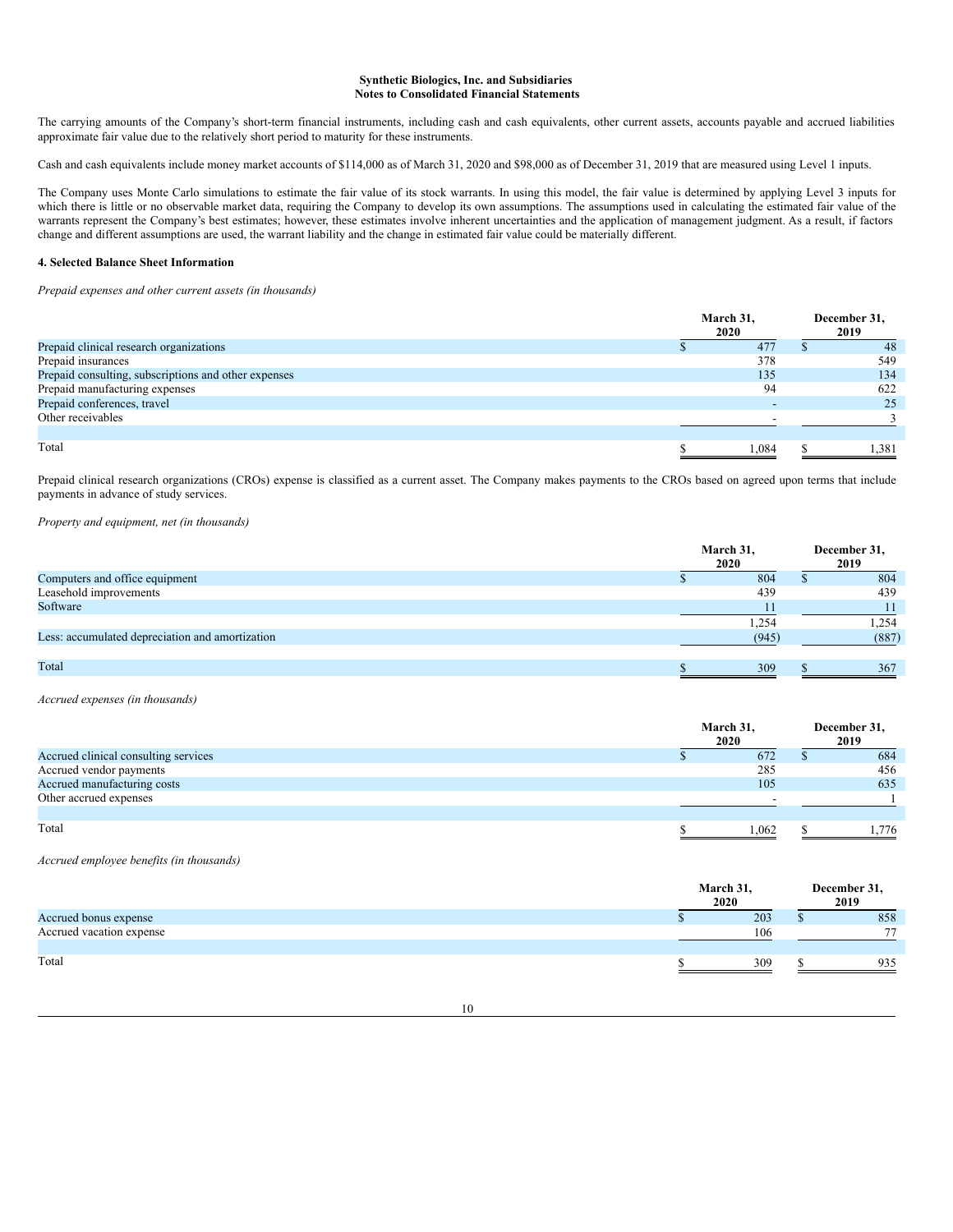# **5. Stock-Based Compensation**

#### *Stock Incentive Plans*

On March 20, 2007, the Company's Board of Directors approved the 2007 Stock Incentive Plan (the "2007 Stock Plan") for the issuance of up to 71,429 shares of common stock to be granted through incentive stock options, nonqualified stock options, stock appreciation rights, dividend equivalent rights, restricted stock, restricted stock units and other stock-based awards to officers, other employees, directors and consultants of the Company and its subsidiaries. This plan was approved by the stockholders on November 2, 2007. The exercise price of stock options under the 2007 Stock Plan is determined by the compensation committee of the Board of Directors and may be equal to or greater than the fair market value of the Company's common stock on the date the option is granted. The total number of shares of stock with respect to which stock options and stock appreciation rights may be granted to any one employee of the Company or a subsidiary during any one-year period under the 2007 plan shall not exceed 7,143. Options become exercisable over various periods from the date of grant, and generally expire ten years after the grant date. As of March 31, 2020, there were 7,052 options issued and outstanding under the 2007 Stock Plan.

On November 2, 2010, the Board of Directors and stockholders adopted the 2010 Stock Incentive Plan ("2010 Stock Plan") for the issuance of up to 85,714 shares of common stock to be granted through incentive stock options, nonqualified stock options, stock appreciation rights, dividend equivalent rights, restricted stock, restricted stock units and other stock-based awards to officers, other employees, directors and consultants of the Company and its subsidiaries. On October 22, 2013, the stockholders approved and adopted an amendment to the Company's 2010 Stock Plan to increase the number of shares of the Company's common stock reserved for issuance under the Plan from 85,714 to 171,429. On May 15, 2015, the stockholders approved and adopted an amendment to the Company's 2010 Stock Plan to increase the number of shares of the Company's common stock reserved for issuance under the Plan from 171,429 to 228,572. On August 25, 2016, the stockholders approved and adopted an amendment to the 2010 Stock Plan to increase the number of shares of the Company's common stock reserved for issuance under the 2010 Stock Plan from 228,572 to 400,000. On September 7, 2017, the stockholders approved and adopted an amendment to the 2010 Stock Plan to increase the number of shares of the Company's common stock reserved for issuance under the 2010 Stock Plan from 400,000 to 500,000. On September 24, 2018, the stockholders approved and adopted an amendment to the 2010 Stock Plan to increase the number of shares of the Company's common stock reserved for issuance under the 2010 Stock Plan from 500,000 to 1,000,000. On September 5, 2019, the stockholders approved and adopted an amendment to the 2010 Stock Plan to increase the number of shares of the Common Stock reserved for issuance under the 2010 Stock Plan from 1,000,000 to 4,000,000. The exercise price of stock options under the 2010 Stock Plan is determined by the compensation committee of the Board of Directors and may be equal to or greater than the fair market value of the Company's common stock on the date the option is granted. Options become exercisable over various periods from the date of grant, and expire between five and ten years after the grant date. As of March 31, 2020, there were 2,494,960 options issued and outstanding under the 2010 Stock Plan.

In the event of an employee's termination, the Company will cease to recognize compensation expense for that employee. Stock forfeitures are recognized as incurred. There is no deferred compensation recorded upon initial grant date. Instead, the fair value of the stock-based payment is recognized as compensation expense over the stated vesting period.

The Company has applied fair value accounting for all stock-based payment awards since inception. The fair value of each option is estimated on the date of grant using the Black-Scholes option pricing model. There were no options granted during the three months ended March 31, 2020 and 2019. The assumptions used for the awards during the year ended December 31, 2019 were as follows:

| Exercise price          | 0.42      |
|-------------------------|-----------|
| Expected dividends      | $0\%$     |
| Expected volatility     | 84%       |
| Risk free interest rate | $1.61\%$  |
| Expected life of option | 4.5 years |

*Expected dividends —*The Company has never declared or paid dividends on its common stock and has no plans to do so in the foreseeable future.

*Expected volatility*—Volatility is a measure of the amount by which a financial variable such as a share price has fluctuated (historical volatility) or is expected to fluctuate (expected volatility) during a period.

*Risk-free interest rate*—The assumed risk free rate used is a zero coupon U.S. Treasury security with a maturity that approximates the expected term of the option.

*Expected life of the option*—The period of time that the options granted are expected to remain unexercised. Options granted during 2019 have a maximum term of seven years. The Company estimates the expected life of the option based on the weighted average life between the dates that options become fully vested and the maximum life of options granted.

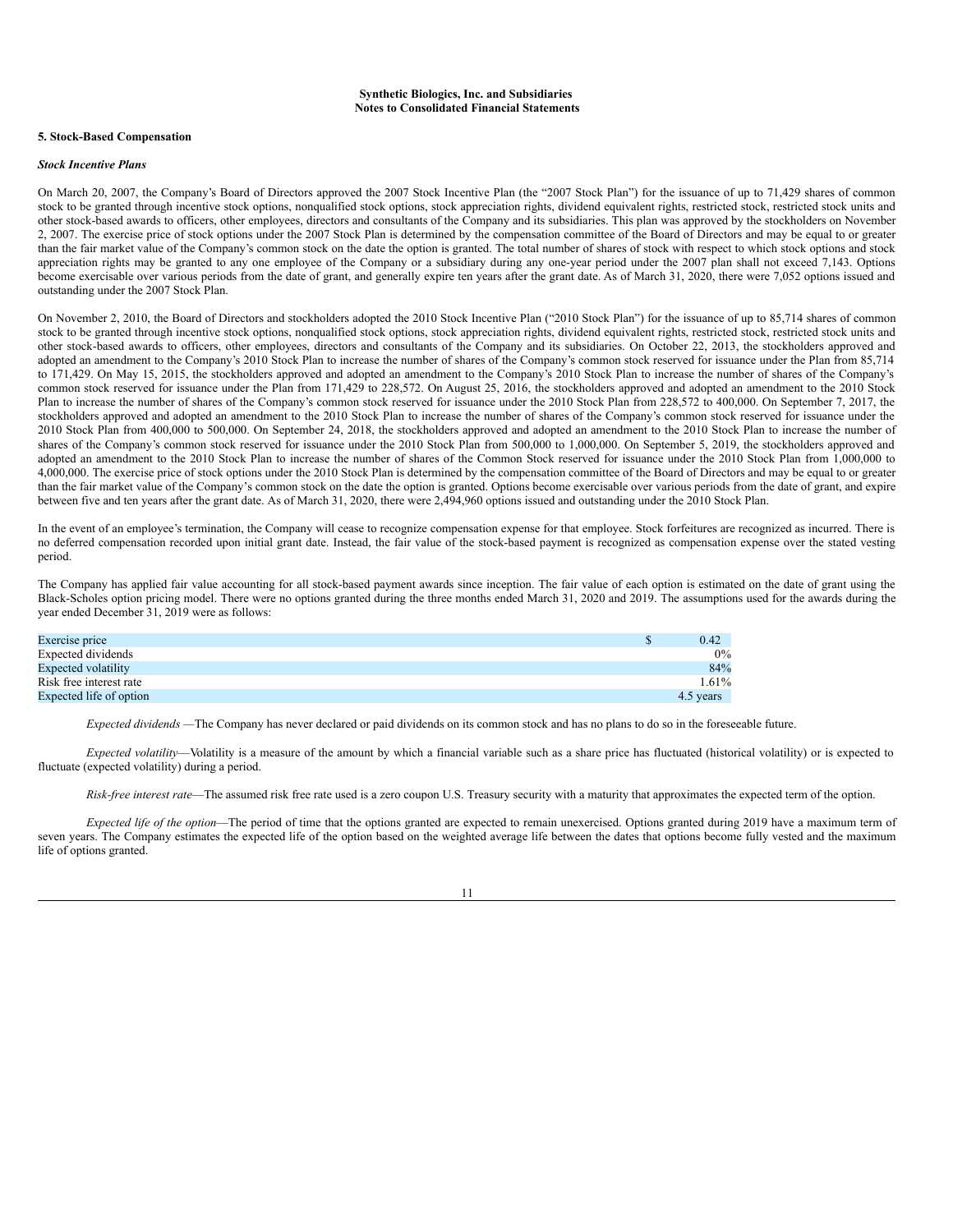# **5. Stock-Based Compensation – (continued)**

The Company records stock-based compensation based upon the stated vesting provisions in the related agreements. The vesting provisions for these agreements have various terms as follows:

- immediate vesting;
- · half vesting immediately and remaining over three years;
- in full on one-year anniversary date of grant date;
- quarterly over three years;
- · annually over three years;
- · one-third immediate vesting and remaining annually over two years;
- · one half immediate vesting and remaining over nine months;
- · one quarter immediate vesting and remaining over three years;
- · one quarter immediate vesting and remaining over 33 months; and
- · monthly over three years.

A summary of stock option activity for the three months ended March 31, 2020 and the year ended December 31, 2019 is as follows:

|                                                                              | <b>Options</b>           |              | Weighted<br><b>Average Exercise</b><br>Price | Weighted<br>Average<br>Remaining<br><b>Contractual Life</b> |              | Aggregate<br><b>Intrinsic</b><br>Value |
|------------------------------------------------------------------------------|--------------------------|--------------|----------------------------------------------|-------------------------------------------------------------|--------------|----------------------------------------|
| Balance - December 31, 2018                                                  | 938,932                  | $\mathbb{S}$ | 15.18                                        | 6.19 years                                                  | $\mathbb{S}$ |                                        |
|                                                                              |                          |              |                                              |                                                             |              |                                        |
| Granted                                                                      | 1,725,000                |              | 0.42                                         |                                                             |              |                                        |
| Exercised                                                                    |                          |              | ٠                                            |                                                             |              |                                        |
| Expired                                                                      | (94, 738)                |              | 58.25                                        |                                                             |              |                                        |
| Forfeited                                                                    | (67, 232)                |              | 5.95                                         |                                                             |              |                                        |
| Balance - December 31, 2019                                                  | 2,502,012                | $\mathbb{S}$ | 3.62                                         | 6.51 years                                                  | \$           | 153,353                                |
| Granted                                                                      |                          |              |                                              |                                                             |              |                                        |
| Exercised                                                                    | $\overline{\phantom{a}}$ |              | $\blacksquare$                               |                                                             |              |                                        |
| Expired                                                                      |                          |              |                                              |                                                             |              |                                        |
| Forfeited                                                                    |                          |              |                                              |                                                             |              |                                        |
| Balance - March 31, 2020 - outstanding                                       | 2,502,012                | \$           | 3.62                                         | 6.26 years                                                  | \$           |                                        |
| Balance - March 31, 2020 - exercisable                                       | 493,696                  | \$           | 16.17                                        | 5.29 years                                                  | \$           |                                        |
| Grant date fair value of options granted - three months ended March 31, 2020 |                          |              |                                              |                                                             |              |                                        |
|                                                                              |                          |              |                                              |                                                             |              |                                        |
| Weighted average grant date fair value - three months ended March 31, 2020   |                          | S            |                                              |                                                             |              |                                        |
| Grant date fair value of options granted – year ended December 31, 2019      |                          | S            | 470,000                                      |                                                             |              |                                        |
| Weighted average grant date fair value - year ended December 31, 2019        |                          | \$           | 0.27                                         |                                                             |              |                                        |

Stock-based compensation expense included in general and administrative expenses and research and development expenses relating to stock options issued to employees for the three months ended March 31, 2020 and 2019 was \$55,000 and \$54,000, respectively. Stock-based compensation expense included in general and administrative expenses and research and development expenses relating to stock options issued to consultants for the three months ended March 31, 2020 and 2019 were \$28,000 and \$10,000, respectively.

As of March 31, 2020, total unrecognized stock-based compensation expense related to stock options was \$577,000, which is expected to be expensed through July 2022.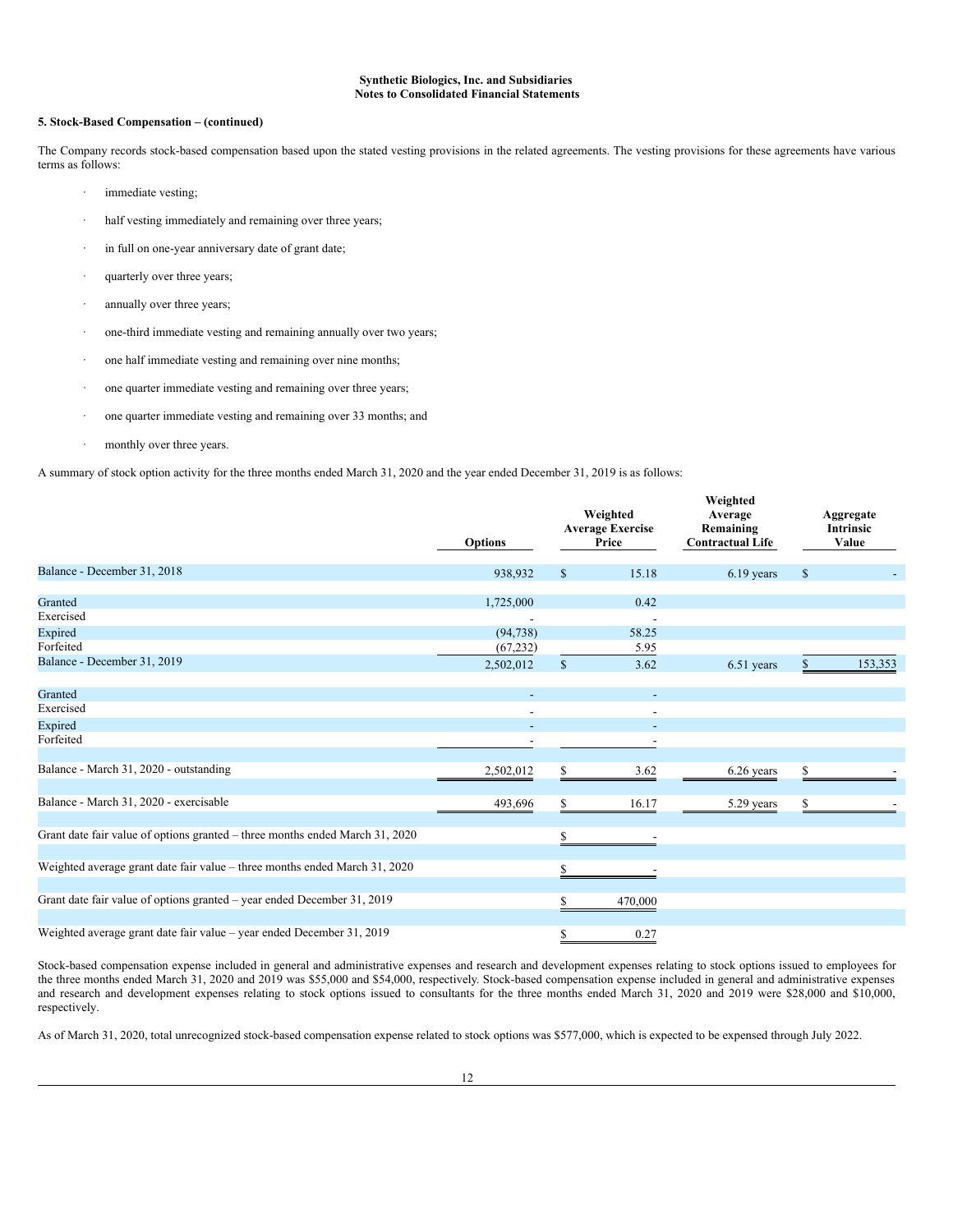### **5. Stock-Based Compensation – (continued)**

The FASB's guidance for stock-based payments requires cash flows from excess tax benefits to be classified as a part of cash flows from operating activities. Excess tax benefits are realized tax benefits from tax deductions for exercised options in excess of the deferred tax asset attributable to stock compensation costs for such options. The Company did not record any excess tax benefits during the three months ended March 31, 2020 and 2019.

# **6. Stock Warrants**

On October 15, 2018, the Company closed its underwritten public offering pursuant to which it received gross proceeds of approximately \$18.6 million before deducting underwriting discounts, commissions and other offering expenses payable by the Company and sold an aggregate of (i) 2,520,000 Class A Units (the "Class A Units"), with each Class A Unit consisting of one share of Common Stock, and one five-year warrant to purchase one share of Common Stock at an exercise price of \$1.38 per share (each a "Warrant" and collectively, the "Warrants"), with each Class A Unit to be offered to the public at a public offering price of \$1.15, and (ii) 15,723 Class B Units (the "Class B Units", and together with the Class A Units, the "Units"), with each Class B Unit offered to the public at a public offering price of \$1,000 per Class B Unit and consisting of one share of the Company's Series B Convertible Preferred Stock (the "Series B Preferred Stock"), with a stated value of \$1,000 and convertible into shares of Common Stock at the stated value divided by a conversion price of \$1.15 per share, with all shares of Series B Preferred Stock convertible into an aggregate of 13,672,173 shares of Common Stock, and issued with an aggregate of 13,672,173 Warrants. In addition, pursuant to the underwriting agreement that the Company had entered into with A.G.P./Alliance Global Partners (the "Underwriters"), as representative of the underwriters, the Company granted the Underwriters a 45 day option (the "Over-allotment Option") to purchase up to an additional 2,428,825 shares of Common Stock and/or additional Warrants to purchase an additional 2,428,825 shares of Common Stock. The Underwriters partially exercised the Over-allotment Option by electing to purchase from the Company additional Warrants to purchase 1,807,826 shares of Common Stock.

The Warrants are immediately exercisable at a price of \$1.38 per share of Common Stock (which is 120% of the public offering price of the Class A Units) and expire on October 15, 2023. If, at the time of exercise, there is no effective registration statement registering, or no current prospectus available for, the issuance of the shares of Common Stock to the holder, then the Warrants may only be exercised through a cashless exercise. No fractional shares of Common Stock will be issued in connection with the exercise of a Warrant. In lieu of fractional shares, the holder will receive an amount in cash equal to the fractional amount multiplied by the fair market value of any such fractional shares. The Company has concluded that the Warrants are required to be equity classified. The Warrants were valued on the date of grant using Monte Carlo simulations.

On November 18, 2016, the Company completed a public offering of 714,286 shares of common stock in combination with accompanying warrants to purchase an aggregate of 1,428,571 shares of the common stock. The stock and warrants were sold in combination, with two warrants for each share of common stock sold, a Series A warrant and a Series B warrant, each representing the right to purchase one share of common stock. The purchase price for each share of common stock and accompanying warrants was \$35.00. The shares of common stock were immediately separable from the warrants and were issued separately. The initial per share exercise price of the Series A warrants is \$50.05 and the per share exercise price of the Series B warrants is \$60.20, each subject to adjustment as specified in the warrant agreements. The Series A and Series B warrants may be exercised at any time on or after the date of issuance. The Series A warrants are exercisable until the four-year anniversary of the issuance date. The Series B warrants expired on December 31, 2017 and none were exercised prior to expiration. The warrants include a provision that if the Company were to enter into a certain transaction, as defined in the agreement, the warrants would be purchased from the holder for cash. Accordingly, the Company recorded the warrants as a liability at their estimated fair value on the issuance date of \$15.7 million and changes in estimated fair value are being recorded as non-cash income or expense in the Company's Condensed Consolidated Statements of Operations at each subsequent period. At March 31, 2020 and March 31, 2019, the fair value of the warrant liability was \$100. The warrants were valued on the date of grant. In 2020 and 2019, the Monte Carlo simulations were not used as the value of the warrants were deemed to be minimal based on the historical fair value of the warrants and the Company's current stock price.

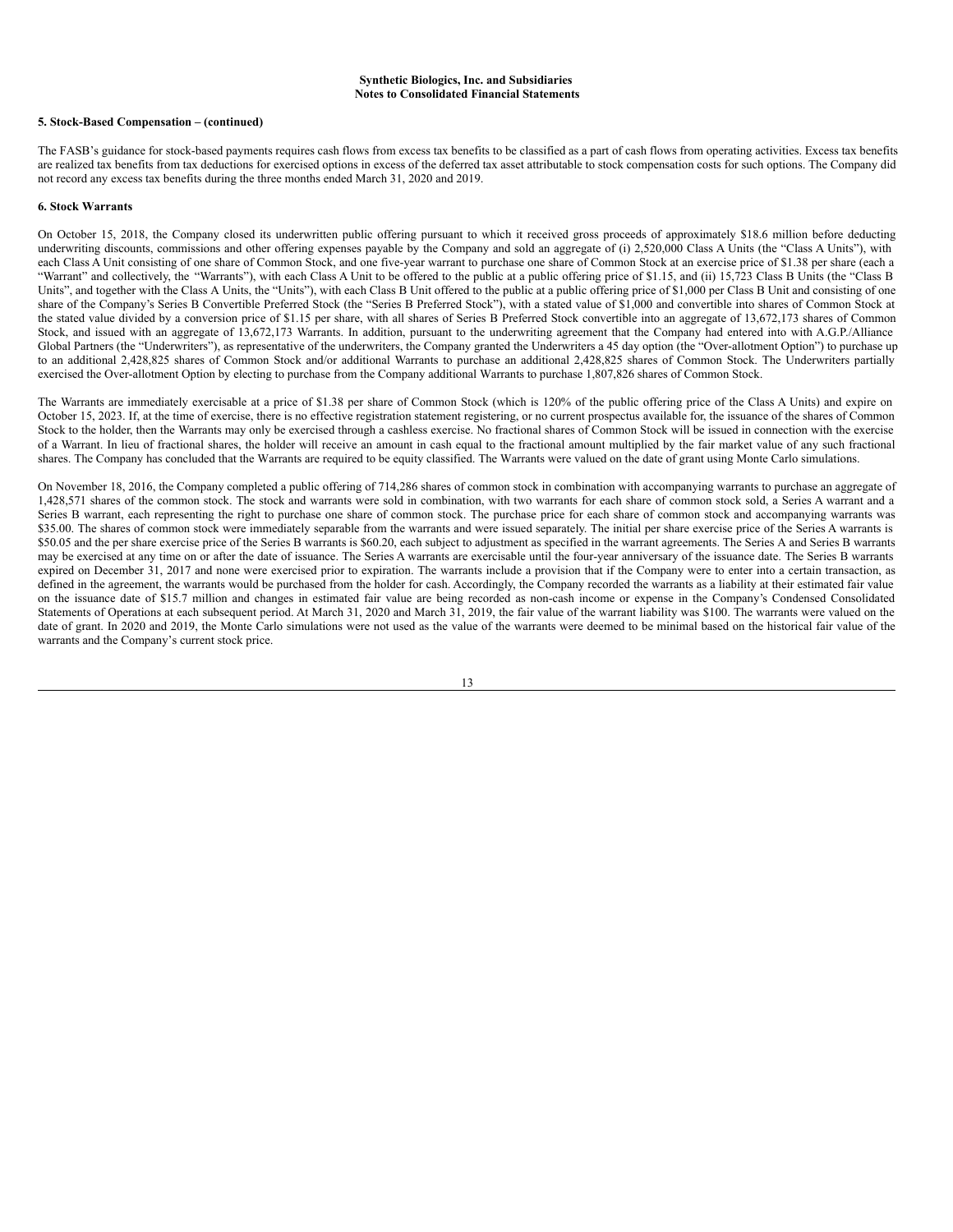#### **6. Stock Warrants – (continued)**

On October 10, 2014, the Company raised net proceeds of \$19.1 million through the sale of 14,059,616 units at a price of \$1.47 per unit to certain institutional investors in a registered direct offering. Each unit consisted of one share of the Company's common stock and a warrant to purchase 0.50 shares of common stock. The warrants, exercisable for an aggregate of 200,852 shares of common stock, have an exercise price of \$61.25 per share and a life of five years. The warrants vested immediately and expired on October 10, 2019.

The warrants issued in conjunction with the registered direct offering in October 2014 included a provision that if the Company were to enter into a certain transaction, as defined in the agreement, the warrants would be purchased from the holder at a premium. Accordingly, the Company recorded the warrants as a liability at their estimated fair value on the issuance date, which was \$7.4 million, and changes in estimated fair value are being recorded as non-cash income or expense in the Company's Consolidated value on the issuance date, which was \$7.4 million, and Statements of Operations at each subsequent period. At March 31, 2020 and 2019, the fair value of the warrant liability was zero. The warrants were valued on the date of grant using the Black-Scholes valuation model which approximates the value derived using Monte Carlo simulations. In 2020 and 2019, the Monte Carlo simulations were not used as the value of the warrants were deemed to be minimal based on the historical fair value of the warrants and the Company's current stock price.

A summary of all warrant activity for the Company for the quarter ended March 31, 2020 and the year ended December 31, 2019 is as follows:

|                              | Number of<br>Warrants | <b>Weighted Average</b><br><b>Exercise Price</b> |
|------------------------------|-----------------------|--------------------------------------------------|
| Balance at December 31, 2018 | 18,915,851            | \$<br>3.85                                       |
| Granted                      | ۰                     |                                                  |
| Exercised                    | -                     |                                                  |
| Forfeited                    | (200, 852)            | 61.25                                            |
| Balance at December 31, 2019 | 18,714,999            | 3.24                                             |
| Granted                      | ۰                     |                                                  |
| Exercised                    |                       |                                                  |
| Forfeited                    |                       |                                                  |
| Balance at March 31, 2020    | 18.714.999            | 3.24                                             |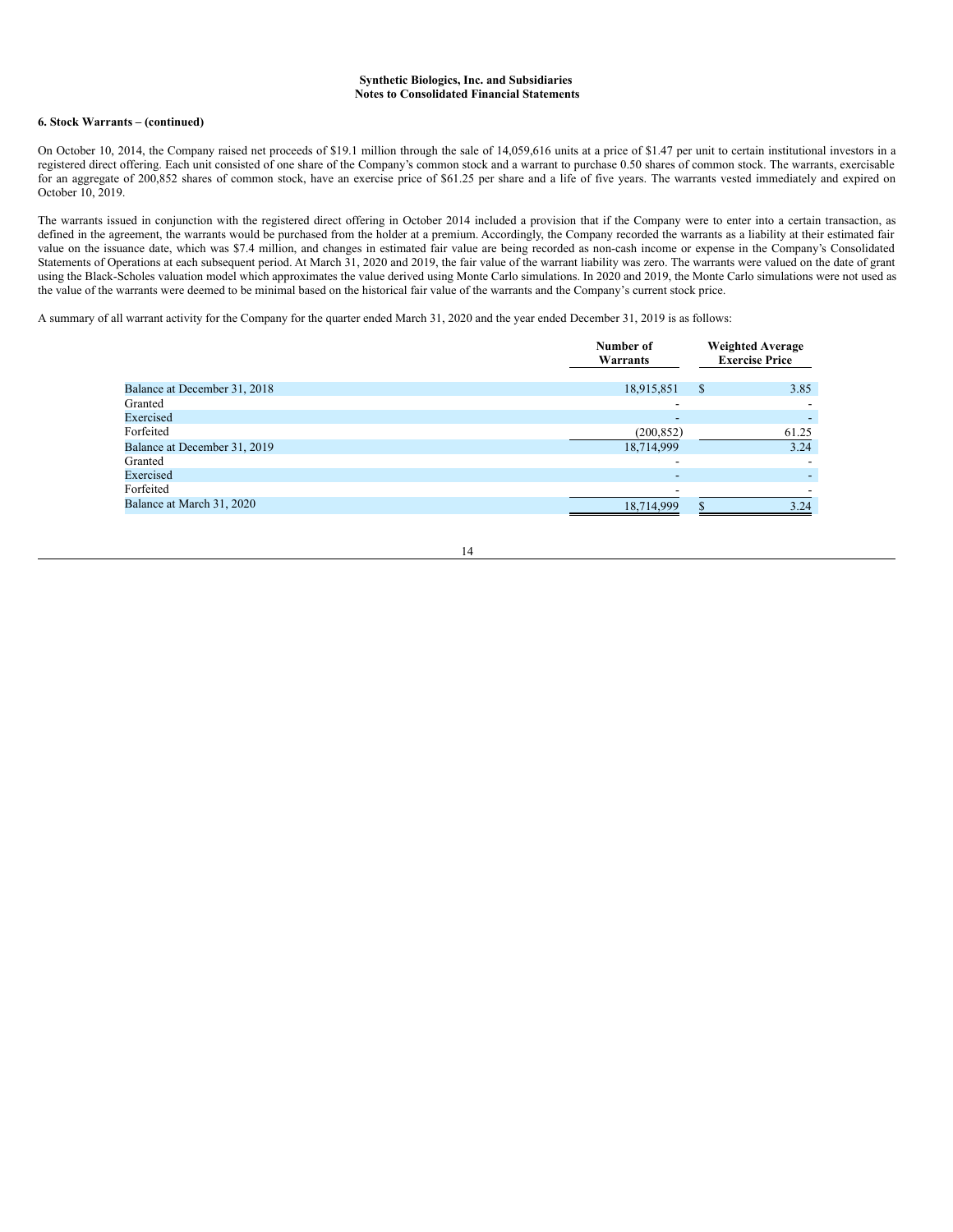### **6. Stock Warrants – (continued)**

On December 26, 2017, the Company entered into a consulting agreement for advisory services for a period of six months. As compensation for such services, the consultant was paid an upfront payment, was paid a monthly fee, and on January 24, 2018 was issued a warrant exercisable for 714 shares of the Company's common stock on the date of issuance. The warrant is equity classified and the fair value of the warrant approximated \$9,000 on the date of grant and was measured using the Black-Scholes option pricing model. This entire expense was recorded in the quarter ended March 31, 2018.

A summary of all outstanding and exercisable warrants as of March 31, 2020 is as follows:

| <b>Exercise Price</b> | Warrants<br>Outstanding | Warrants<br>Exercisable | <b>Weighted Average</b><br>Remaining<br>Contractual Life |
|-----------------------|-------------------------|-------------------------|----------------------------------------------------------|
| 1.38                  | 17,999,999              | 17,999,999              | $3.53$ years                                             |
| 18.20                 | 714                     | 714                     | 2.74 years                                               |
| 50.05                 | 714.286                 | 714.286                 | $0.64$ years                                             |
| 3.24                  | 18.714.999              | 18,714,999              | $3.42$ years                                             |

# **7. Net Loss per Share**

Basic net loss per share is computed by dividing net loss by the weighted average number of common shares outstanding. Diluted net loss per share is computed by dividing net loss by the weighted average number of common shares outstanding including the effect of common share equivalents. Diluted net loss per share assumes the issuance of potential dilutive common shares outstanding for the period and adjusts for any changes in income and the repurchase of common shares that would have occurred from the assumed issuance, unless such effect is anti-dilutive. Net loss attributable to common stockholders for the three months ended March 31, 2020 excludes net loss attributable to non-controlling interest of \$0.1 million and includes the accretion of Series B preferred discount of \$0.4 million on converted shares and Series A preferred stock accrued dividends of \$0.1 million. Net loss attributable to common stockholders for the three months ended March 31, 2019 excludes net loss attributable to non-controlling interest of \$0.1 million and includes the accretion of Series B preferred discount of \$0.4 million on converted shares and \$0.1 million of Series A accrued dividends. The number of shares of common stock underlying Series B Preferred shares convertible to common stock that were excluded from the computations of net loss per common share for the three months ended March 31, 2020 and 2019 were 5,708,696 and 7,065,217, respectively. The number of options and warrants for the purchase of common stock that were excluded from the computations of net loss per common share and for the three months ended March 31, 2020 were 2,502,012 and 18,714,999, respectively and for the three months ended March 31, 2019 were 893,367 and 18,915,851, respectively, because their effect is anti-dilutive.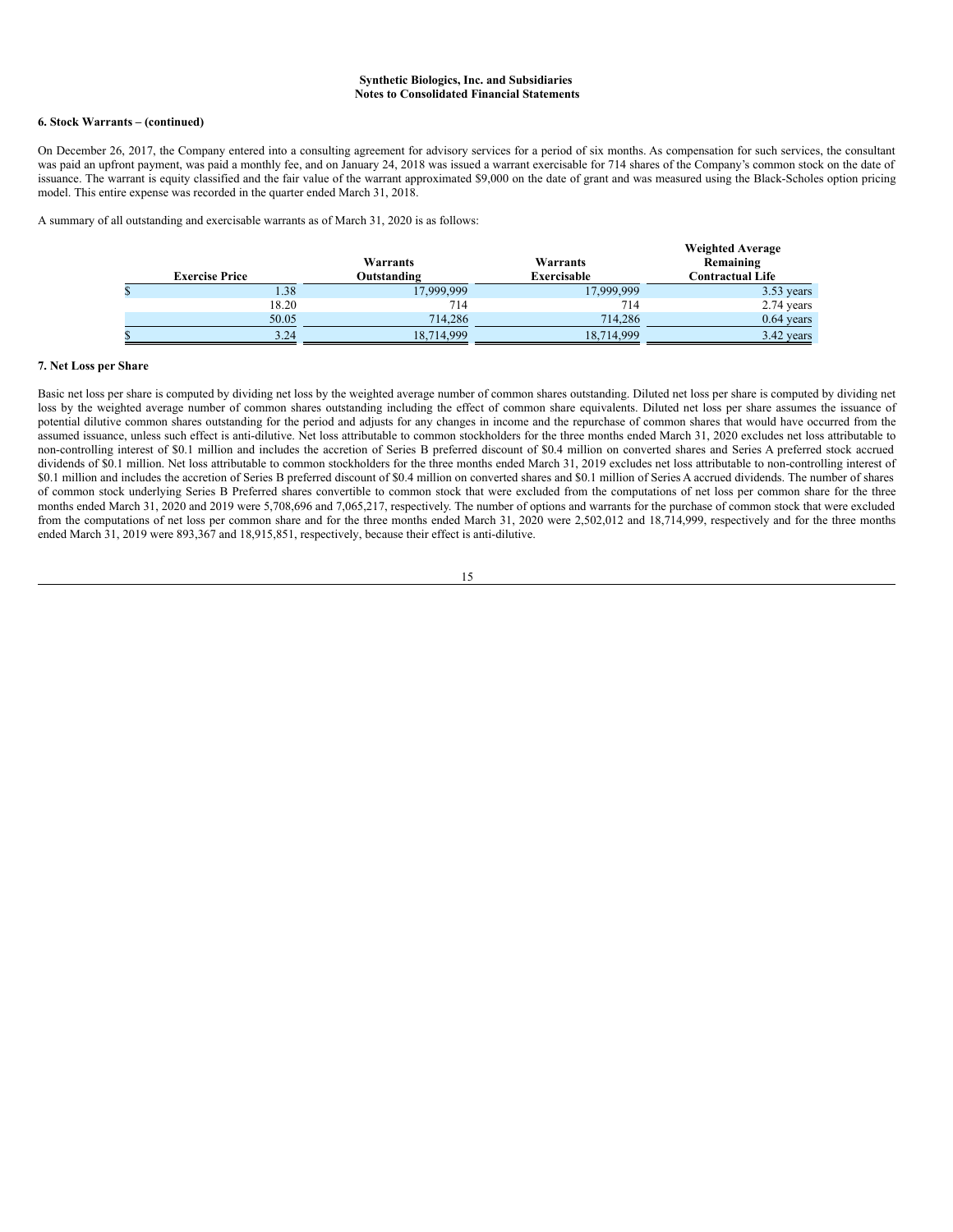## **8. Non-controlling Interest**

The Company's non-controlling interest is accounted for under ASC 810, *Consolidation* ("ASC 810"), and represents the minority shareholder's ownership interest related to the Company's subsidiary, Synthetic Biomics, Inc. ("SYN Biomics"). In accordance with ASC 810, the Company reports its non-controlling interest in subsidiaries as a separate component of equity in the Consolidated Balance Sheets and reports both net loss attributable to the non-controlling interest and net loss attributable to the Company's common stockholders on the face of the Consolidated Statements of Operations. On September 5, 2018, the Company entered into an agreement with CSMC for an investigatorsponsored Phase 2b clinical study of SYN-010 to be co-funded by the Company and CSMC (the "Study"). The Study will provide further evaluation of the efficacy and safety of SYN-010, the Company's modified-release reformulation of lovastatin lactone, which is exclusively licensed to the Company by CSMC. SYN-010 is designed to reduce methane production by certain microorganisms (*M. smithii*) in the gut to treat an underlying cause of irritable bowel syndrome with constipation (IBS-C). After the 2018 transaction with CSMC, the Company's equity interest in SYN Biomics is 83% and the non-controlling stockholder's interest is 17%. As of March 31, 2020 and 2019, the accumulated net loss attributable to the non-controlling interest is \$2.9 million.

In consideration of the support provided by CSMC for the Study, the Company will pay \$441,000 to support the Study and the Company entered into a Stock Purchase Agreement with CSMC pursuant to which the Company, upon the approval of the Study protocol by the Institutional Review Board (IRB) : (i) issued to CSMC fifty thousand  $(50,000)$  shares of common stock of the Company; and (ii) transferred to CSMC an additional two million four hundred twenty thousand  $(2,420,000)$  shares of common stock of its subsidiary SYN Biomics, Inc. ("Synbiomics") owned by the Company, such that after such issuance CSMC owns an aggregate of seven million four hundred eighty thousand (7,480,000) shares of common stock of SYN Biomics, representing seventeen percent (17%) of the issued and outstanding shares of SYN Biomics' common stock. The services rendered are recorded to research and development expense in proportion with the progress of the study and based overall on the fair value of the shares (\$285,000) as determined at the date of IRB approval. During the three months ended March 31, 2020 and 2019, research and development expense recorded related to this transaction approximated \$67,000 and \$16,000, respectively.

The Agreement also provides CSMC with a right, commencing on the six month anniversary of issuance of the stock under certain circumstances in the event that the shares of stock of SYN Biomics are not then freely tradeable, and subject to NYSE American, LLC approval, to exchange its SYN Biomics shares for unregistered shares of the Company's common stock, with the rate of exchange based upon the relative contribution of the valuation of SYN Biomics to the public market valuation of the Company at the time of each exchange. The Stock Purchase Agreement also provides for tag-along rights in the event of the sale by the Company of its shares of SYN Biomics.

### **9. Common and Preferred Stock**

# *Series B Preferred Stock*

On October 15, 2018, the Company closed its underwritten public offering pursuant to which it received gross proceeds of approximately \$18.6 million before deducting underwriting discounts, commissions and other offering expenses payable by the Company and sold an aggregate of (i) 2,520,000 Class A Units , with each Class A Unit offered to the public at a public offering price of \$1.15, and (ii) 15,723 Class B Units, with each Class B Unit offered to the public at a public offering price of \$1,000 per Class B Unit and consisting of one share of the Company's Series B Preferred Stock, with a stated value of \$1,000 and convertible into shares of Common Stock at the stated value divided by a conversion price of \$1.15 per share, with all shares of Series B Preferred Stock convertible into an aggregate of 13,672,173 shares of Common Stock, and issued with an aggregate of 13,672,173 October 2018 Warrants. Since the above units are equity instruments, the proceeds were allocated on a relative fair value basis which created the Series B Preferred Stock discount.

In addition, pursuant to the Underwriting Agreement that the Company entered into with the Underwriters on October 10, 2018, the Company granted the Underwriters a 45 day option (the "Over-allotment Option") to purchase up to an additional 2,428,825 shares of Common Stock and/or additional warrants to purchase an additional 2,428,825 shares of Common Stock. Each Warrant is exercisable for one share of common stock. The Underwriters partially exercised the Over-allotment Option by electing to purchase from the Company additional Warrants to purchase 1,807,826 shares of Common Stock.

The Units were offered by the Company pursuant to a registration statement on Form S-1 (File No. 333-227400), as amended, filed with the SEC, which was declared effective by the SEC on October 10, 2018.

The conversion price of the Series B Preferred Stock and exercise price of the October 2018 Warrants are subject to appropriate adjustment in the event of recapitalization events, stock dividends, stock splits, stock combinations, reclassifications, reorganizations or similar events affecting the Common Stock. The exercise price of the Warrants is subject to adjustment in the event of certain dilutive issuances.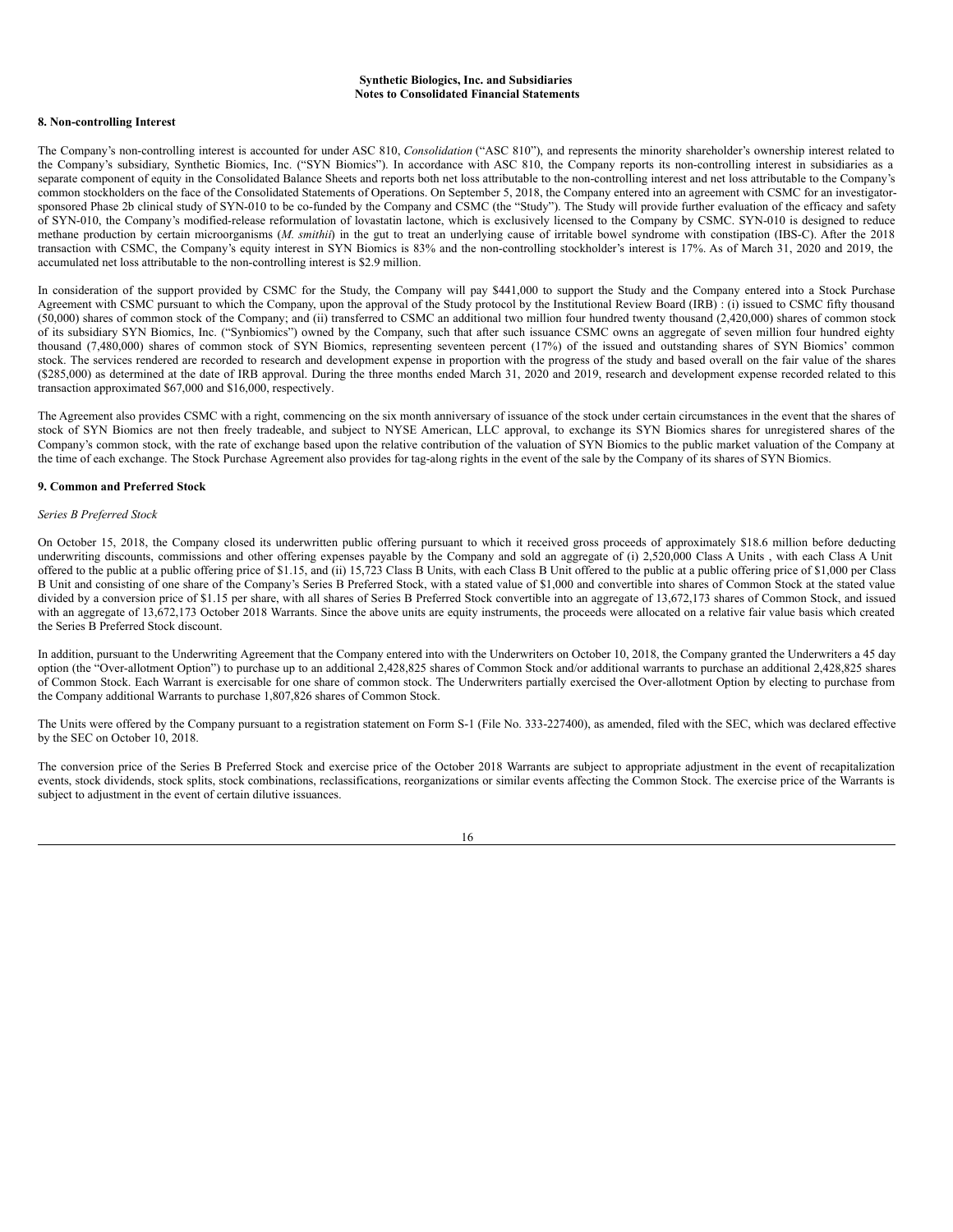### **9. Common and Preferred Stock – (continued)**

During the three months ended March 31, 2020 and 2019, 1,073 and 1,036, respectively, Series B shares have been converted into common stock resulting in the recognition of \$339,000 and \$398,000, respectively, of unamortized discount from the conversion. As of March 31, 2020, 9,158 shares have been converted resulting in the recognition of \$3.4 million of unamortized discount. This is recorded as a deemed dividend in accumulated deficit.

The October 2018 Warrants are immediately exercisable at a price of \$1.38 per share of common stock (which is 120% of the public offering price of the Class A Units) and will expire on October 15, 2023. If, at the time of exercise, there is no effective registration statement registering, or no current prospectus available for, the issuance of the shares of common stock to the holder, then the October 2018 warrants may only be exercised through a cashless exercise. No fractional shares of common stock will be issued in connection with the exercise of any October 2018 warrants. In lieu of fractional shares, the holder will receive an amount in cash equal to the fractional amount multiplied by the fair market value of any such fractional shares.

The Company may not effect, and the holder will not be entitled to, exercise any Warrants or conversion of the Series B Preferred Stock, which, upon giving effect to such exercise, would cause (i) the aggregate number of shares of Common Stock beneficially owned by the holder (together with its affiliates) to exceed 4.99% (or, at the election of the holder, 9.99%) of the number of shares of Common Stock outstanding immediately after giving effect to the exercise, or (ii) the combined voting power of the Company's securities beneficially owned by the holder (together with its affiliates) to exceed 4.99% (or, at the election of the holder, 9.99%) of the combined voting power of all of the Company's securities then outstanding immediately after giving effect to the exercise or conversion, as such percentage ownership is determined in accordance with the terms of the October 2018 Warrants or Series B Preferred Stock. However, any holder may increase or decrease such percentage to any other percentage not in excess of 9.99% upon at least 61 days' prior notice from the holder to the Company. The holders of the Series B Preferred will participate, on an as-if-converted-to-common stock basis, in any dividends to the holders of common stock. Upon a defined Fundamental Transaction, the holders of the Series B Preferred Stock are entitled to the same consideration as are holders of Common Stock. The Series B Preferred Stock ranks junior to existing Series A Preferred Stock but on parity with common stock. Liquidation preference is equal to an amount pari passu with the common stock on an as converted basis (i.e., there is no preference to common stock).

Since the effective conversion price of the Series B Preferred Stock is less than the fair value of the underlying common stock at the date of issuance, there is a beneficial conversion feature ("BCF") at the issuance date. Because the Series B Preferred Stock has no stated maturity or redemption date and is immediately convertible at the option of the holder, the discount created by the BCF is immediately charged to accumulated deficit as a "deemed dividend" and impacts earnings per share. During the year ended December 31, 2018, the Company recorded a discount of \$9.1 million and immediately amortized the discount to record the deemed dividend.

# *Series A Preferred Stock*

On September 11, 2017, the Company entered into a share purchase agreement (the "Purchase Agreement") with an investor (the "Investor"), pursuant to which the Company offered and sold in a private placement 120,000 shares of its Series A Convertible Preferred Stock, par value \$0.001 per share (the "Series A Preferred Stock") for an aggregate purchase price of \$12 million, or \$100 per share.

The Series A Preferred Stock ranks senior to the shares of the Company's common stock, and any other class or series of stock issued by the Company with respect to dividend rights, redemption rights and rights on the distribution of assets upon any voluntary or involuntary liquidation, dissolution or winding up of the affairs of the Company. Holders of Series A Preferred Stock are entitled to a cumulative dividend at the rate of 2.0% per annum, payable quarterly in arrears, as set forth in the Certificate of Designation of Series A Preferred Stock. The Series A Preferred Stock is convertible at the option of the holders at any time into shares of common stock at an initial conversion price of \$18.90 per share, subject to certain customary anti-dilution adjustments.

Any conversion of Series A Preferred Stock may be settled by the Company in shares of common stock only.

On or at any time after (i) the VWAP (as defined in the Certificate of Designation) for at least 20 trading days in any 30 trading day period is greater than \$70.00, subject to adjustment in the case of stock split, stock dividends or the like the Company has the right, after providing notice not less than 6 months prior to the redemption date, to redeem, in whole or in part, on a pro rata basis from all holders thereof based on the number of shares of Series A Preferred Stock then held, the outstanding Series A Preferred Stock, for cash, at a redemption price per share of Series A Preferred Stock of \$7,875, subject to appropriate adjustment in the event of any stock dividend, stock split, combination or other similar recapitalization with respect to the Series A Convertible Preferred Stock, or  $(ii)$  the five year anniversary of the issuance date, the Company has the right to redeem, in whole or in part, on a pro rata basis from all holders thereof based on the number of shares of Series A Convertible Preferred Stock then held, the outstanding Series A Preferred Stock, for cash, at a redemption price per share equal to the Liquidation Value (as defined in the Certificate of Designations).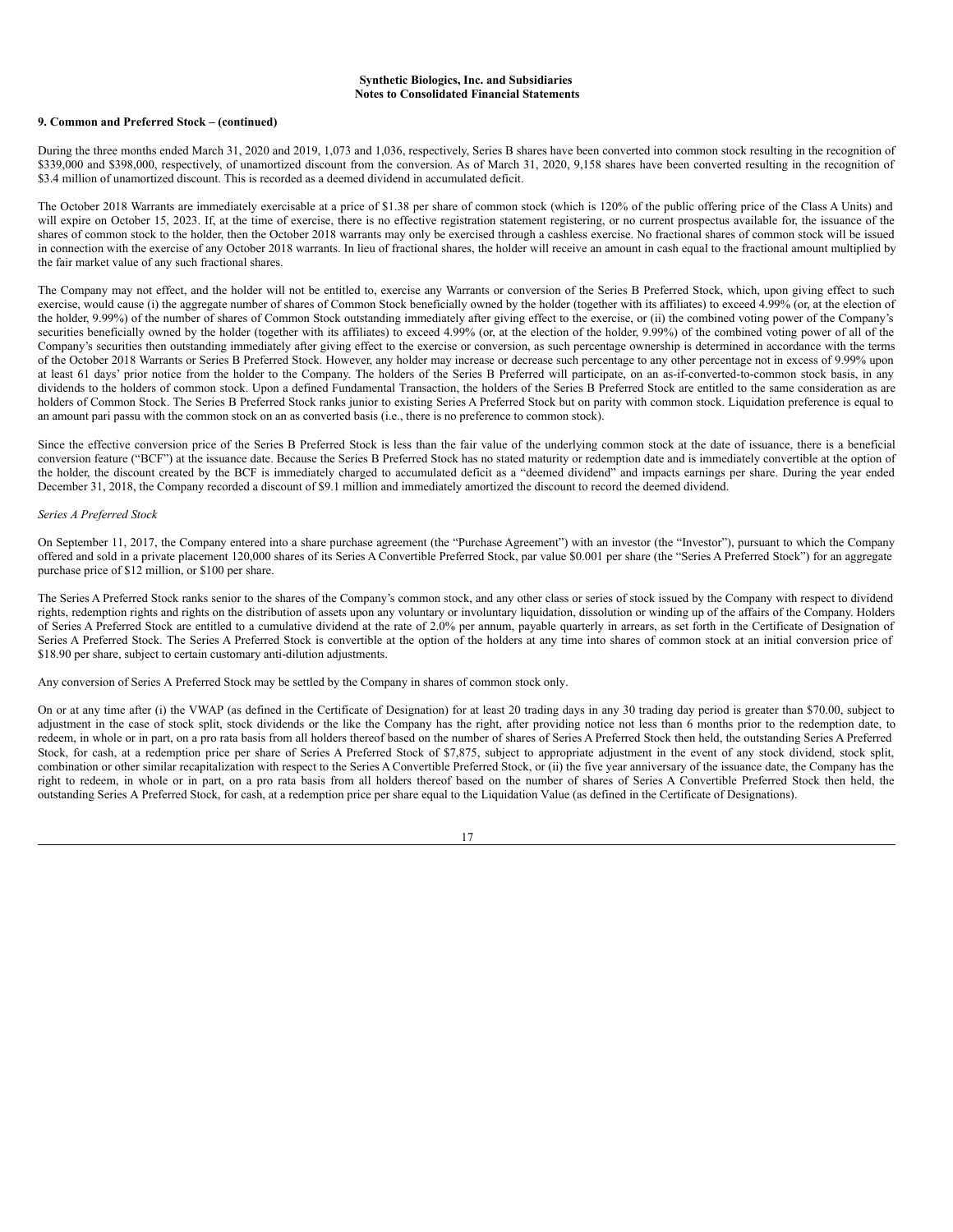### **9. Common and Preferred Stock – (continued)**

The Series A Preferred Stock is classified as temporary equity due to the shares being redeemable based on contingent events outside of the Company's control. Since the effective conversion price of the Series A Preferred Stock is less than the fair value of the underlying common stock at the date of issuance, there is a beneficial conversion feature ("BCF") at the issuance date. Because the Series A Preferred Stock has no stated maturity or redemption date and is immediately convertible at the option of the holder, the discount created by the BCF is immediately charged to accumulated deficit as a "deemed dividend" and impacts earnings per share. During the year ended December 31, 2017, the Company recorded a discount of \$6.9 million. Because the Series A Preferred Stock is not currently redeemable, the discount arising from issuance costs was allocated to temporary equity and will not be accreted until such time that redemption becomes probable. The stated dividend rate of 2% per annum is cumulative and the Company accrues the dividend on a quarterly basis (in effect accreting the dividend regardless of declaration because the dividend is cumulative). During the quarters ended March 31, 2020 and March 31, 2019, the Company accrued dividends of \$62,000 and \$61,000, respectively. Once the dividend is declared, the Company will reclassify the declared amount from temporary equity to a dividends payable liability. When the redemption of the Series A Preferred Stock becomes probable, the temporary equity will be accreted to redemption value as a deemed dividend.

### *B. Riley FBR Sales Agreement*

On August 5, 2016, the Company entered into the B. Riley FBR Sales Agreement with FBR Capital Markets & Co. (now known as B. Riley FBR, Inc.), which enables the Company to offer and sell shares of the Company's common stock with an aggregate sales price of up to \$40.0 million from time to time through B. Riley FBR, Inc. as the Company's sales agent. Sales of common stock under the B. Riley FBR Sales Agreement are made in sales deemed to be "at-the-market" equity offerings as defined in Rule 415 promulgated under the Securities Act. B. Riley FBR, Inc. is entitled to receive a commission rate of up to 3.0% of gross sales in connection with the sale of the Company's common stock sold on the Company's behalf. For the year ended December 31, 2018, the Company sold through the B. Riley FBR Sales Agreement an aggregate of 3.5 million shares of the Company's common stock, and received net proceeds of approximately \$12.2 million. For the year ended December 31, 2017, the Company sold through the B. Riley FBR Sales Agreement an aggregate of 0.3 million shares of the Company's common stock, and received net proceeds of approximately \$6.4 million. The Company has not sold any shares during 2020 and 2019 through the B. Riley FBR Sales Agreement.

#### **10. Related Party Transactions**

On September 5, 2018, the Company entered into an agreement with CSMC for an investigator-sponsored Phase 2b clinical study of SYN-010 to be co-funded by the Company and CSMC (the "Study"). The Study will provide further evaluation of the efficacy and safety of SYN-010, the Company's modified-release reformulation of lovastatin lactone, which is exclusively licensed to the Company by CSMC. SYN-010 is designed to reduce methane production by certain microorganisms (*M. smithii*) in the gut to treat an underlying cause of irritable bowel syndrome with constipation (IBS-C).

In consideration of the support provided by CSMC for the Study, the Company entered into a Stock Purchase Agreement with CSMC pursuant to which the Company has agreed, upon the approval of the Study protocol by the Institutional Review Board (IRB) to: (i) issue to CSMC fifty thousand (50,000) shares of common stock of the Company; and (ii) transfer to CSMC an additional two million four hundred twenty thousand (2,420,000) shares of common stock of its subsidiary Synthetic Biomics, Inc. ("SYN Biomics") owned by the Company, such that after such issuance CSMC will own an aggregate of seven million four hundred eighty thousand (7,480,000) shares of common stock of SYN Biomics, representing seventeen percent (17%) of the issued and outstanding shares of SYN Biomics' common stock.

The Agreement also provides CSMC with a right, commencing on the six month anniversary of issuance of the stock under certain circumstances in the event that the shares of stock of SYN Biomics are not then freely tradeable, and subject to NYSE American, LLC approval, to exchange its SYN Biomics shares for unregistered shares of the Company's common stock, with the rate of exchange based upon the relative contribution of the valuation of SYN Biomics to the public market valuation of the Company at the time of each exchange. The Stock Purchase Agreement also provides for tag-along rights in the event of the sale by the Company of its shares of SYN Biomics.

In December 2013, through the Company's subsidiary, Synthetic Biomics, Inc., the Company entered into a worldwide exclusive license agreement with CSMC and acquired the rights to develop products for therapeutic and prophylactic treatments of acute and chronic diseases, including the development of SYN-010 to target IBS-C. The Company licensed from CSMC a portfolio of intellectual property comprised of several U.S. and foreign patents and pending patent applications for various fields of use, including IBS-C, obesity and diabetes. An investigational team led by Mark Pimentel, M.D. at CSMC discovered that these products may reduce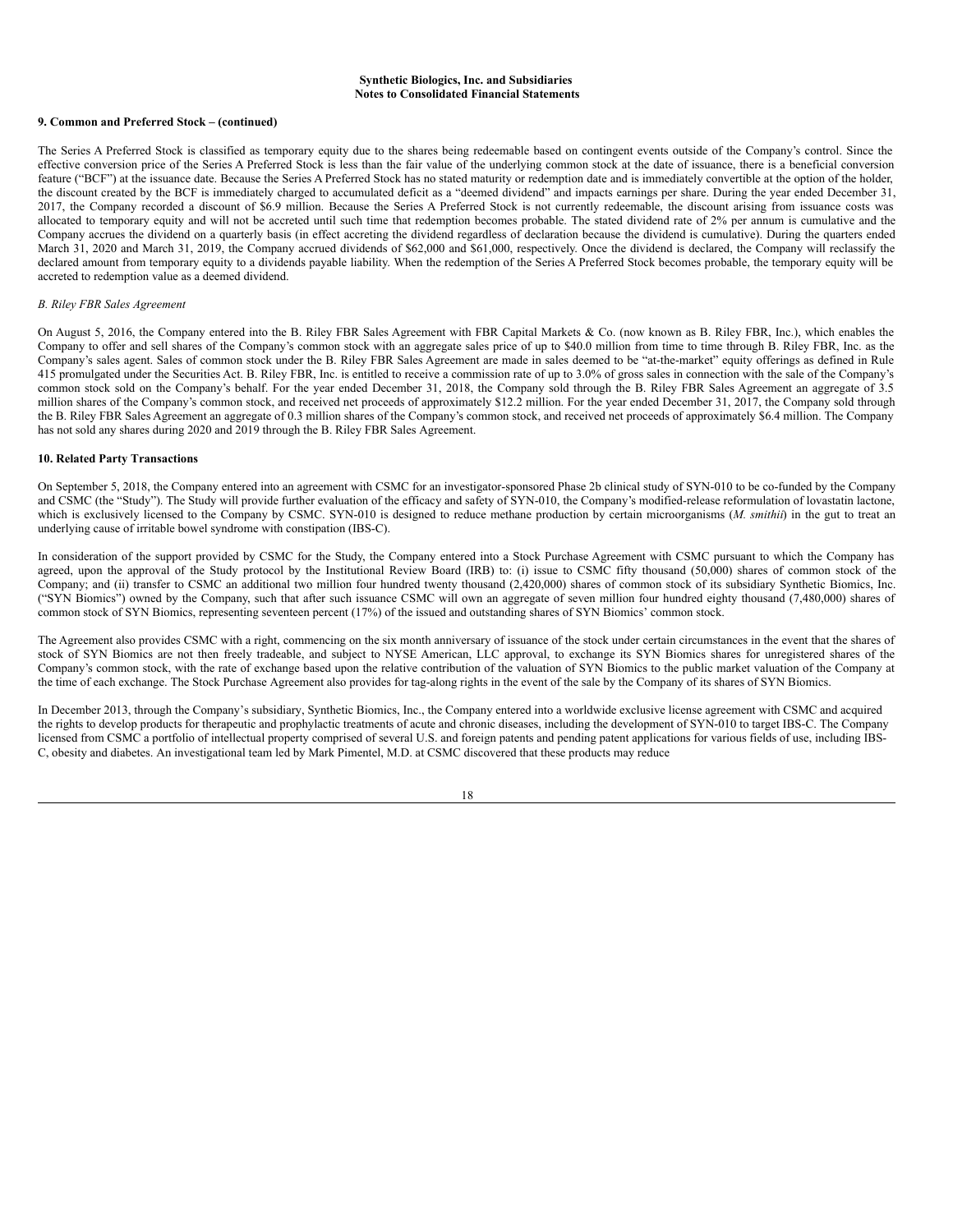#### **10. Related Party Transactions – (continued)**

the production of methane gas by certain GI microorganisms. During the three months ended March 31, 2020 and 2019, the Company did not owe and did not pay CSMC for milestone payments related this license agreement.

### **11. Commitments and Contingencies**

### *Leases*

All of the Company's existing leases as of March 31, 2020 are classified as operating leases. As of March 31, 2020, the Company has one material operating lease for facilities with a remaining term expiring in 2022. The existing lease has fair value renewal options, none of which are considered certain of being exercised or included in the minimum lease term. The discount rate used in the calculation of the lease liability was 9.9%. The rates implicit within the Company's leases are generally not determinable, therefore, the Company's incremental borrowing rate is used to determine the present value of lease payments. The determination of the Company's incremental borrowing rate requires judgment. Because the Company currently has no outstanding debt, the incremental borrowing rate for each lease is primarily based on publicly-available information for companies within the same industry and with similar credit profiles. The rate is then adjusted for the impact of collateralization, the lease term and other specific terms included in the Company's lease arrangements. The incremental borrowing rate is determined at lease commencement, or as of January 1, 2019 for operating leases in existence upon adoption of ASC 842. The incremental borrowing rate is subsequently reassessed upon a modification to the lease arrangement. ROU assets are subsequently assessed for impairment in accordance with the Company's accounting policy for long-lived assets. Operating lease costs are presented as part of general and administrative expenses in the condensed consolidated statement of operations, and for the three months ended March 31, 2020 and 2019 approximated \$50,000. During the same periods, operating cash flows used for operating leases approximated \$77,000 and \$75,000, respectively, and right of use assets exchanged for operating lease obligations was \$0. The day one non-cash addition of right of use assets due to adoption of ASC 842 was \$538,000.

A maturity analysis of our operating leases as of March 31, 2020 is as follows*(amounts in thousands of dollars)*:

| Future undiscounted cash flow for the years ending December 31: |       |
|-----------------------------------------------------------------|-------|
| 2020                                                            | 233   |
| 2021                                                            | 321   |
| 2022                                                            | 192   |
| Total                                                           | 746   |
|                                                                 |       |
| Discount factor                                                 | (83)  |
| Lease liability                                                 | 663   |
| Amount due within 12 months                                     | (258) |
| Lease liability $-$ long term                                   | 405   |

#### *Risks and Uncertainties*

On January 30, 2020, the World Health Organization (WHO) announced a global health emergency because of a new strain of coronavirus originating in Wuhan, China (the COVID-19 outbreak) and the risks to the international community as the virus spreads globally beyond its point of origin. In March 2020, the WHO classified the COVID-19 outbreak as a pandemic, based on the rapid increase in exposure globally.

As the COVID-19 coronavirus continues to spread around the globe, the Company experienced disruptions that impact its business and clinical trials, including halting the enrollment of new patients in the ongoing Phase 2b investigator-sponsored clinical trial of SYN-010 and postponement of clinical site initiation of the Phase 1b/2a clinical trial of SYN-004. The extent to which the COVID-19 pandemic impacts the Company's business, the clinical development of SYN-010, SYN-004 (ribaxamase) and SYN-020, the business of the Company's suppliers and other commercial partners, the Company's corporate development objectives and the value of and market for the Company's common stock, will depend on future developments that are highly uncertain and cannot be predicted with confidence at this time, such as the ultimate duration of the pandemic, travel restrictions, quarantines, social distancing and business closure requirements in the United States, Europe and other countries, and the effectiveness of actions taken globally to contain and treat the disease. The global economic slowdown, the overall disruption of global healthcare systems and the other risks and uncertainties associated with the pandemic could have a material adverse effect on our business, financial condition, results of operations and growth prospects. In addition, to the extent the ongoing COVID-19 pandemic adversely affects the Company's business and results of operations, it may also have the effect of heightening many of the other risks and uncertainties which the Company faces.

# **12. Subsequent Events**

Management has evaluated the Company's March 31, 2020 consolidated financial statements for subsequent events through May 5, 2020, the date the Company's consolidated financial statements were available to be issued. Management is not aware of any subsequent events that would require recognition or disclosure in the Company's consolidated financial statements.

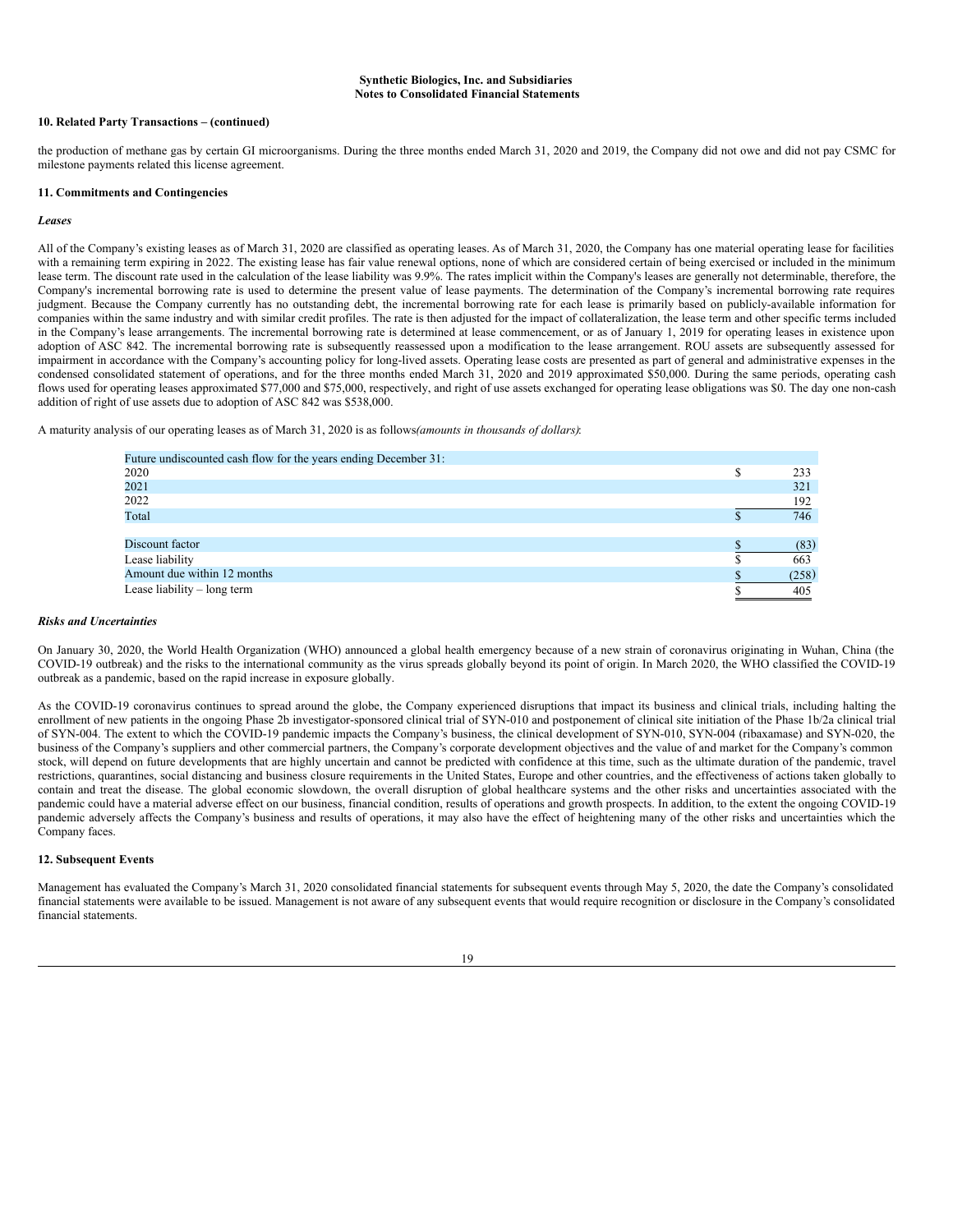## <span id="page-20-0"></span>**ITEM 2. MANAGEMENT'S DISCUSSION AND ANALYSIS OF FINANCIAL CONDITION AND RESULTS OF OPERATIONS.**

The following discussion should be read in conjunction with our unaudited condensed consolidated financial statements and notes thereto included in this Quarterly Report on Form 10-Q, and our audited consolidated financial statements and notes thereto for the year ended December 31, 2019 included in our 2019 Form 10-K. This discussion contains forward-looking statements reflecting our current expectations that involve risks and uncertainties. See "Note Regarding Forward-Looking Statements" for a discussion of the uncertainties, risks and assumptions associated with these statements. Our actual results and the timing of events could differ materially from those expressed or implied by the forward-looking statements due to important factors and risks including, but not limited to, those set forth below under "Risk Factors" and elsewhere herein, and those identified under Part I, Item 1A of our 2019 Form 10-K. All share and per share numbers set forth in this Management's Discussion and Analysis of Financial Conditions and Results of Operations reflect the one-for-thirty five reverse stock split effected August 10, 2018.

#### **Overview**

We are a diversified clinical-stage company leveraging the microbiome to develop therapeutics designed to treat gastrointestinal (GI) diseases in areas of high unmet need. Our lead candidates are: (1) SYN-004 (ribaxamase) which is designed to degrade certain commonly used intravenous (IV) beta-lactam antibiotics within the GI tract to prevent microbiome damage, *Clostridioides difficile* infection (CDI), overgrowth of pathogenic organisms, the emergence of antimicrobial resistance (AMR), and acute graft-versushost-disease (aGVHD) in allogeneic hematopoietic cell transplant (HCT) recipients, and (2) SYN-010 which is intended to reduce the impact of methane-producing organisms in the gut microbiome to treat an underlying cause of irritable bowel syndrome with constipation (IBS-C). We are also advancing SYN-020, an early-stage oral formulation of the enzyme intestinal alkaline phosphatase (IAP) to treat both local GI and systemic diseases.

We are in close contact with our clinical sites and are assessing the impact of COVID-19 on our studies and current timelines and costs. With the recent and rapidly evolving impact of COVID-19 on patient recruitment in clinical trials and considering patient safety and trial integrity, initiation of our Phase 1b/2a clinical study of SYN-004 in Allogeneic HCT Recipients has been postponed and enrollment of new patients in our Phase 2b clinical study of SYN-010 has been halted. If the COVID-19 pandemic continues and persists for an extended period of time, we could experience significant disruptions to our clinical development timeline, which would adversely affect our business, financial condition, results of operations and growth prospects.

In response to the spread of COVID-19 as well as public health directives and orders, we have implemented a number of measures designed to ensure employee safety and business continuity. . We have limited access to our offices and are allowing our administrative employees to continue their work outside of our offices in order to support the community efforts to reduce the transmission of COVID-19 and protect employees, complying with guidance from federal, state and local government and health authorities. The effects of the governmental orders and our work-from-home policies may negatively impact productivity, disrupt our business and delay our clinical programs and timelines, the magnitude of which will depend, in part, on the length and severity of the restrictions and other limitations on our ability to conduct our business in the ordinary course.

*Our Product Pipeline:*

| <b>Product</b><br>Candidate <sup>1</sup> | Indication /<br><b>Target</b>      | <b>Research</b><br><b>Partner</b>                    | Preclinical                | Phase 1                             | Phase 2 | Phase 3 | <b>Anticipated Key</b><br><b>Milestones</b> * |
|------------------------------------------|------------------------------------|------------------------------------------------------|----------------------------|-------------------------------------|---------|---------|-----------------------------------------------|
| SYN-010                                  | IBS-C (CIC) via<br>gut methanogens | C <sub>S</sub><br><b>CEBARS SINAL MEDICAL CENTER</b> | <b>Ongoing Phase 2b</b>    |                                     |         |         | <b>Enrollment halted</b><br>$(COVID-19)$      |
|                                          |                                    |                                                      |                            |                                     |         |         | Data readout Q3 2020                          |
| SYN-004 <sup>1</sup><br>(ribaxamase)     | aGVHD in HCT<br>(VRE)              | <b>Washington</b><br>University in St Louis          | <b>Planned Phase 1b/2a</b> |                                     |         |         | Initiation postponed<br>$(COVID-19)$          |
| SYN-004<br>(ribaxamase) <sup>1,2</sup>   | CDI prevention &<br>AMR            |                                                      |                            | FDA-agreed Phase 3 clinical program |         |         |                                               |
| SYN-020<br>(bIAP)                        | Radiation<br>enteropathy           | MASSACHUSETTS<br>GENERAL HOSPITAL                    |                            |                                     |         |         | IND submission Q2 2020                        |

**AAD** antibiotic associated diarrhea; **aGVHD** acute graft-vs-host disease; **AMR** antimicrobial resistance; **CDI** *Clostridioides dif icile* infection; **CIC** chronic idiopathic constipation; **CPI** checkpoint inhibitor autoimmune enteropathy; **CRE** carbapenem resistant enterococci;**DR** delayed release; **Est.** estimated; **HCT** hematopoietic cell transplant patients; **IAP** intestinal alkaline phosphatase;**IBS-C** irritable bowel syndrome with constipation;**VRE** vancomycin resistant enterococci.

<sup>1</sup>Additional products with preclinical proof-of-concept include SYN-006 (carbapenemase) being designed to prevent aGVHD and infection by carbapenem resistant Enterobacteriaceae and SYN-007 (ribaxamase) DR being designed to prevent antibiotic associated diarrhea with oral β-lactam antibiotics. ²Dependent on funding/partnership.

\*Based on management's current beliefs and expectations.

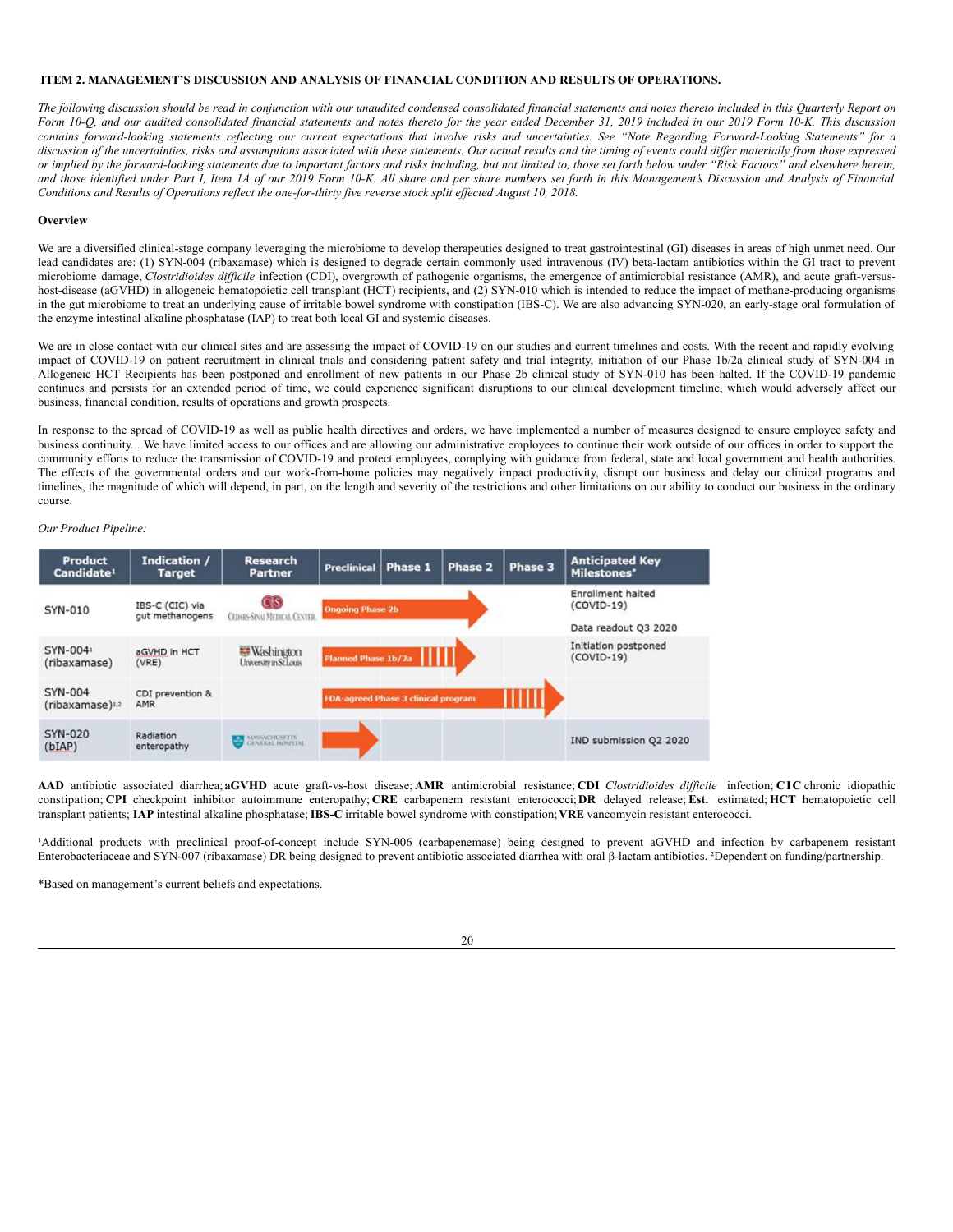# **Summary of Clinical and Preclinical Programs**

| <b>Therapeutic Area</b>                                                                                                                                             | Product<br>Candidate                                                         | <b>Current Status</b>                                                                                                                                                                                                                                         |
|---------------------------------------------------------------------------------------------------------------------------------------------------------------------|------------------------------------------------------------------------------|---------------------------------------------------------------------------------------------------------------------------------------------------------------------------------------------------------------------------------------------------------------|
| Prevention of microbiome damage, CDI,<br>overgrowth of pathogenic organisms, AMR, and<br>aGVHD in allogeneic HCT recipients (Degrade<br>IV beta-lactam antibiotics) | <b>SYN-004</b><br>(ribaxamase)<br>(oral enzyme)                              | Announced outcomes from End of Phase 2 meeting, including FDA-proposed<br>criteria for Phase 3 clinical efficacy and safety which, if achieved, may support<br>submission for marketing approval on the basis of a single Phase 3 clinical trial (Q4<br>2018) |
|                                                                                                                                                                     |                                                                              | Anticipate initiation of the Phase 3 clinical program proposed by the FDA for the<br>prevention of CDI only after securing additional potential funding via a strategic<br>partnership                                                                        |
|                                                                                                                                                                     |                                                                              | Clarified market/potential partner needs and identified potential additional<br>indications in specialty patient populations such as allogeneic hematopoietic cell<br>transplant patients                                                                     |
|                                                                                                                                                                     |                                                                              | Announced clinical trial agreement (CTA) with Washington University School of<br>Medicine to conduct a Phase 1b/2a clinical trial to evaluate safety, tolerability and<br>pharmacokinetics in up to 36 evaluable adult allogeneic HCT recipients (Q3 2019)    |
|                                                                                                                                                                     |                                                                              | Received official meeting minutes from FDA Type-C meeting held on December 2,<br>2019 to discuss development in allogeneic HCT recipients who are administered IV<br>beta-lactam antibiotics in response to fever (Q1 2020)                                   |
|                                                                                                                                                                     |                                                                              | Initiation of proposed Phase 1b/2a clinical trial to be conducted by Washington<br>University in adult allogeneic HCT recipients temporarily postponed until Q1 2021,<br>subject to COVID-19 global pandemic                                                  |
| Treatment of IBS-C                                                                                                                                                  | <b>SYN-010</b><br>(oral modified-release<br>consultations with FDA (Q1 2017) | Confirmed key elements of Pivotal Phase 2b/3 clinical trial design pursuant to                                                                                                                                                                                |
|                                                                                                                                                                     | lovastatin lactone)                                                          | Entered into agreement with CSMC for an investigator-sponsored Phase 2b clinical<br>study of SYN-010 to evaluate SYN-010 dose response and inform Phase 3 clinical<br>development (Q3 2018)                                                                   |
|                                                                                                                                                                     |                                                                              | Enrollment in the Phase 2b investigator-sponsored clinical study of SYN-010<br>conducted by CSMC temporarily halted due to COVID-19 global pandemic                                                                                                           |
|                                                                                                                                                                     |                                                                              | Anticipate a data readout from investigator-sponsored Phase 2b clinical study in Q3<br>2020, subject to the impact of the COVID-19 global pandemic                                                                                                            |
|                                                                                                                                                                     |                                                                              | 21                                                                                                                                                                                                                                                            |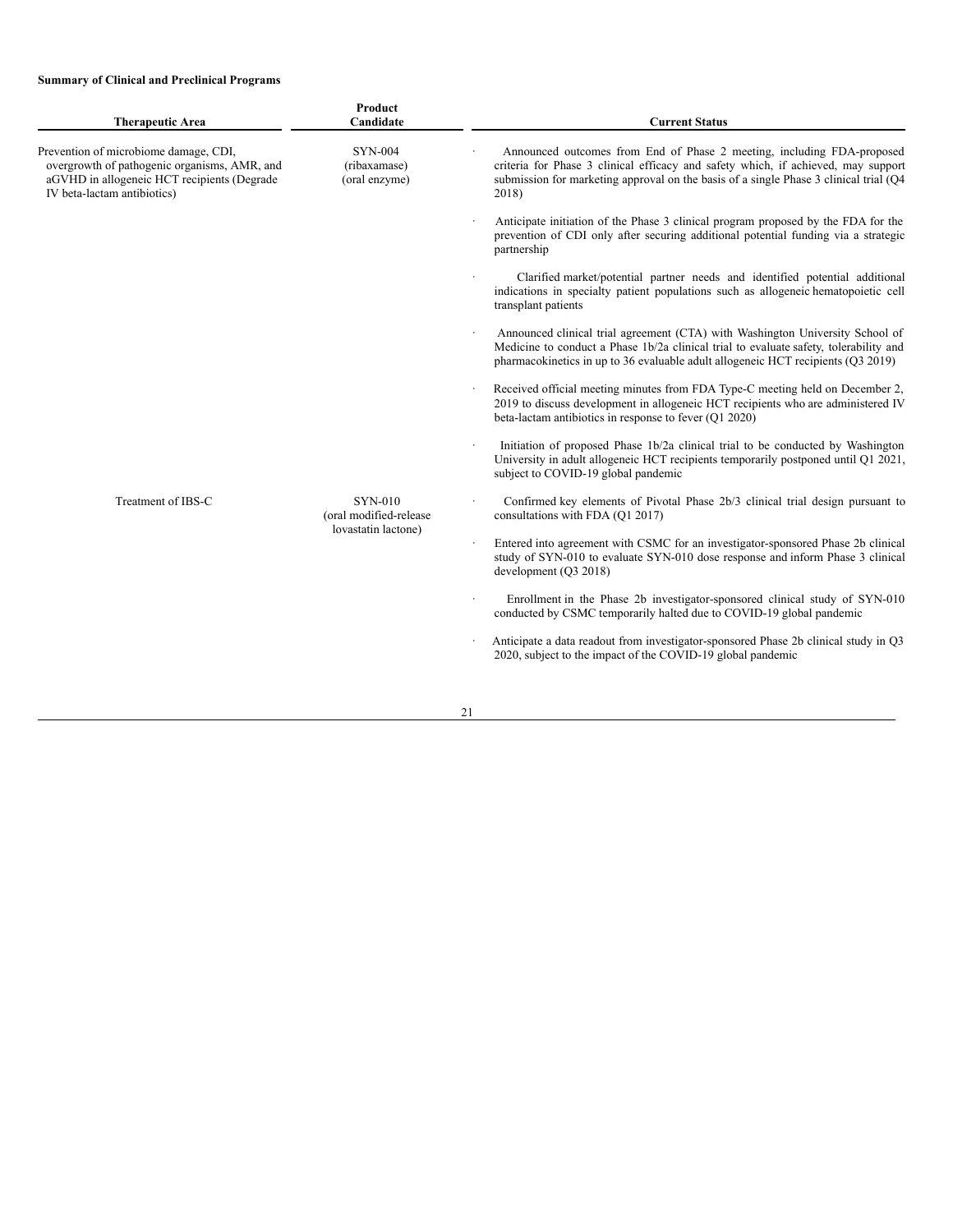| Preserve gut barrier, treat local GI inflammation,<br>and restore gut microbiome                           | SYN-020<br>(oral IAP enzyme)                         | Generated high expressing manufacturing cell lines for intestinal alkaline<br>phosphatase (IAP) (1H 2017)                                                                                                                                                                                                   |
|------------------------------------------------------------------------------------------------------------|------------------------------------------------------|-------------------------------------------------------------------------------------------------------------------------------------------------------------------------------------------------------------------------------------------------------------------------------------------------------------|
|                                                                                                            |                                                      | Identified basic drug supply manufacturing process and potential tablet and capsule<br>formulations (2H 2017)                                                                                                                                                                                               |
|                                                                                                            |                                                      | Identified potential clinical indications with unmet medical need including<br>enterocolitis associated with radiation therapy for cancer (Q1 2019)                                                                                                                                                         |
|                                                                                                            |                                                      | Completed pre-IND (Investigational New Drug) meeting with the FDA to clarify<br>requirements for IND-enabling toxicology studies and manufacturing requirements<br>(02 2019)                                                                                                                                |
|                                                                                                            |                                                      | Anticipate IND filing (Q2 2020)                                                                                                                                                                                                                                                                             |
| Prevention of CDI, overgrowth of pathogenic<br>organisms and AMR (Degrade IV carbapenem                    | <b>SYN-006</b><br>(oral enzyme)                      | Identified P2A as a potent carbapenemase that is stable in the GI tract                                                                                                                                                                                                                                     |
| antibiotics)                                                                                               |                                                      | Manufactured a formulated research lot for oral delivery (2017)                                                                                                                                                                                                                                             |
|                                                                                                            |                                                      | Demonstrated microbiome protection in a pig model of ertapenem administration<br>(Q1 2018)                                                                                                                                                                                                                  |
|                                                                                                            |                                                      | Reported supporting data demonstrating SYN-006 attenuated emergence of<br>antibiotic resistance in a pig model, including encoded beta-lactamases and genes<br>conferring resistance to a broad range of antibiotics such as aminoglycosides and<br>macrolides (Q1 2019)                                    |
| Prevention of CDI, overgrowth of pathogenic<br>organisms and AMR (Degrade oral beta-lactam<br>antibiotics) | <b>SYN-007</b><br>(oral enzyme)                      | Preclinical work ongoing to expand the utility of SYN-004 (ribaxamase) for use with<br>oral beta-lactam antibiotics                                                                                                                                                                                         |
|                                                                                                            |                                                      | Reported supportive data from a second canine animal model demonstrating that<br>when co-administered with oral amoxicillin and oral Augmentin, oral SYN-007 did<br>not interfere with systemic absorption of antibiotics but did diminish microbiome<br>damage associated with these antibiotics (Q2 2018) |
|                                                                                                            |                                                      | Reported supportive data demonstrating SYN-007 mitigated antibiotic-mediated gut<br>microbiome alterations and maintained gut microbiome integrity when co-<br>administered with oral amoxicillin in a dose-response canine study (Q2 2019)                                                                 |
|                                                                                                            |                                                      | Reported supportive data demonstrating SYN-007 protected the gut microbiome of<br>dogs from amoxicillin and the beta-lactam/beta-lactamase inhibitor combination<br>amoxicillin/clavulanate and also reduced the emergence of antibiotic resistance in a<br>canine study (Q1 2020)                          |
| Prevention and treatment of pertussis                                                                      | <b>SYN-005</b><br>(monoclonal antibody<br>therapies) | Reported supportive preclinical data demonstrating that an extended half-life version<br>of hu1B7, a component of SYN-005, provided protection from pertussis for five<br>weeks in a neonatal non-human primate study (Q4 2017)                                                                             |
|                                                                                                            |                                                      | Collaboration with UT Austin                                                                                                                                                                                                                                                                                |
|                                                                                                            |                                                      | 22                                                                                                                                                                                                                                                                                                          |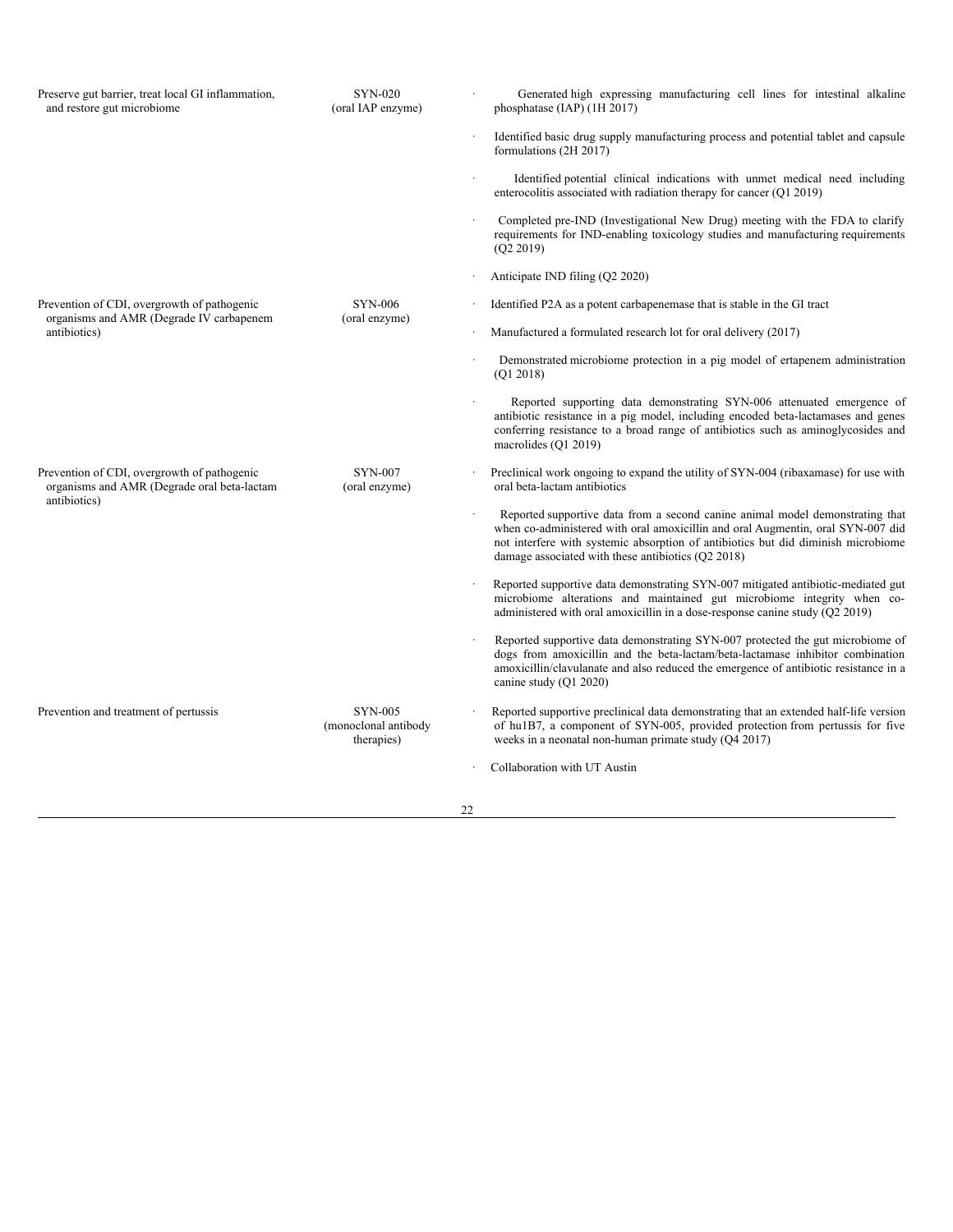## **Recent Developments**

# **Our Microbiome-Focused Pipeline**

Our SYN-004 (ribaxamase) and SYN-010 clinical programs are focused on the gut microbiome, which is home to billions of microbial species and composed of a natural balance of both "good" beneficial species and potentially "bad" pathogenic species. When the natural balance or normal function of these microbial species is disrupted, a person's health can be compromised. All of our programs are supported by our growing intellectual property portfolio. We are maintaining and building our patent portfolio through: filing new patent applications; prosecuting existing applications; and licensing and acquiring new patents and patent applications.

# **Clinical and Pre-Clinical Update**

# SYN-004 (ribaxamase) — Prevention of antibiotic-mediated microbiome damage, C. difficile infections (CDI), overgrowth of pathogenic organisms, the emergence of *antimicrobial resistance (AMR) and acute graft-versus-host disease (aGVHD) in allogeneic HCT recipients*

# *Phase 1b/2a Clinical Study in Allogeneic HCT Recipients*

In August 2019, we entered into a Clinical Trial Agreement (CTA) with the Washington University School of Medicine (Washington University) to conduct a Phase 1b/2a clinical trial of SYN-004 (ribaxamase). Under the terms of this agreement, we will serve as the sponsor of the study and supply SYN-004 (ribaxamase). Dr. Erik R. Dubberke, Professor of Medicine and Clinical Director, Transplant Infectious Diseases at Washington University and a member of the SYN-004 (ribaxamase) steering committee will serve as the principal investigator of the clinical trial in collaboration with his Washington University colleague Dr. Mark A. Schroeder, Associate Professor of Medicine, Division of Oncology, Bone Marrow Transplantation and Leukemia.

On January 7, 2020, we announced the receipt of official meeting minutes from the FDA following a Type-C meeting held on December 2, 2019 at our request to discuss the development of SYN-004 (ribaxamase) for treatment of allogeneic HCT recipients who are administered IV beta-lactam antibiotics in response to fever. Based on the final meeting minutes, the Phase 1b/2a clinical trial will comprise a single center, randomized, double-blinded, placebo-controlled clinical trial of oral SYN-004 (ribaxamase) in up to 36 evaluable adult allogeneic HCT recipients. The goal of this study is to evaluate the safety, tolerability and potential absorption into the systemic circulation (if any) of 150 mg oral SYN-004 (ribaxamase) administered to allogeneic HCT recipients four times per day who receive an IV beta-lactam antibiotic to treat fever. Study participants will be enrolled into three sequential cohorts administered a different study-assigned IV beta-lactam antibiotic. Eight participants in each cohort will receive SYN-004 (ribaxamase) and four will receive placebo.

Safety and pharmacokinetic data for each cohort will be reviewed by an independent Data and Safety Monitoring Committee, which will make a recommendation on whether to proceed to the next IV beta-lactam antibiotic. The clinical trial will also evaluate potential protective effects of SYN-004 (ribaxamase) on the gut microbiome as well as generate preliminary information on potential therapeutic benefits and patient outcomes of SYN-004 (ribaxamase) in allogeneic HCT recipients. Initiation of this clinical trial remains contingent upon approval of the clinical study protocol by the Washington University School of Medicine's Institutional Review Board (IRB) and determination that the study is safe-to-proceed by the FDA.

Due to the unique challenges posed by the global COVID-19 pandemic, Washington University has temporarily limited non-essential activities which directly impacts planned clinical trials. At this time, Washington University has determined that postponing the initiation of planned Phase 1b/2a clinical trial in allogeneic HCT recipients is the appropriate response to the novel coronavirus. While uncertainty surrounding the long-term impact of COVID-19 makes it difficult to provide firm guidance, preliminary guidance from Washington University suggests we may in a position to commence this clinical program during the first quarter of 2021. However, this remains at the discretion of Washington University and is contingent upon approval by Washington University's IRB and the FDA. We are actively monitoring the crisis caused by the spread of COVID-19 and its impact to the clinical development plans for our SYN-004 (ribaxamase) program.

# *SYN-010 — Treatment of Irritable Bowel Syndrome with Constipation (IBS-C)*

On September 5, 2018, we entered into an agreement with CSMC for an investigator-sponsored Phase 2b clinical study of SYN-010 to be co-funded by us and CSMC. The Phase 2b study is being conducted out of the Medically Associated Science and Technology (MAST) Program at CSMC and is a 12-week, placebo-controlled, double-blind, randomized clinical trial to evaluate two dose strengths of oral SYN-010 21 mg and 42 mg in as many as 150 patients diagnosed with IBS-C using a breath methane screening level as a criterion for patient enrollment.

The primary objective for the study is to determine the efficacy of SYN-010, measured as an improvement from baseline in the weekly average number of complete spontaneous bowel movements (CSBMs) during the 12-week treatment period for SYN-010 21 mg and 42 mg daily doses relative to placebo. Secondary efficacy endpoints for both dose strengths of SYN-010 will measure changes from baseline in abdominal pain, bloating, stool frequency as well as the use of rescue medication relative to placebo. Exploratory outcomes include Adequate Relief and quality of life measures using the well-validated EQ-5D-5L and PAC-SYM patient questionnaires.

Importantly, this study will aim to generate a comprehensive and meaningful data set to provide additional insights and address specific queries into potential SYN-010 clinical efficacy, including dose response, length of treatment and microbiome effects, intended to be evaluated in the FDA-agreed Phase 2b/3 adaptive design clinical program. We believe outcomes from this clinical trial are important to solidifying existing clinical outcomes data, and potentially simplifying and reducing costs for future Phase 3 clinical development. Generating such a data set requires rigorous screening criteria in order to obtain reliable baseline parameters that includes foregoing current constipation interventions for a period of time prior to breath methane screening. This has proven challenging for a portion of prospective participants leading to higher than anticipated and inadvertent patient-related screen-fail rates for IBS-C patients who presented at screening with breath-methane levels below the protocol-required ten parts-per-million. During the first quarter of 2020, we met with the study investigators at CSMC and, following some discussion, we collectively determined that generating a meaningful data set may be possible with a smaller patient population than previously anticipated. However, in order to ensure the possibility of generating a meaningful data set of the highest quality with a smaller patient population, the study investigators may elect to conduct a blinded interim or futility analysis in advance of a topline data readout to determine whether the study is adequately powered and/or should continue as planned beyond the previously anticipated completion timeline. We believe the successful completion of this study will allow us to re-engage with prospective partners, both domestically and abroad, who found the results from our previously completed Phase 2 studies compelling and have indicated their interest in reviewing a more robust and meaningful clinical data set.

Enrollment in this study commenced in January 2019. However, the unique challenges posed by the global COVID-19 pandemic during the first and second quarter of 2020 required CSMC to temporarily limit all non-essential activities, which directly impacted their ability to actively recruit and screen new patients. As a result, additional enrollment in the Phase 2b investigator-sponsored clinical trial is temporarily suspended until COVID-19 restrictions impacting CSMC's ability to recruit and screen new patients can be lifted. Active study participants who did not complete the study prior to the decision to halt all non-essential activities may elect to complete the study as CSMC has taken steps to ensure data from this group is collected in accordance with the clinical trial protocol. A futility analysis is anticipated during the third quarter of 2020. Outcomes from this data readout are expected to inform a discussion with CSMC to determine whether to resume enrollment post-COVID-19, or whether the study may be completed and the data unblinded.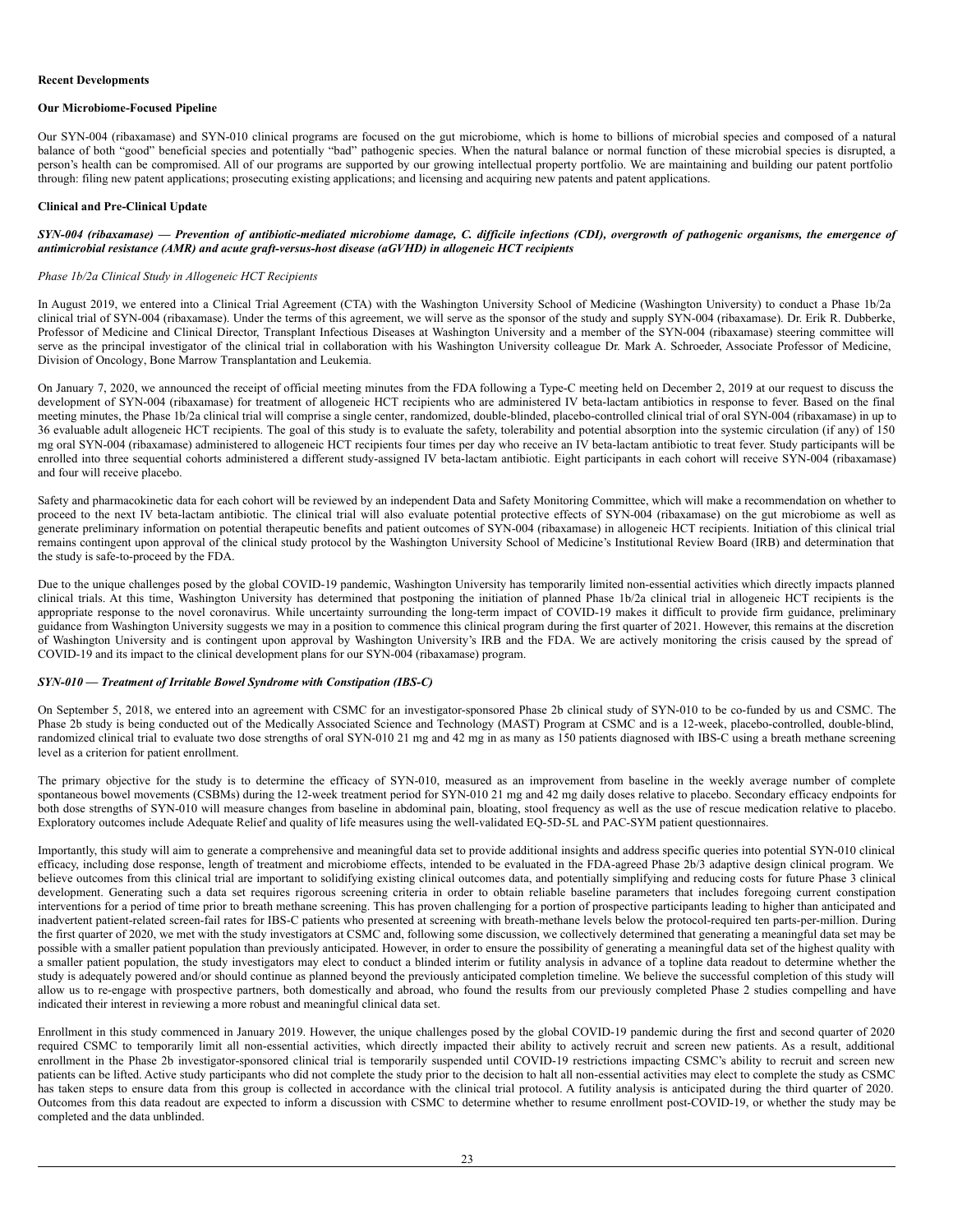### *SYN-020 — Oral Intestinal Alkaline Phosphatase*

SYN-020 is a quality-controlled, recombinant version of bovine Intestinal Alkaline Phosphatase (IAP) produced under cGMP conditions and formulated for oral delivery. The published literature indicates that IAP functions to diminish GI inflammation, tighten the gut barrier to diminish "leaky gut," and promote a healthy microbiome. Based on these known mechanisms as well as our own supporting animal model data, we are developing SYN-020 to mitigate the intestinal damage caused by radiation therapy that is routinely used to treat pelvic cancers, including the treatment and prevention of radiation enteropathy secondary to cancer therapy as a first indication. Despite its broad therapeutic potential, a key hurdle to commercialization has been the high cost of IAP manufacture which is commercially available for as much as \$10,000 per gram. We believe we have developed technologies to traverse this hurdle and now have the ability to produce more than 3 grams per liter of SYN-020 for roughly a few hundred dollars per gram at commercial scale. We are currently advancing a SYN-020 product candidate through preclinical development and towards clinical trials. During the second quarter of 2019, we completed a pre-IND meeting with the FDA where we discussed nonclinical and clinical strategies and clarified requirements for IND-enabling toxicology studies to evaluate safety and pharmacokinetics of SYN-020 in healthy volunteers. During the first quarter of 2020, we made additional progress towards the completion of INDenabling toxicology studies and assay development that are expected to support the filing of an IND for this program during the second quarter of 2020.

# **Intellectual Property**

All of our programs are supported by growing patent estates that we either own or exclusively license. Each potential product has issued patents that provide protection. In total, we have over 110 U.S. and foreign patents and over 100 U.S. and foreign patents pending. The SYN-004 (ribaxamase) program is supported by IP that is assigned to Synthetic Biologics, namely U.S. patents and foreign patents (in most major markets, e.g. Europe (including Germany, Great Britain and France), Japan, China and Canada, among others) and U.S. and foreign patents pending in most major markets, e.g. Europe (including Germany, Great Britain and France), Japan, China and Canada, among others). For instance, U.S. Patent Nos. 8,894,994 and 9,587,234, which include claims to compositions of matter and pharmaceutical compositions of beta-lactamases, including SYN-004 (ribaxamase), have patent terms to at least 2031. Further, U.S. Patent 9,301,995 and 9,301,996, both of which will expire in 2031, cover various uses of betalactamases, including SYN-004 (ribaxamase), in protecting the microbiome, and U.S. Patent Nos. 9,290,754, 9,376,673, 9,404,103, 9,464,280, and 9,695,409 which will expire in at least 2035, covers further beta-lactamase compositions of matter related to SYN-004 (ribaxamase). The SYN-010 program is supported by IP that is exclusively licensed to (and, in some cases co-owned by) Synthetic Biologics, namely U.S. patents and foreign patents (in most major markets, e.g. Europe (including Germany, Great Britain and France), and Canada, among others) and U.S. and foreign patents pending in most major markets, e.g. Europe (including Germany, Great Britain and France), Japan, China and Canada, among others). For instance, U.S. Patent No. 9,192,618, which expires in at least 2023, includes claims that cover use of statins, including SYN-010, for the treatment of IBS-C. U.S. Patent No. 9,289,418, which expires in at least 2033, includes claims that cover the use of a variety of compounds, including the active agent of SYN-010, to treat constipation in certain screened patients. U.S. Patent No. 9,744,208 covers methods of use of the active agent of SYN-010 for the treatment of constipation until at least 2034. U.S. Patent No. 9,956,292 includes claims related to composition of matter of anti-methanogenic compositions that find use in treating IBS-C and will expire in at least 2035. Further, U.S. Patent No. 10,328,151, covers the composition of matter of the SYN-010 clinical agent and U.S. Patent10,519,515 covers methods of treating IBS-C with a statin, inclusive of SYN-010, in a selected patient population.

Our goal is to (i) obtain, maintain, and enforce patent protection for our products, formulations, processes, methods, and other proprietary technologies, (ii) preserve our trade secrets, and (iii) operate without infringing on the proprietary rights of other parties worldwide. We seek, where appropriate, the broadest intellectual property protection for product candidates, proprietary information, and proprietary technology through a combination of contractual arrangements and patents.

# **Critical Accounting Policies**

The condensed consolidated financial statements are prepared in conformity with U.S. GAAP, which requires the use of estimates, judgments and assumptions that affect the reported amounts of assets and liabilities, the disclosure of contingent assets and liabilities at the date of the consolidated financial statements, and the reported amounts of revenues and expenses in the periods presented. We believe that the accounting estimates employed are appropriate and resulting balances are reasonable; however, due to inherent uncertainties in making estimates, actual results may differ from the original estimates, requiring adjustments to these balances in future periods. The critical accounting estimates that affect the condensed consolidated financial statements and the judgments and assumptions used are consistent with those described under Part II, Item 7 of our 2019 Form 10-K.

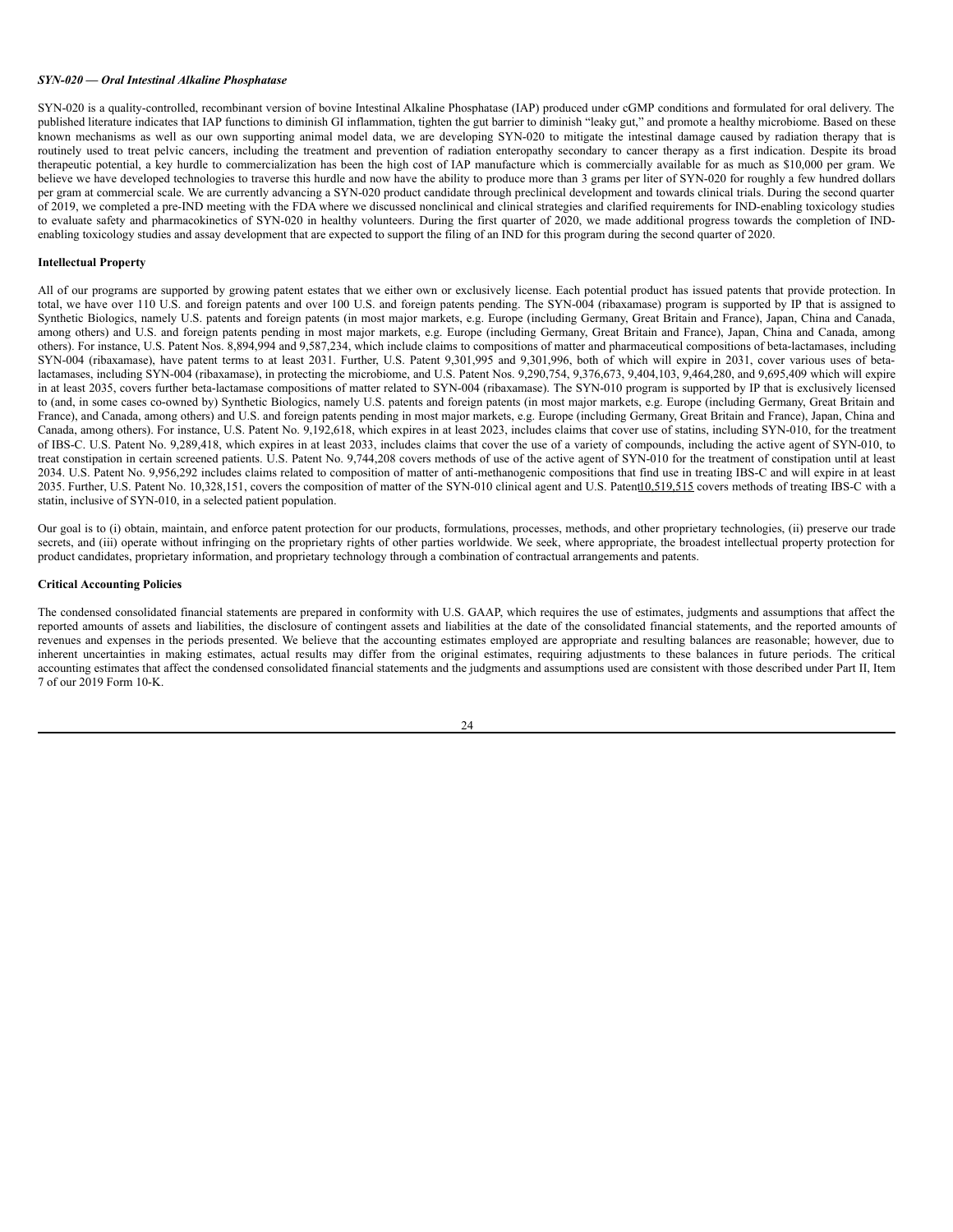### **Results of Operations**

# *Three Months Ended March 31, 2020 and 2019*

## *General and Administrative Expenses*

General and administrative expenses increased by 21% to \$1.4 million for the three months ended March 31, 2020, from \$1.1 million for the three months ended March 31, 2019. This increase is primarily due to increased insurance costs, registration fees, and legal costs. The charge related to stock-based compensation expense was \$65,000 for the three months ended March 31, 2020, compared to \$65,000 the three months ended March 31, 2019.

# *Research and Development Expenses*

Research and development expenses decreased by 32% to \$1.6 million for the three months ended March 31, 2020, from \$2.4 million for the three months ended March 31, 2019. This decrease is primarily the result of lower indirect program costs for the three months ended March 31, 2020, including salary and related expense reductions resulting from the 2019 headcount reductions and a decrease in manufacturing costs for SYN-020. The research and development costs incurred during the quarter were primarily related to the investigator-sponsored Phase 2b clinical study of SYN-010. We anticipate research and development expense to decrease as a result of the response to the global COVID-19 pandemic by our clinical development partners which has led to the postponement of the Phase 1b/2a clinical trial of SYN-004 (ribaxamase) in allogeneic HCT recipients and a temporary halt in new enrollment in the Phase 2b investigator sponsored clinical trial of SYN-010. The charge related to stock-based compensation expense was \$18,000 for the three months ended March 31, 2020, compared to no charge related to stock-based compensation expense for the three months ended March 31, 2019 resulting from the 2018 restructuring.

The following table sets forth our research and development expenses directly related to our therapeutic areas for the three months ended March 31, 2020 and 2019. These direct expenses were external costs associated with preclinical studies and clinical trials. Indirect research and development expenses related to employee costs, facilities, stockbased compensation and research and development support services that are not directly allocated to specific drug candidates.

| <b>Therapeutic Areas</b>              | March 31,<br>2020 | March<br>31, 2019 |
|---------------------------------------|-------------------|-------------------|
| <b>SYN-010</b>                        | 154               | 94                |
| Ribaxamase                            | 65                | 66                |
| <b>SYN-005</b>                        | 24                |                   |
|                                       |                   |                   |
| Total direct costs                    | 243               | 162               |
| Total indirect costs                  | 1,392             | 2,256             |
|                                       |                   |                   |
| <b>Total Research and Development</b> | 1,635             | 2,418             |

#### *Other Income/Expense*

Other income was \$38,000 for the three months ended March 31, 2020, compared to other income of \$44,000 for the three months ended March 31, 2019. Other income for the three months ended March 31, 2020 and 2019 is primarily comprised of interest income.

### *Net Loss Attributable to Common Stockholders*

Our net loss attributable to common stockholders was \$3.4 million, or \$0.20 per basic and dilutive common share for the three months ended March 31, 2020, compared to a net loss of \$4.0 million, or \$0.25 per basic common share and dilutive common share for the three months ended March 31, 2019. Net loss attributable to common stockholders for the three months ended March 31, 2020 excludes net loss attributable to non-controlling interest of \$26,000 and includes the accretion of Series B preferred discount of \$404,000 on converted shares and Series A Preferred Stock accrued dividends of \$62,000. Net loss attributable to common stockholders for the three months ended March 31, 2019 excludes net loss attributable to non-controlling interest of \$16,000 and includes the accretion of Series B preferred discount of \$398,000 on converted shares and \$61,000 of Series A accrued dividends.

# **Liquidity and Capital Resources**

With the exception of the three months ended June 30, 2010 and the three months ended December 31, 2017, we have experienced significant losses since inception, incurred negative cash flows from operations, and have a significant accumulated deficit. We have incurred an accumulated deficit of \$239.0 million as of March 31, 2020 and expect to continue to incur losses in the foreseeable future. Our ability to continue as a going concern is dependent upon our ability to raise additional debt and equity capital. There can be no assurance that such capital will be available in sufficient amounts or on terms acceptable to us. These factors raise substantial doubt about our ability to continue as a going concern.

We do not have sufficient capital to fund our operations beyond the next twelve months. In order to address our capital needs, including our planned clinical trials, we are actively pursuing additional equity or debt financing in the form of either a private placement or a public offering. We have been in ongoing discussions with strategic institutional investors and investment banks with respect to such possible offerings. Such additional financing opportunities might not be available to us when and if needed, on acceptable terms or at all. If we are unable to obtain additional financing in sufficient amounts or on acceptable terms under such circumstances, our operating results and prospects will be adversely affected.

Our cash and cash equivalents totaled \$10.1 million as of March 31, 2020, a decrease of \$5.0 million from December 31, 2019. During the three months ended March 31, 2020, the primary use of cash was for working capital requirements and operating activities which resulted in a net loss of \$3.0 million for the three months ended March 31, 2020. With the cash available in early May 2020, we believe these resources will be sufficient to fund our operations through at least the end of the first quarter of 2021.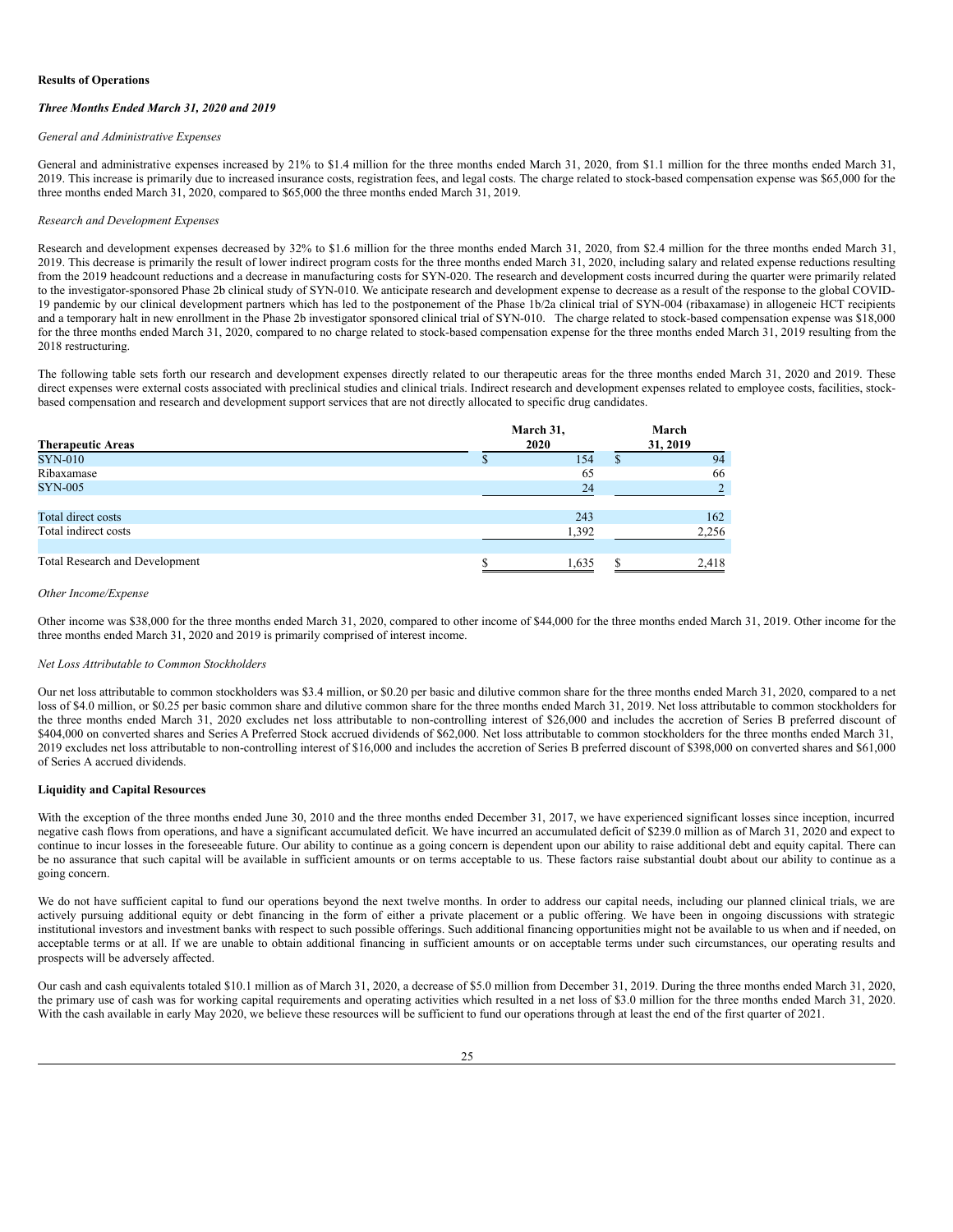As a result of the global COVID-19 pandemic, management has the ability to further extend its cash runway since its clinical development partners (Cedars-Sinai Medical Center (CSMC) and Washington University) have reduced their operating capacity to include only essential activities, which excludes all planned and ongoing clinical trials of for the time being. We anticipate our current cash will allow us to cover overhead costs, manufacturing costs for clinical supply, commercial scale up costs and limited research efforts, including completing our funding requirements for our ongoing Phase 2b investigator-sponsored clinical study of SYN-010, as well as preclinical activities in support of an IND filing for our SYN-020 program. Due to the unique challenges posed by the global COVID-19 pandemic, Washington University has determined that postponing the commencement of the planned Phase 1b/2a clinical study of SYN-004 (ribaxamase) in allogeneic HCT recipients until the first quarter of 2021 is the appropriate response to the novel coronavirus pandemic. We do not anticipate any additional expense related to the Phase 1b/2a SYN-004 (ribaxamase) clinical trial until the trial is cleared for commencement by Washington University. Commencement of planned future Phase 3 clinical trials of SYN-004 and SYN-010 are subject to our successful pursuit of opportunities that will allow us to establish the clinical infrastructure and financial resources necessary to successfully initiate and complete our plan. We will be required to obtain additional funding in order to continue the development of our current product candidates beyond our Phase 2b investigator-sponsored clinical study of SYN-010 and our planned Phase 1b/2a clinical study of SYN-004 in allogeneic HCT recipient within the anticipated time periods, if at all, and to continue to fund operations at the current cash expenditure levels. Currently, we do not have commitments from any third parties to provide it with capital. If we fail to obtain additional funding for our clinical trials, whether through the sale of securities or a partner or collaborator, and otherwise when needed, it will not be able to fully execute our business plan as planned and will be forced to cease certain development activities until funding is received and its business will suffer, which would have a material adverse effect on our financial position, results of operations and cash flows.

Current cash is expected to cover overhead costs, manufacturing costs for clinical supply, commercial scale up costs and limited research efforts through at least the end of the first quarter of 2021. While we are experiencing limited financial impacts at this time, given the global economic slowdown, the overall disruption of global healthcare systems and the other risks and uncertainties associated with the COVID-19 pandemic, our business, financial condition, results of operations and growth prospects could be materially adversely affected.

Historically, we have financed our operations primarily through public and private sales of our securities, and we expect to continue to seek to obtain our required capital in a similar manner. During the year ended December 31, 2019, we did not engage in any financing activity as our financings conducted during the year ended December 31, 2018 were sufficient to satisfy our cash needs during 2019. During the year ended December 31, 2018, our only sources of funding were from our underwritten public offering (the "Offering") described below pursuant to which we received net proceeds of approximately \$16.7 million and sales of 3.5 million shares of our common stock in our at-themarket offering program through the FBR Sales Agreement pursuant to which we received net proceeds of approximately \$12.2 million. The FBR Sales Agreement enables us to offer and sell shares of our common stock from time to time through FBR Capital Markets & Co. as our sales agent, with aggregate sales of up to \$40.0 million, of which \$19.9 million remains available subject to certain conditions and requirements. Sales of common stock under the FBR Sales Agreement are made in sales deemed to be "at-themarket" equity offerings as defined in Rule 415 promulgated under the Securities Act. FBR Capital Markets & Co. is entitled to receive a commission rate of up to 3.0% of gross sales in connection with the sale of our common stock sold on our behalf.

On October 15, 2018, we closed the Offering pursuant to which we received gross proceeds of approximately \$18.6 million before deducting underwriting discounts, commissions and other offering expenses payable by us and sold an aggregate of (i) 2,520,000 Class A Units (the "Class A Units"), with each Class A Unit consisting of one share of common stock, and one five-year warrant to purchase one share of common stock at an exercise price of \$1.38 per share (the "October 2018 Warrants"), with each Class A Unit offered to the public at a public offering price of \$1.15, and (ii) 15,723 Class B Units (the "Class B Units), with each Class B Unit offered to the public at a public offering price of \$1,000 per Class B Unit and consisting of one share of our Series B Convertible Preferred Stock (the "Series B Preferred Stock"), with a stated value of \$1,000 and convertible into shares of common stock at the stated value divided by a conversion price of \$1.15 per share, with all shares of Series B Preferred Stock convertible into an aggregate of 13,672,173 shares of common stock, and issued with an aggregate of 13,672,173 October 2018 Warrants. A.G.P./Alliance Global Partners (the "Underwriters") acted as sole book-running manager for the Offering. In addition, pursuant to the Underwriting Agreement that we entered into with the Underwriters on October 10, 2018, we granted the Underwriters a 45 day option (the "Over-allotment Option") to purchase up to an additional 2,428,825 shares of Common Stock and/or additional October 2018 Warrants to purchase an additional 2,428,825 shares of Common Stock. The Underwriters partially exercised the Over-allotment Option by electing to purchase from us additional October 2018 Warrants to purchase 1,807,826 shares of Common Stock. The Units were offered by us pursuant to a registration statement on Form S-1 (File No. 333-227400), as amended, filed with the SEC, which was declared effective by the SEC on October 10, 2018. As of December 31, 2019, 8,085 shares of Series B Preferred Stock have been converted to common stock and 7,638 shares of Series B Preferred Stock remain outstanding.

We have spent, and expect to continue to spend, a substantial amount of funds in connection with implementing our business strategy, including our planned product development efforts, preparation for our planned clinical trials, performance of clinical trials and our research and discovery efforts. Based on our current plans, our cash and cash equivalents will not be sufficient to enable us to meet our long-term expected plans as it is anticipated that we will not have enough cash to continue our operations beyond the next twelve months. We will be required to obtain additional funding in order to continue the development of certain product candidates within the anticipated time periods, if at all, and to continue to fund operations at the current cash expenditure levels.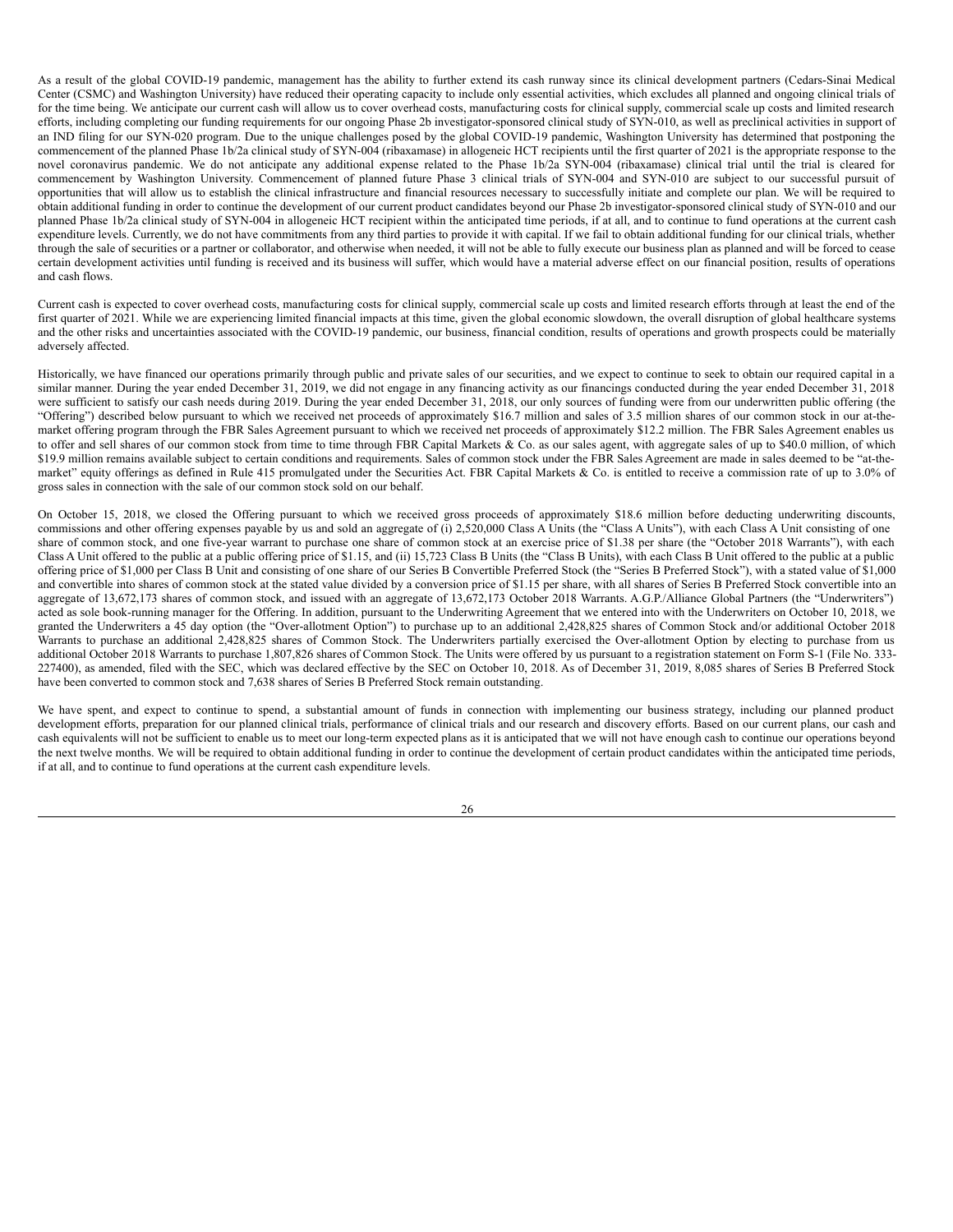Our ability to continue as a going concern is dependent upon our ability to raise additional capital. Our cash and cash equivalents will not be sufficient to enable us to meet our long-term expected plans, including initiation or completion of future registrational studies for SYN-010, potential Phase 3 clinical programs of SYN-004 (ribaxamase) for prevention of CDI and/or the prevention of aGVHD in allogeneic HCT recipients, or later-stage clinical trials of SYN-020. Therefore, we do not intend to commence future registrational studies of SYN-010, Phase 3 clinical programs of SYN-004 (ribaxamase) for prevention of CDI and/or the prevention of aGVHD in allogeneic HCT recipients, or later-stage clinical trials of SYN-020 until we are confident that we have funding necessary to complete such trials. We are actively pursuing additional equity or debt financing, in the form of either a private placement or a public offering and have been in ongoing discussions with strategic institutional investors and investment banks with respect to such possible offerings. However, we do not currently have commitments from any third parties to provide us with capital. Potential sources of financing that we are pursuing include strategic relationships, public or private sales of our equity (including through the FBR Sales Agreement) or debt and other sources. Such additional financing opportunities might not be available to the Company when and if needed, on acceptable terms or at all. We cannot assure that we will meet the requirements for use of the FBR Sales Agreement especially in light of the fact that we are currently limited by rules of the SEC as to the number of shares of common stock that we can sell pursuant to the FBR Sales Agreement due to the market value of our common stock held by non-affiliates. Even if we meet the requirements for use of the FBR Sales Agreement, there can be no assurance that we will be able to continue to raise funds through the sale of shares of common stock through the FBR Sales Agreement. Additionally, we may seek to access the public or private equity markets when conditions are favorable due to our long-term capital requirements. If we are unable to obtain additional capital (which is not assured at this time), our long-term business plan may not be accomplished and we may be forced to cease certain development activities. More specifically, the completion of future Phase 3 and/or registrational clinical studies will require significant financing or a significant partnership. If we raise funds by selling additional shares of common stock or other securities convertible into common stock, the ownership interest of our existing stockholders will be diluted. If we are not able to obtain funding for future clinical trials when needed, we will be unable to carry out our business plan and we will be forced to delay the initiation of future clinical trials until such time as we obtain adequate financing and our operating results and prospects will be adversely affected.

Following the completion of our ongoing Phase 2b clinical study of SYN-010, our planned Phase 1b/2a clinical study of SYN-004 (ribaxamase) in allogeneic HCT recipients and planned IND filing of SYN-020, we will need to obtain additional funds for future clinical trials. We anticipate that our future clinical trials will be much larger in size and require larger cash expenditures than the current investigator sponsored Phase 2b study of SYN-010 or the planned Phase 1b/2a clinical trial of SYN-004 (ribaxamase) to be conducted by Washington University. We do not have any committed sources of financing for future clinical trials at this time, and it is uncertain whether additional funding will be available when we need it on terms that will be acceptable to us, or at all.

On January 30, 2020, the World Health Organization (WHO) announced a global health emergency because of a new strain of coronavirus originating in Wuhan, China (the COVID-19 outbreak) and the risks to the international community as the virus spreads globally beyond its point of origin. In March 2020, the WHO classified the COVID-19 outbreak as a pandemic, based on the rapid increase in exposure globally. As the COVID-19 coronavirus continues to spread around the globe, we have experienced disruptions that impact our business and clinical trials, including halting the enrollment of new patients in our ongoing Phase 2b investigator-sponsored clinical trial of SYN-010 clinical study and postponement of clinical site initiation of the Phase 1b/2a clinical trial of SYN-004. The full impact of the COVID-19 outbreak continues to evolve as of the date of this report. As such, it is uncertain as to the full magnitude that the pandemic will have on our financial condition, liquidity, and future results of operations. We are actively monitoring the global situation and its potential impact on our financial condition, liquidity, operations, suppliers, industry, and workforce. Given the daily evolution of the COVID-19 outbreak and the global responses to curb its spread, we are not able to estimate the future effects of the COVID-19 outbreak on our results of operations, financial condition, or liquidity.

### **Off-Balance Sheet Arrangements**

During the three months ended March 31, 2020, we did not have, and we do not currently have, any off-balance sheet arrangements, as defined under SEC rules.

#### **Contractual Obligations**

#### Leases

At the inception of a contract we determine if the arrangement is, or contains, a lease. Right-of-use ("ROU") assets represent our right to use an underlying asset for the lease term and lease liabilities represent our obligation to make lease payments arising from the lease. ROU assets and liabilities are recognized at the commencement date based on the present value of lease payments over the lease term.

We have made certain accounting policy elections whereby we (i) do not recognize ROU assets or lease liabilities for short-term leases (those with original terms of 12-months or less) and (ii) combine lease and non-lease elements of our operating leases. ROU assets are included in other noncurrent assets and lease liabilities are included in other current and non-current liabilities in our condensed consolidated balance sheets. As of March 31, 2020, we did not have any material finance leases.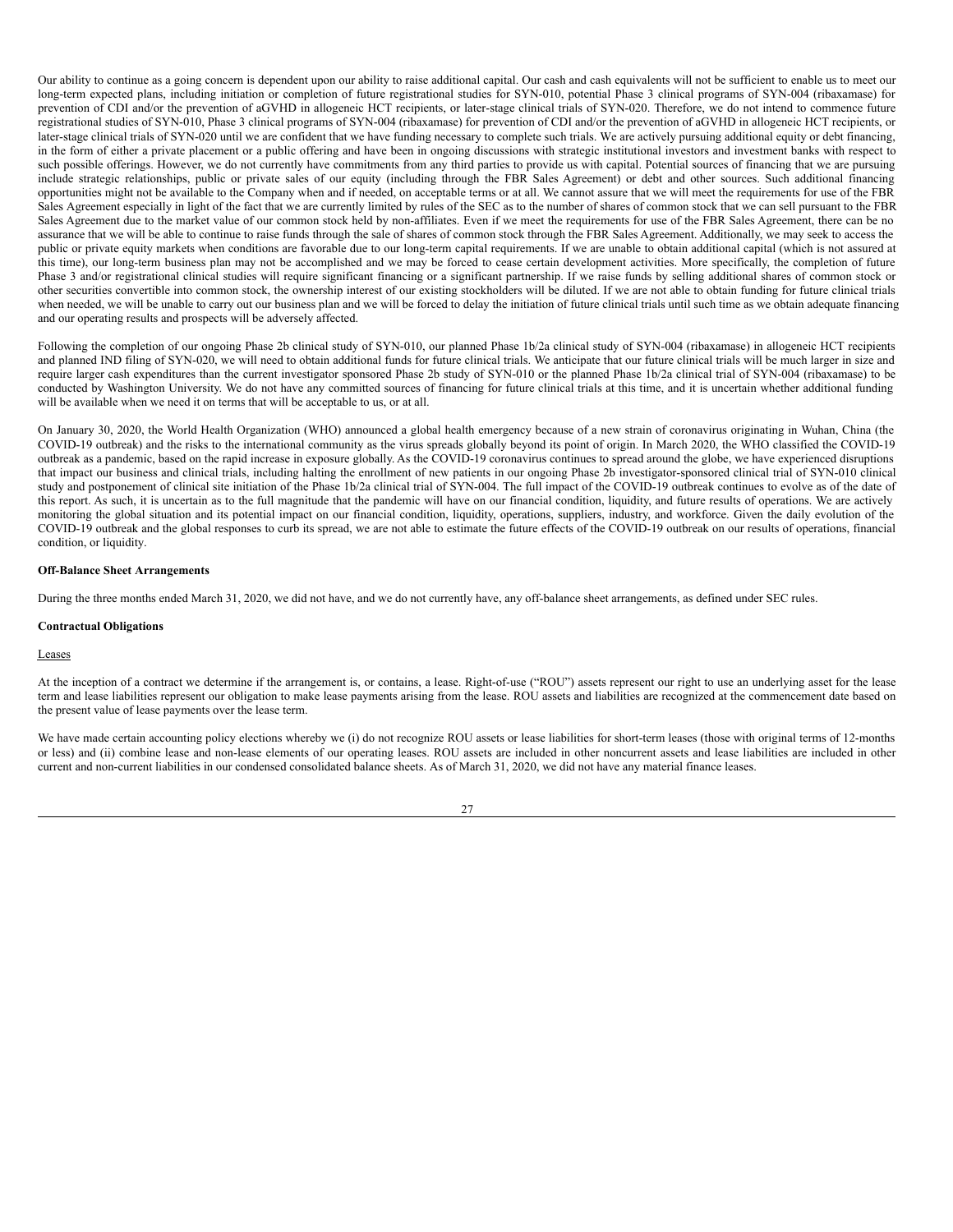## <span id="page-28-0"></span>**ITEM 3. QUANTITATIVE AND QUALITATIVE DISCLOSURES ABOUT MARKET RISK.**

The primary objective of our investment activities is to preserve our capital to fund operations. We also seek to maximize income from our investments without assuming significant risk. Our exposure to market risk is confined to our cash and cash equivalents. As of March 31, 2020, our cash and cash equivalents consisted primarily of investments in treasury securities. We do not engage in any hedging activities against changes in interest rates. Due to the short-term duration of our investment portfolio and the low risk profile of our investments, we would not expect our operating results or cash flows to be affected to any significant degree by the effect of a sudden change in market interest rates or credit conditions on our securities portfolio. We may, however, require additional financing to fund future obligations and no assurance can be given that the terms of future sources of financing will not expose us to material market risk.

# <span id="page-28-1"></span>**ITEM 4. CONTROLS AND PROCEDURES.**

### **(a) Evaluation of Disclosure Controls and Procedures**

The Company has adopted and maintains disclosure controls and procedures (as defined Rules 13a-15(e) and 15d-15(e) under the Exchange Act) that are designed to provide reasonable assurance that information required to be disclosed in the reports filed under the Exchange Act, such as this Quarterly Report on Form 10-Q, is collected, recorded, processed, summarized and reported within the time periods specified in the rules of the SEC. The Company's disclosure controls and procedures are also designed to ensure that such information is accumulated and communicated to management to allow timely decisions regarding required disclosure. As required under Exchange Act Rule 13a-15, the Company's management, including the Chief Executive Officer, who also serves as the Chief Financial Officer, after evaluating the effectiveness of our disclosure controls and procedures as of March 31, 2020, the end of the period covered by this Quarterly Report on Form 10-Q, has concluded that based on such evaluation, the Company's disclosure controls and procedures are effective as of March 31, 2020 to ensure that information required to be disclosed by the Company in the reports that the Company files or submits under the Exchange Act is recorded, processed, summarized and reported within the time periods specified in the SEC's rules and forms, and that such information is accumulated and communicated to the Company's management, including the Company's Chief Executive Officer and Chief Financial Officer, as appropriate, to allow timely decisions regarding required disclosure.

# **(b) Changes in Internal Control over Financial Reporting**

There have not been any changes in our internal controls over financial reporting during the three months ended March 31, 2020 that materially affected, or are reasonably likely to materially affect, our internal control over financial reporting.

# <span id="page-28-2"></span>**PART II–OTHER INFORMATION**

# <span id="page-28-3"></span>**ITEM 1. LEGAL PROCEEDINGS.**

From time to time we may become involved in legal proceedings or be subject to claims arising in the ordinary course of our business. We are not presently a party to any legal proceedings that, if determined adversely to us, would individually or taken together have a material adverse effect on our business, operating results, financial condition or cash flows. Regardless of the outcome, litigation can have an adverse impact on us because of defense and settlement costs, diversion of management resources and other factors.

# <span id="page-28-4"></span>**ITEM 1A. RISK FACTORS.**

The following information updates, and should be read in conjunction with, the information disclosed in Part I, Item 1A, "Risk Factors," contained in our 2019 Form 10-K. Except as disclosed below, there have been no material changes from the risk factors disclosed in our 2019 Form 10-K.

# **RISKS RELATING TO OUR BUSINESS**

## We will need to raise additional capital to operate our business and our failure to obtain funding when needed may force us to delay, reduce or eliminate our development *programs or commercialization ef orts.*

During the three months ended March 31, 2020, our operating activities used net cash of approximately \$5.0 million and our cash and cash equivalents were \$10.1 million as of March 31, 2020. With the exception of the three months ended June 30, 2010 and the three months ended December 31, 2017, we have experienced significant losses since inception and have a significant accumulated deficit. As of March 31, 2020, our accumulated deficit totaled approximately \$239.0 million on a consolidated basis. We expect to incur additional operating losses in the future and therefore expect our cumulative losses to increase. With the exception of the quarter ended September 30, 2010, and limited laboratory revenues from Adeona Clinical Laboratory, which we sold in March 2012, we have generated very minimal revenues. We do not expect to derive revenue from any source in the near future until we or our potential partners successfully commercialize our products. We expect our expenses to increase in connection with our anticipated activities, particularly as we continue research and development, initiate and conduct clinical trials, and seek marketing approval for our product candidates. Until such time as we receive approval from the FDA and other regulatory authorities for our product candidates, we will not be permitted to sell our products and therefore will not have product revenues from the sale of products. For the foreseeable future we will have to fund all of our operations and capital expenditures from equity and debt offerings, cash on hand, licensing and collaboration fees and grants, if any.

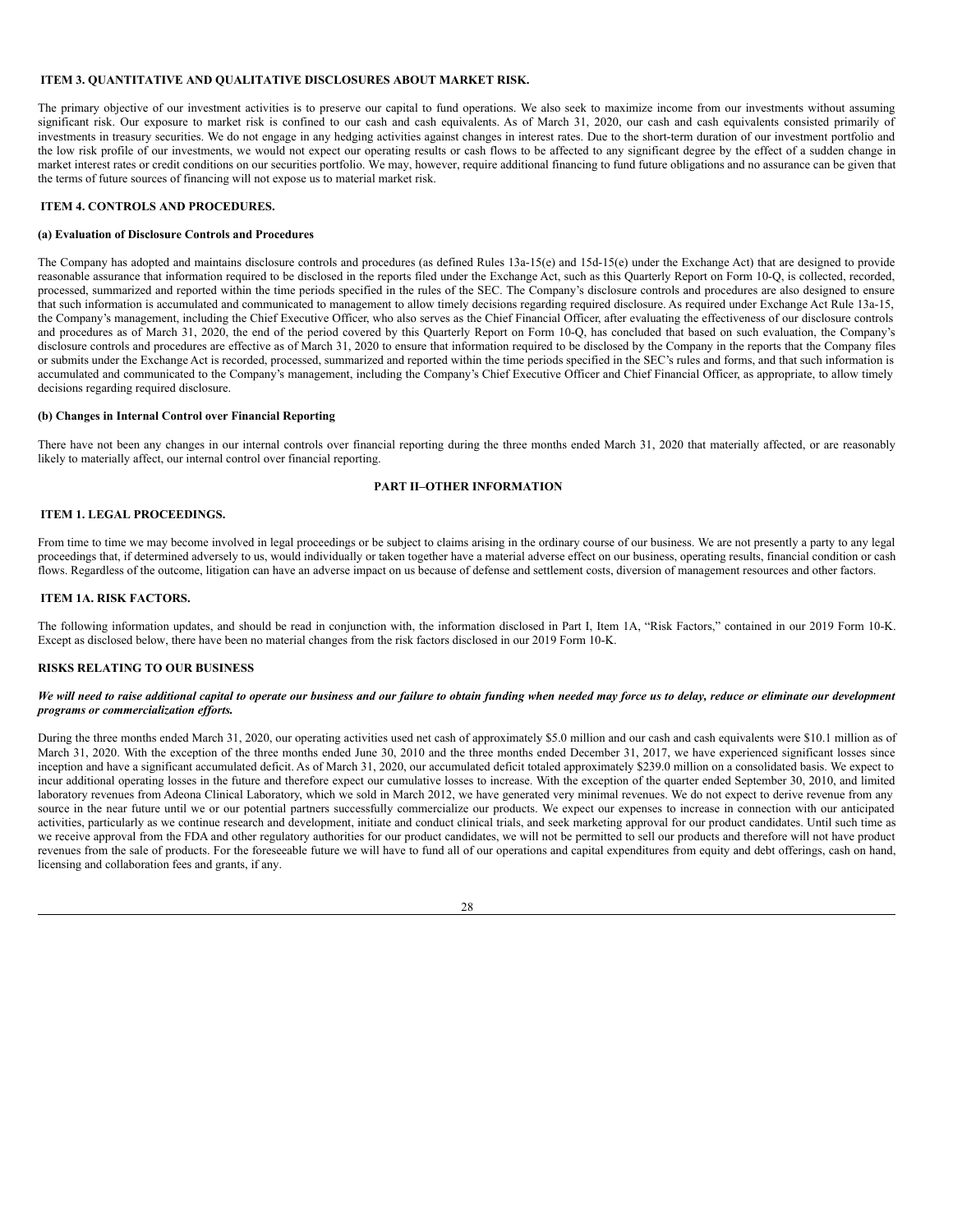We will need to raise additional capital to fund our operations and meet our current timelines and we cannot be certain that funding will be available on acceptable terms on a timely basis, or at all. Based on our current plans, our cash and cash equivalents will not be sufficient to complete our planned Phase 3 clinical trial for SYN-004 or our planned Phase 3 clinical trial for SYN-010, which are expected to require significant cash expenditures. In addition, based on the anticipated significant cost of a Phase 3 clinical program in a broad indication for SYN-004, we expect it will not be feasible for us to initiate and complete this trial at this time without a partner given the capital constraints tied to our current market cap and share price. In addition, based on the anticipated cost of our planned Phase 3 clinical trial for SYN-010, we expect that we may also reach the same determination regarding the feasibility of initiating and completing the trial without a partner given the capital constraints tied to our current market cap and share price at such time. To the extent that we raise additional funds by issuing equity securities, our stockholders may experience significant dilution. Any debt financing, if available, may involve restrictive covenants that may impact our ability to conduct our business and also have a dilutive effect on our stockholders. A failure otherwise to secure additional funds when needed in the future whether through an equity or debt financing or a sufficient amount of capital without a strategic partnership could result in us being unable to complete planned preclinical and clinical trials or obtain approval of our product candidates from the FDA and other regulatory authorities. In addition, we could be forced to delay, discontinue or curtail product development, forego sales and marketing efforts, and forego licensing in attractive business opportunities. Our ability to raise capital through the sale of securities is currently limited by the rules of the SEC and NYSE American that place limits on the number and dollar amount of securities that may be sold. There can be no assurances that we will be able to raise the funds needed, especially in light of the fact that our ability to sell securities registered on registration statement Form S-3 will be limited until such time the market value of our voting securities held by non-affiliates is \$75 million or more. We also may be required to seek collaborators for our product candidates at an earlier stage than otherwise would be desirable and on terms that are less favorable than might otherwise be available.

#### *The COVID-19 global health crisis has impacted our planned operations, including our clinical studies*

In January 2020, the World Health Organization declared a global pandemic for the novel strain of coronavirus, COVID-19. Since then, the COVID-19 coronavirus has spread to multiple countries, including throughout the United States. We have experienced disruptions that have impacted our business and clinical trials and expect to experience additional disruptions as the pandemic continues, including:

- halting enrollment of new patients into our SYN-010 clinical study;
- unwillingness of potential study participants to enroll in new clinical trials and/or visit healthcare facilities;
- postponement in clinical site initiation for our SYN-004 clinical study;
- diversion of healthcare resources away from the conduct of clinical trials, including the diversion of hospitals serving as our clinical trial sites and hospital staff supporting the conduct of our clinical trials;
- interruption of key clinical trial activities, such as clinical site visits by study participants and clinical trial site monitoring, due to limitations on travel imposed or recommended by federal or state governments, employers and others;
- limitations in employee resources that would otherwise be focused on the conduct of our clinical trials, including because of sickness of employees or their families or the desire of employees to avoid contact with large groups of people;
- delays in receiving approval from local regulatory authorities to initiate our planned clinical trials;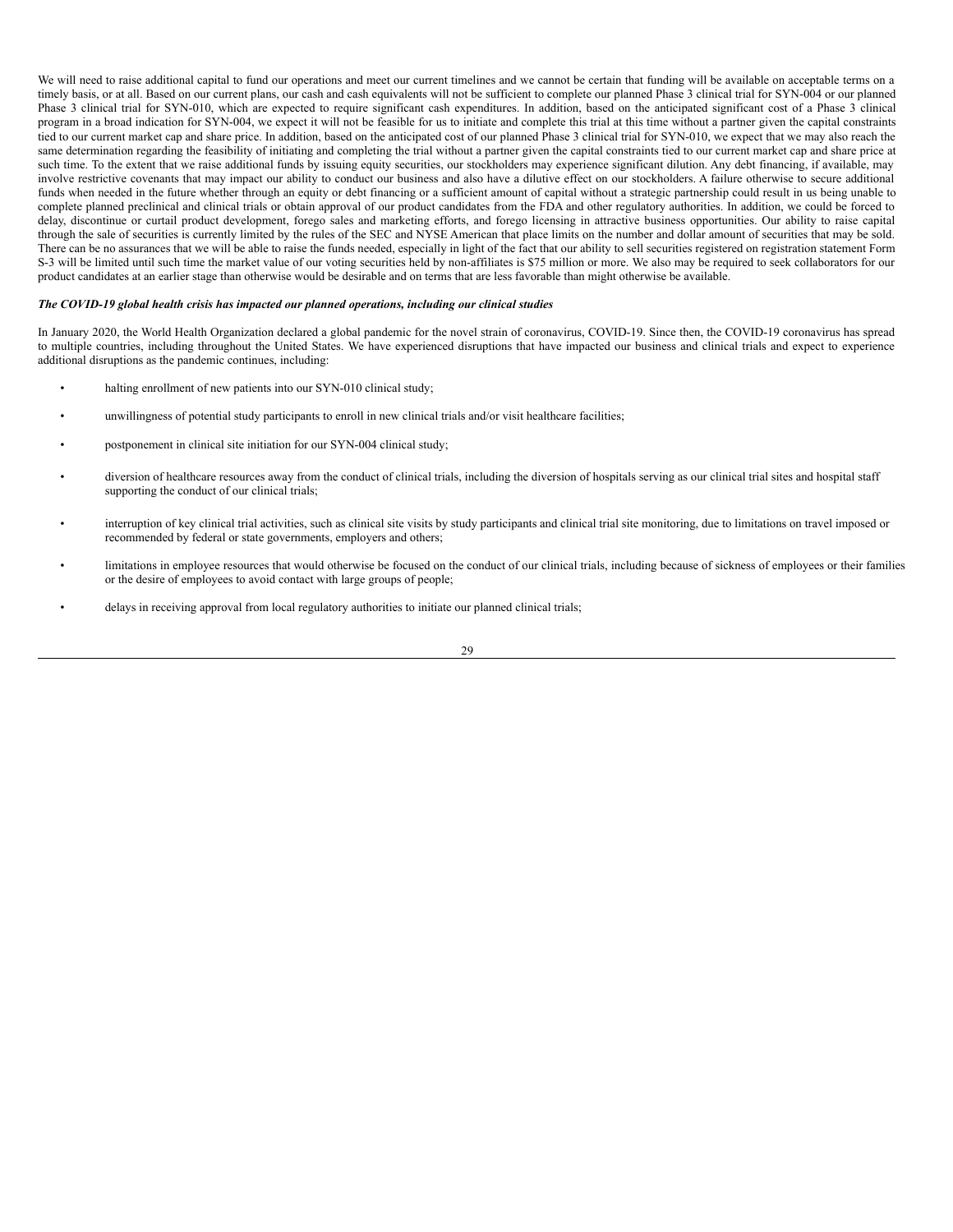- delays in clinical sites receiving the supplies and materials needed to conduct our clinical trials;
- interruption in global shipping that may affect the transport of clinical trial materials, such as investigational drug product used in our clinical trials;
- changes in local regulations as part of a response to the COVID-19 coronavirus outbreak which may require us to change the ways in which our clinical trials are conducted, which may result in unexpected costs, or to discontinue the clinical trials altogether;
- delays in necessary interactions with local regulators, ethics committees and other important agencies and contractors due to limitations in employee resources or forced furlough of government employees;
- delay in the timing of interactions with the FDA due to absenteeism by federal employees or by the diversion of their efforts and attention to approval of other therapeutics or other activities related to COVID-19.

Our business and the business of the suppliers of our clinical product candidates has been and is expected to continue to be materially and adversely affected by the pandemic. Such events could result in the complete or partial closure of one or more manufacturing facilities which could impact our supply of our clinical product candidates. In addition, it could impact economies and financial markets, resulting in an economic downturn that could impact our ability to raise capital or slow down potential partnering relationships.

In response to the spread of COVID-19 as well as public health directives and orders, we have implemented a number of measures designed to ensure employee safety and business continuity. We have limited access to our offices and are allowing our administrative employees to continue their work outside of our offices in order to support the community efforts to reduce the transmission of COVID-19 and protect employees, complying with guidance from federal, state and local government and health authorities. The effects of the governmental orders and our work-from-home policies may negatively impact productivity, disrupt our business and delay our clinical programs and timelines, the magnitude of which will depend, in part, on the length and severity of the restrictions and other limitations on our ability to conduct our business in the ordinary course.

In addition. the COVID-19 outbreak could disrupt our operations due to absenteeism by infected or ill members of management or other employees, or absenteeism by members of management and other employees who elect not to come to work due to the illness affecting others in our office, or due to quarantines. The COVID-19 illness could also impact members of our Board of Directors resulting in absenteeism from meetings of the directors or committees of directors, and making it more difficult to convene the quorums of the full Board of Directors or its committees needed to conduct meetings for the management of our affairs.

The global outbreak of the virus continues to rapidly evolve. The extent to which the virus may impact our business and clinical trials will depend on future developments, which are highly uncertain and cannot be predicted with confidence, such as the ultimate geographic spread of the disease, the duration of the outbreak, travel restrictions and social distancing in the United States, business closures or business disruptions and the effectiveness of actions taken in the United States and other countries to contain and treat the disease. We do not yet know the full extent of potential delays or impacts on our business, operations, or the global economy as a whole. While the spread of COVID-19 may eventually be contained or mitigated, there is no guarantee that a future outbreak of this or any other widespread epidemics will not occur, or that the global economy will recover, either of which could seriously harm our business.

# Difficulties enrolling patients in our clinical trials or delays in enrollment is expected to result in our clinical development activities being delayed or otherwise adversely *af ected.*

Delays in patient enrollment may result in increased cost or may adversely affect timing or outcome of planned clinical trials, which could prevent completion of these trials and adversely affect our ability to advance the development of our product candidates. In some cases, generating meaningful clinical data may require rigorous screening criteria which may result in unintended and higher than anticipated patient-related screen-fail rates, as has occurred with our current investigator-sponsored Phase 2b clinical study conducted by CSMC. This can lead to delays in completion of clinical trials as well as additional expense for recruitment of patients. In addition, the COVID-19 pandemic may result in fewer technicians being available to conduct clinical testing for patients currently enrolled in our clinical trial.

# Delays in clinical testing could result in increased costs to us and delay our ability to generate revenue.

We recently have experienced delays in clinical testing of our product candidates due to COVID-19 and may in the future experience other delays. We do not know when the planned SYN-004 clinical trial will initiate or when the SYN-010 clinical trial will recommence enrollment. These delays may result in the need for trials to be redesigned and will impact whether they will be completed on schedule, if at all. Clinical trials can be delayed for a variety of reasons, including the COVID-19 pandemic, delays in obtaining regulatory approval to commence a clinical trial, in securing clinical trial agreements with prospective sites with acceptable terms, in obtaining institutional review board approval to conduct a clinical trial at a prospective site, in recruiting patients to participate in a clinical trial or in obtaining sufficient supplies of clinical trial materials. Manufacturing considerations for clinical development candidates may include an expected several month lead time following a decision to commence any clinical trial(s) and capacity considerations of our third-party contract manufacturers to provide clinical supply of our product candidates could cause delays in clinical trials. Many factors affect patient enrollment, including the size of the patient population, the proximity of patients to clinical sites, the eligibility criteria for the clinical trial, competing clinical trials and new drugs approved for the conditions we are investigating. Clinical investigators will need to decide whether to offer their patients enrollment in clinical trials of our product candidates versus treating these patients with commercially available drugs that have established safety and efficacy profiles. Any delays in completing our clinical trials will increase our costs, slow down our product development and timeliness and approval process and delay our ability to generate revenue.

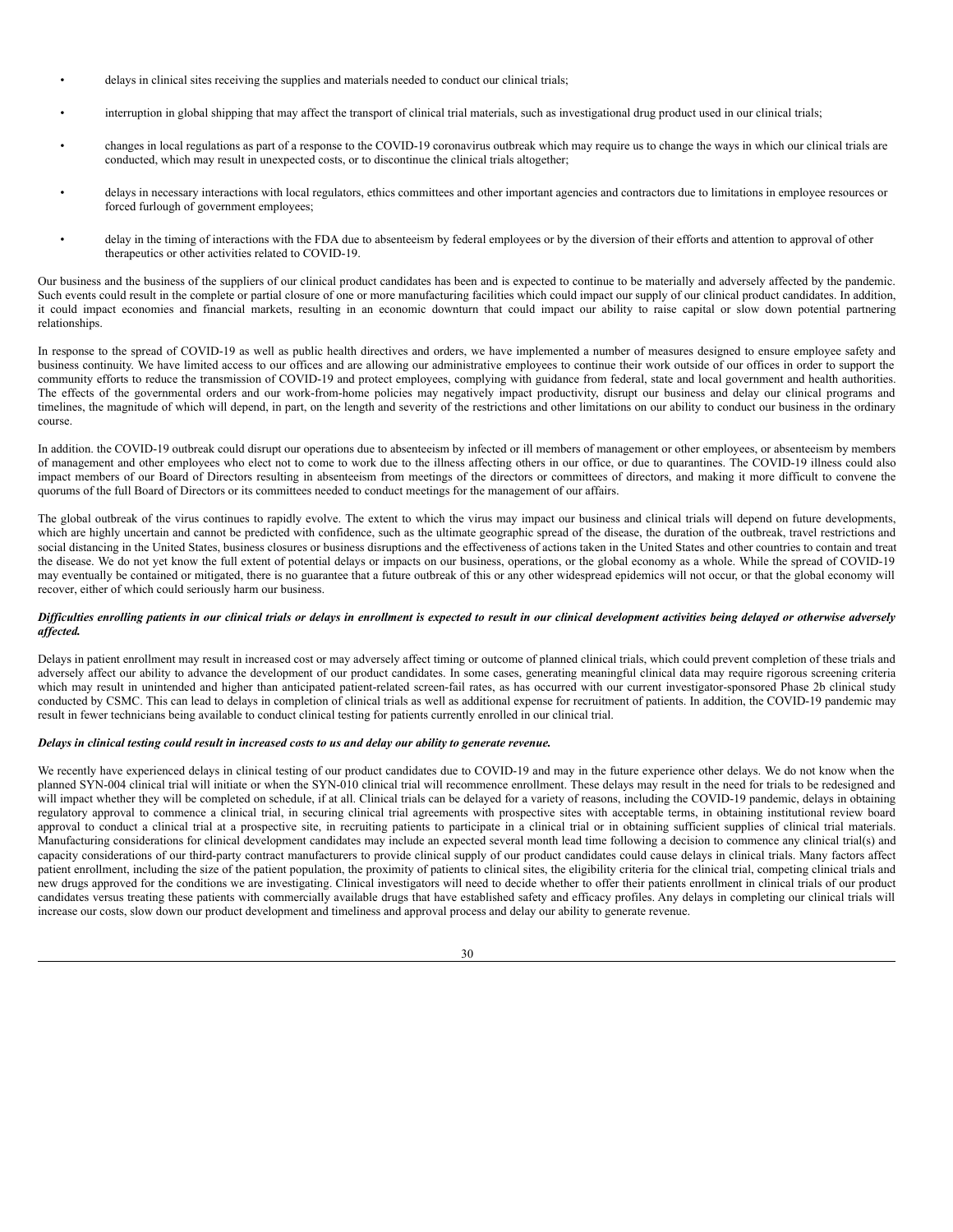# **RISKS RELATING TO OUR SECURITIES**

We cannot assure you that our common stock will be liquid or that it will remain listed on the NYSE American. A failure to regain compliance with the NYSE American stockholders' equity listing requirements or failure to continue to meet the other listing requirements could result in a de-listing of our common stock.

Our common stock is listed on the NYSE American. The NYSE American's listing standards generally mandate that we meet certain requirements relating to stockholders' equity, stock price, market capitalization, aggregate market value of publicly held shares and distribution requirements. We cannot assure you that we will be able to maintain the continued listing standards of the NYSE American. The NYSE American requires companies to meet certain continued listing criteria including a minimum stockholders' equity of \$6.0 million if an issuer has sustained losses from continuing operations and/or net losses in its five most recent years, as outlined in the NYSE American Company Guide. At March 31, 2020, we had a stockholders' deficit of \$4.0 million. The NYSE American Company Guide also states that the NYSE normally will not consider removing from listing securities of an issuer with total value of market capitalization of at least \$50.0 million and 1,100,000 shares publicly held, a market value of publicly held shares of at least \$15.0 million and 400 round lot shareholders. Although we have more than 1,100,000 shares publicly held and 400 round lot shareholders, our stock price is volatile and, during the first two quarters of 2018, the price of our common stock experienced a sustained decrease resulting in a period where our market capitalization fell below \$50.0 million. Our market capitalization is currently below \$50.0 million

On November 25, 2019, we announced that we received written communication from the NYSE American stating we were no longer in compliance with certain continued listing standards as set forth in the NYSE American Company Guide relating to stockholders' equity as of September 30, 2019. Specifically, the Deficiency Letter stated that we were not in compliance with Section 1003(a)(iii) (requiring stockholders' equity of \$6.0 million or more if it has reported losses from continuing operations and/or net losses in its five most recent fiscal years). The Deficiency Letter noted that the Company had a stockholders' equity of \$4.9 million as of September 30, 2019, and has reported net losses in its five most recent fiscal years. On December 20, 2019, we submitted a plan of compliance to the NYSE American outlining our plan to regain compliance with certain continued listing standards as set forth in Part 10, Section 1003(iii) of the NYSE American Company Guide by November 25, 2020, the conclusion of the compliance plan period. On February 7, 2020, we received notice from the NYSE American that it had accepted our plan and granted a plan period through November 25, 2020 to regain compliance. The NYSE Regulation staff will review our company periodically for compliance with the initiatives outlined in the plan. If we are not in compliance with the continued listing standards by November 25, 2020 or if we do not make progress consistent with the plan during the plan period, NYSE Regulation staff may initiate a delisting proceeding as appropriate.

There can be no assurance that we can regain compliance with the listing standards of the NYSE American, or that the NYSE American will continue to list our common stock if we regain compliance, or if we continue to fail to maintain the minimum stockholders' equity. In addition, in the future we may not be able to maintain such minimum stockholders' equity and/or issue additional equity securities in exchange for cash or other assets, if available, to maintain certain minimum stockholders' equity required by the NYSE American. If we are delisted from the NYSE American then our common stock will trade, if at all, only on the over-the-counter market, such as the OTC Bulletin Board securities market, and then only if one or more registered broker-dealer market makers comply with quotation requirements. If our common stock is delisted from the NYSE American due to our failure to regain compliance with the listing standards by the end of the compliance period or for any other reason, and the market value of our shares of common stock held by non-affiliates remains below \$15 million, we will likely no longer be eligible to sell common stock pursuant to the B. Riley FBR Sales Agreement or otherwise utilize our shelf registration statement. In addition, delisting of our common stock could depress our stock price, substantially limit liquidity of our common stock and materially adversely affect our ability to raise capital on terms acceptable to us, or at all. Delisting from the NYSE American could also have other negative results, including the potential loss of confidence by suppliers and employees, the loss of institutional investor interest and fewer business development opportunities. We cannot assure you that our common stock will be liquid or that it will remain listed on the NYSE American. A failure to regain compliance with the NYSE American stockholders' equity requirements or failure to continue to meet the other listing requirements could result in a de-listing of our common stock.

# <span id="page-31-0"></span>**ITEM 2. UNREGISTERED SALES OF EQUITY SECURITIES AND USE OF PROCEEDS.**

We did not sell any equity securities during the quarter ended March 31, 2020 in transactions that were not registered under the Securities Act.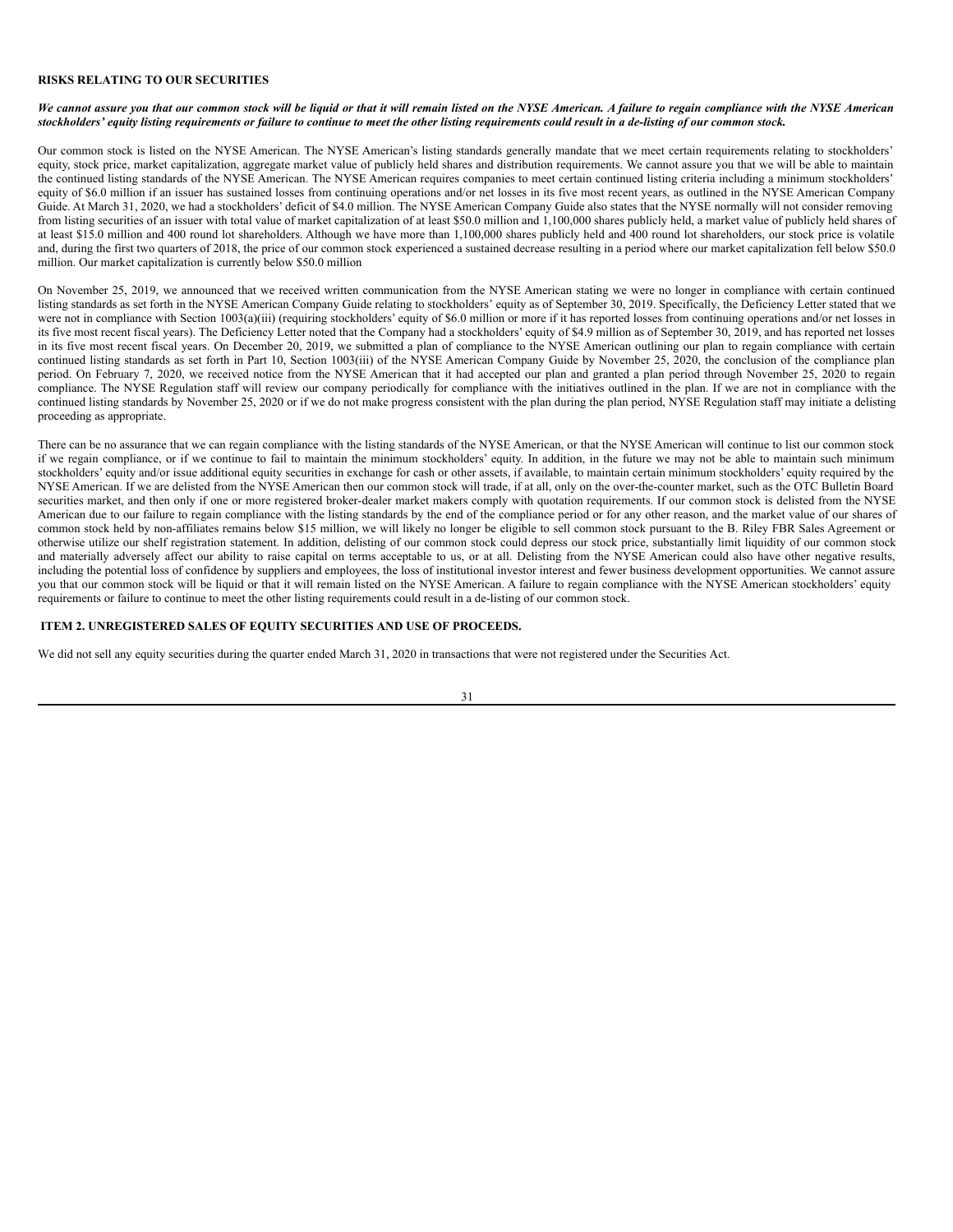# <span id="page-32-0"></span>**ITEM 3. DEFAULTS UPON SENIOR SECURITIES.**

Not applicable.

# <span id="page-32-1"></span>**ITEM 4. MINE SAFETY DISCLOSURES.**

Not applicable.

# <span id="page-32-2"></span>**ITEM 5. OTHER INFORMATION.**

Not applicable

# <span id="page-32-3"></span>**ITEM 6. EXHIBITS**

The exhibits filed or furnished as part of this Quarterly Report on Form 10-Q are set forth on the Exhibit Index, which Exhibit Index is incorporated herein by reference.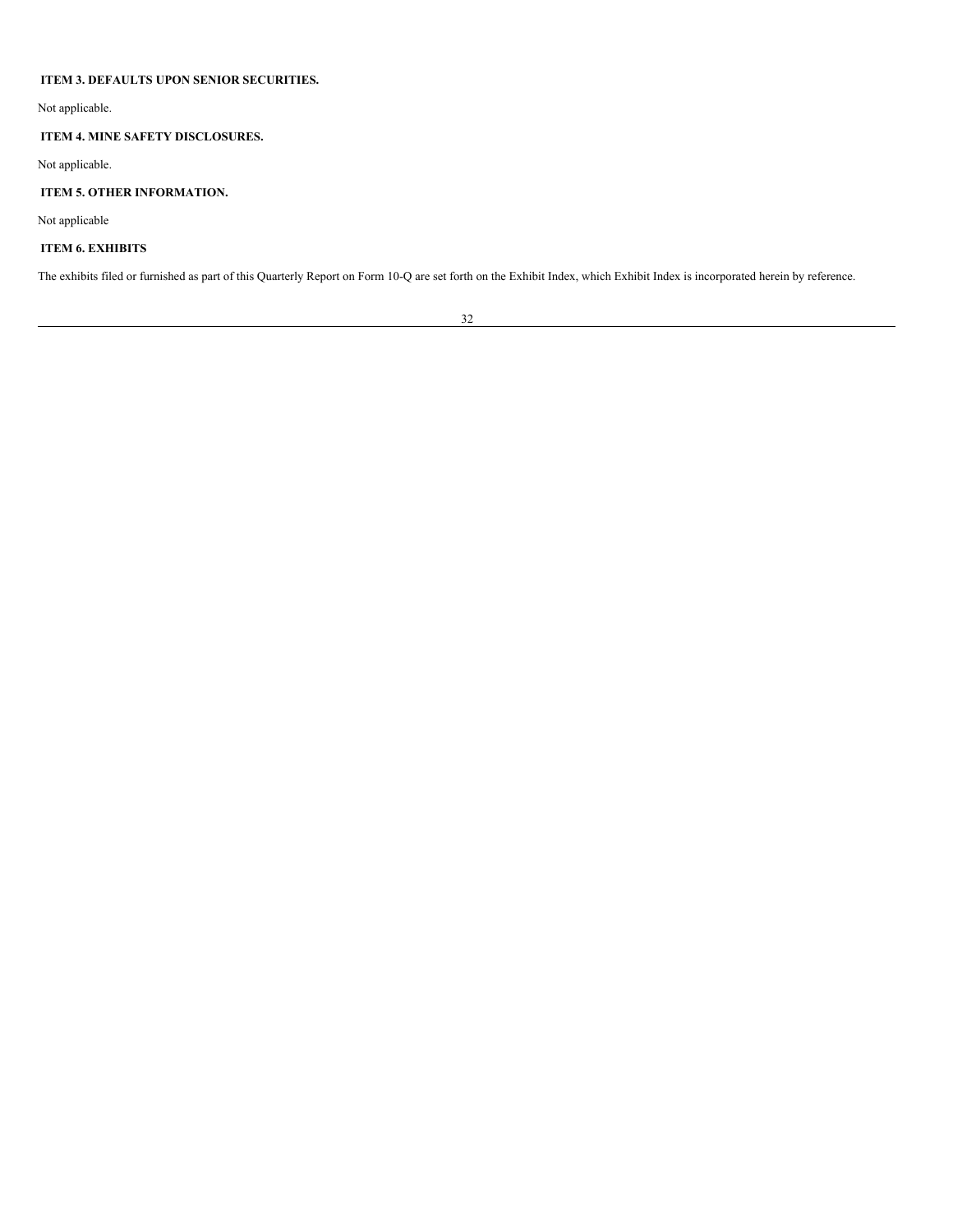# <span id="page-33-0"></span>**SIGNATURES**

Pursuant to the requirements of the Securities Exchange Act of 1934, the registrant has duly caused this report to be signed on its behalf by the undersigned thereunto duly authorized.

SYNTHETIC BIOLOGICS, INC.

By: /s/ Steven A. Shallcross Steven A. Shallcross Chief Executive Officer, Chief Financial Officer (Principal Executive Officer, Principal Financial Officer and Principal Accounting Officer)

Date: May 5, 2020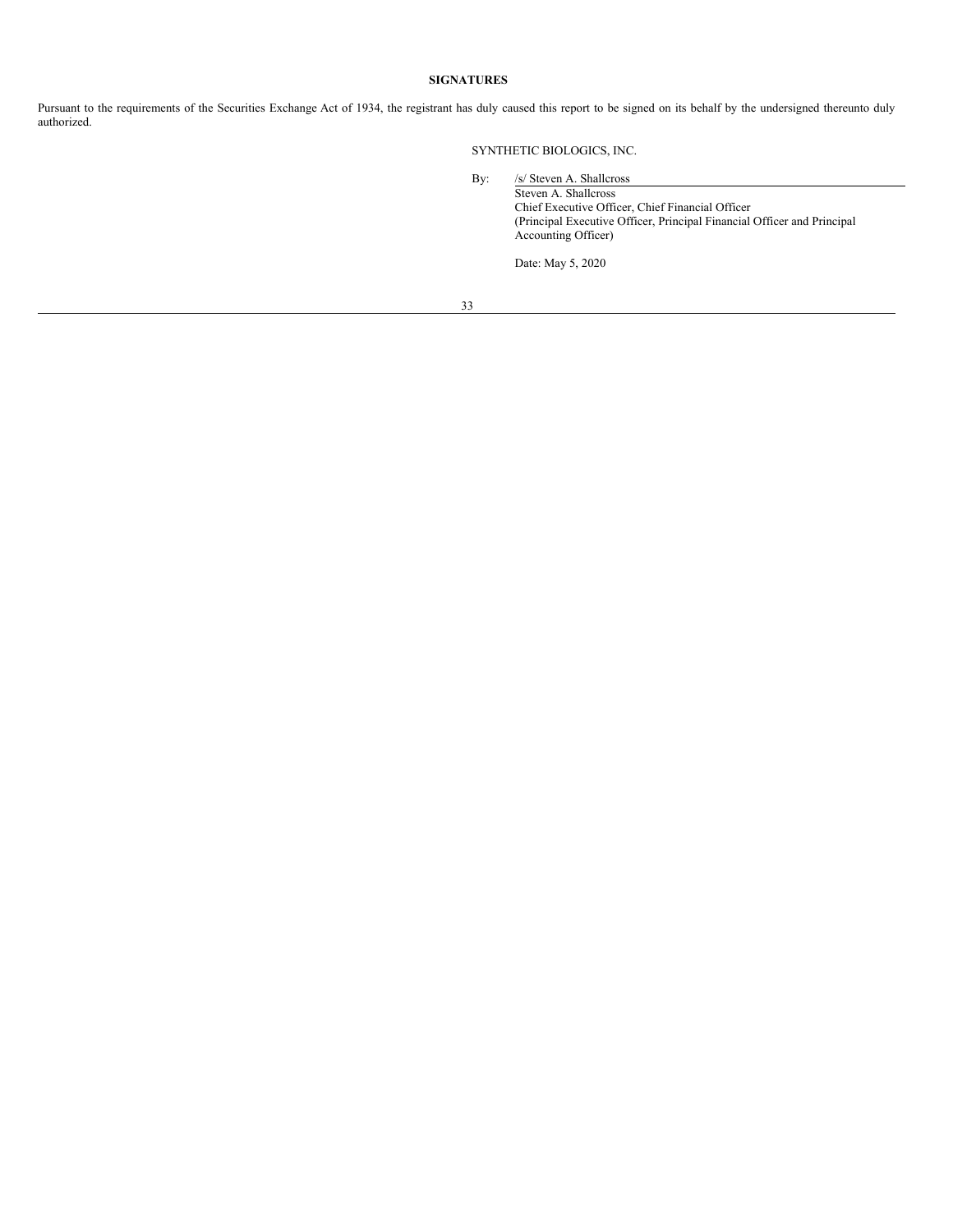# **EXHIBIT INDEX**

| Exhibit<br><b>Number</b> | <b>Exhibit Title</b>                                                                                                                                                                      |
|--------------------------|-------------------------------------------------------------------------------------------------------------------------------------------------------------------------------------------|
| <u>31.1</u>              | Certification of Principal Executive Officer and Principal Financial Officer pursuant to Rule $13a-14(a)/15d-14(a)^*$                                                                     |
| 32.1                     | Certification of Principal Executive Officer and Principal Financial Officer pursuant to 18 U.S.C. Section 1350, as adopted pursuant to Section 906 of the<br>Sarbanes-Oxley Act of 2002* |
| 101.INS                  | <b>XBRL</b> Instance Document*                                                                                                                                                            |
| 101.SCH                  | XBRL Taxonomy Extension Schema*                                                                                                                                                           |
| 101.CAL                  | XBRL Taxonomy Extension Calculation Linkbase*                                                                                                                                             |
| 101.DEF                  | XBRL Taxonomy Extension Definition Linkbase*                                                                                                                                              |
| 101.LAB                  | XBRL Taxonomy Extension Label Linkbase*                                                                                                                                                   |
| 101.PRE                  | XBRL Taxonomy Extension Presentation Linkbase*                                                                                                                                            |
| *Filed herewith.         |                                                                                                                                                                                           |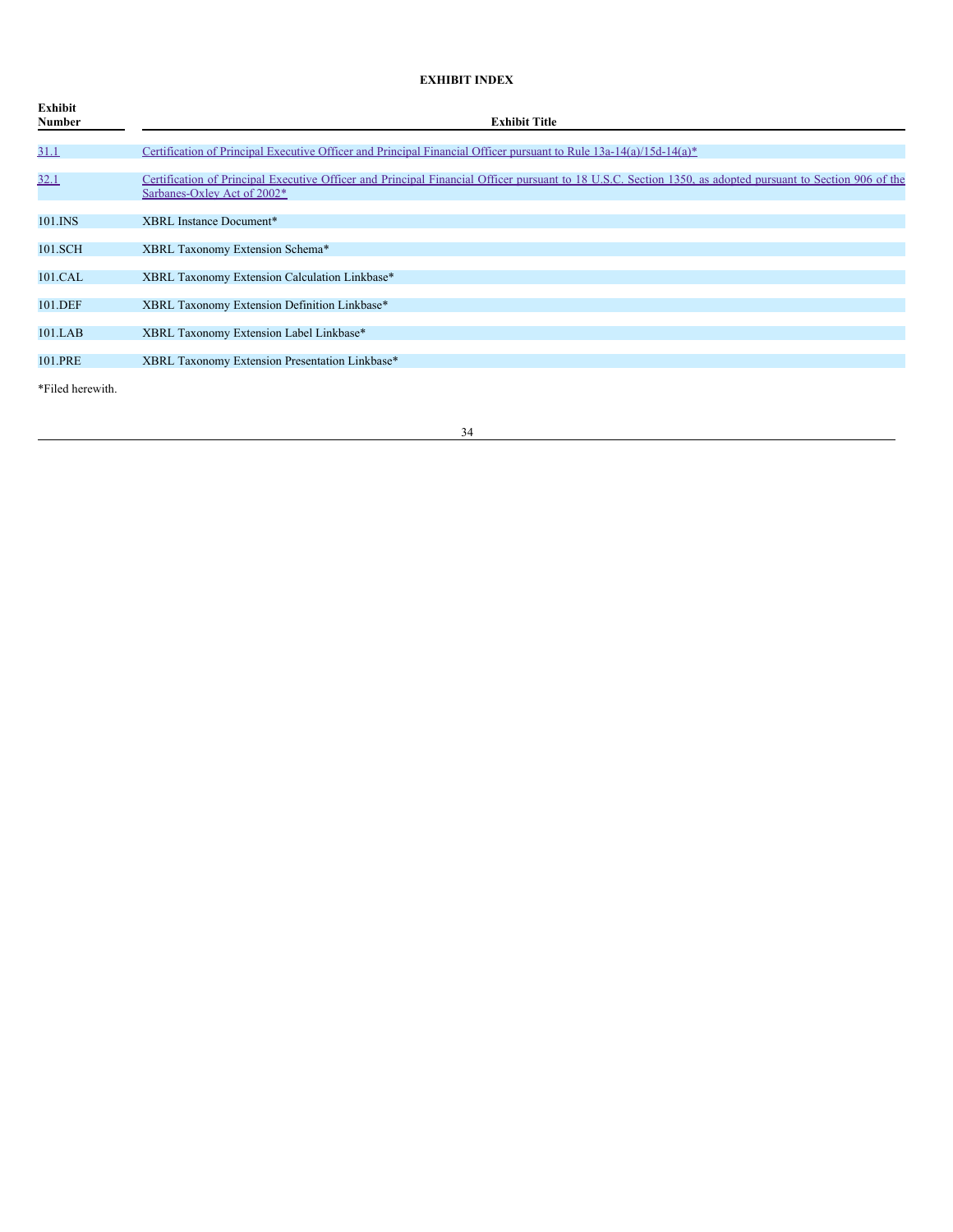# **CERTIFICATION OF PRINCIPAL EXECUTIVE OFFICER AND PRINCIPAL FINANCIAL OFFICER PURSUANT TO RULE 13a-14(a) OR RULE 15d-14(a) OF THE SECURITIES EXCHANGE ACT OF 1934, AS ADOPTED PURSUANT TO SECTION 302 OF THE SARBANES-OXLEY ACT OF 2002**

<span id="page-35-0"></span>I, Steven A. Shallcross, certify that:

- 1. I have reviewed this Quarterly Report on Form 10-Q of Synthetic Biologics, Inc.;
- 2. Based on my knowledge, this report does not contain any untrue statement of a material fact or omit to state a material fact necessary to make the statements made, in light of the circumstances under which such statements were made, not misleading with respect to the period covered by this report;
- 3. Based on my knowledge, the financial statements, and other financial information included in this report, fairly present in all material respects the financial condition, results of operations and cash flows of the registrant as of, and for, the periods presented in this report;
- 4. The registrant's other certifying officer(s) and I are responsible for establishing and maintaining disclosure controls and procedures (as defined in Exchange Act Rules  $13a-15(e)$  and  $15d-15(e)$  and internal control over financial reporting (as defined in Exchange Act Rules  $13a-15(f)$  and  $15d-15(f)$ ) for the registrant and have:
	- a) Designed such disclosure controls and procedures, or caused such disclosure controls and procedures to be designed under our supervision, to ensure that material information relating to the registrant, including its consolidated subsidiaries, is made known to us by others within those entities, particularly during the period in which this report is being prepared;
	- b) Designed such internal control over financial reporting, or caused such internal control over financial reporting to be designed under our supervision, to provide reasonable assurance regarding the reliability of financial reporting and the preparation of financial statements for external purposes in accordance with generally accepted accounting principles;
	- c) Evaluated the effectiveness of the registrant's disclosure controls and procedures and presented in this report our conclusions about the effectiveness of the disclosure controls and procedures, as of the end of the period covered by this report based on such evaluation; and
	- d) Disclosed in this report any change in the registrant's internal control over financial reporting that occurred during the registrant's most recent fiscal quarter (the registrant's fourth fiscal quarter in the case of an annual report) that has materially affected, or is reasonably likely to materially affect, the registrant's internal control over financial reporting; and
- 5. The registrant's other certifying officer(s) and I have disclosed, based on our most recent evaluation of internal control over financial reporting, to the registrant's auditors and the audit committee of the registrant's board of directors (or persons performing the equivalent functions):
	- a) All significant deficiencies and material weaknesses in the design or operation of internal control over financial reporting which are reasonably likely to adversely affect the registrant's ability to record, process, summarize and report financial information; and
	- b) Any fraud, whether or not material, that involves management or other employees who have a significant role in the registrant's internal control over financial reporting.

Date: May 5, 2020 By: /s/ Steven A. Shallcross

Name: Steven A. Shallcross Chief Executive Officer, Chief Financial Officer (Principal Executive Officer, Principal Financial Officer and Principal Accounting Officer)